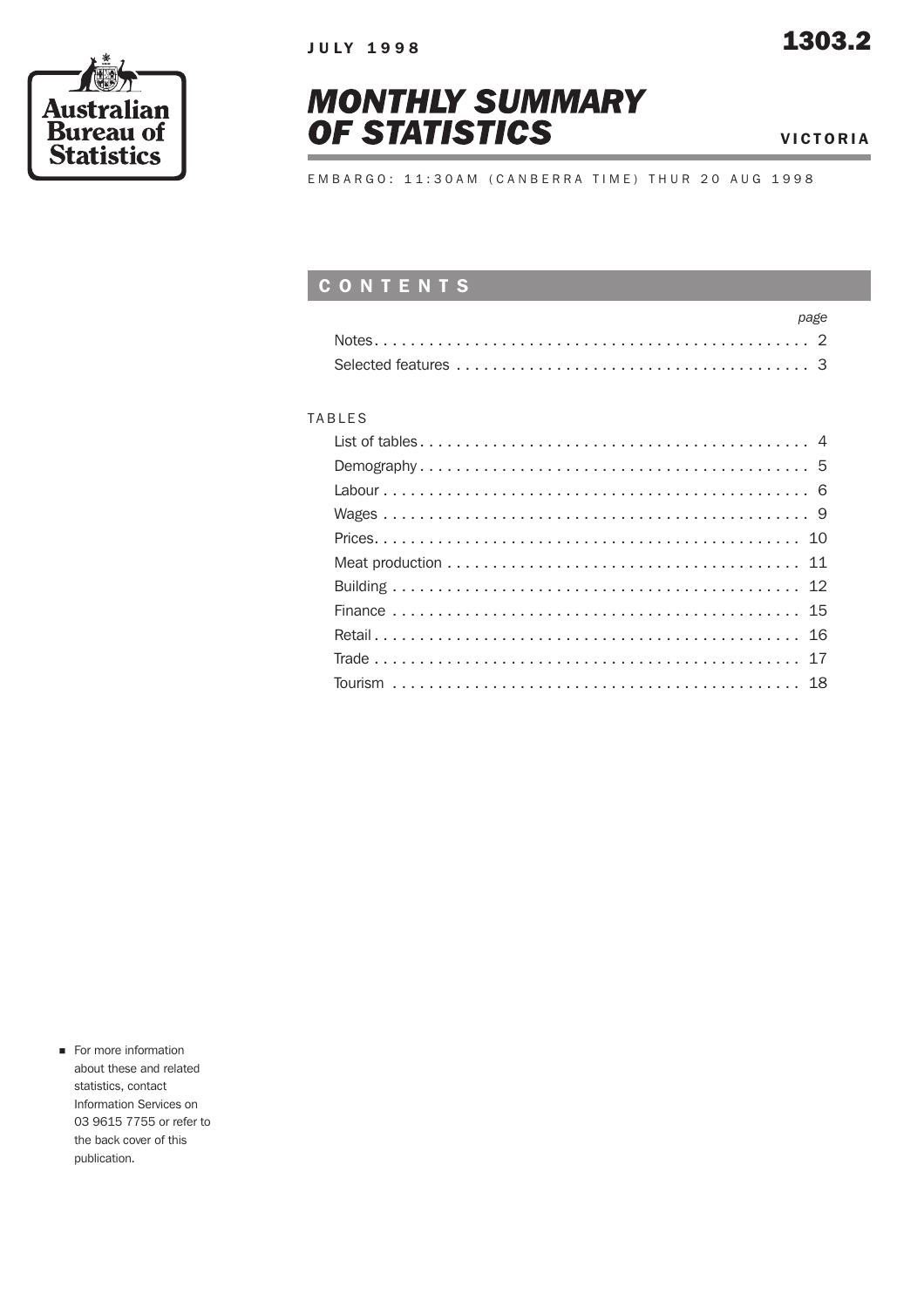|                                    | <b>NOTES</b>                                                                                                                                                                                                                                                                                                                                                                                                                                                 |                                                                                                                                                                                                                                                                                                                                                                                                                                                                                                                                                                               |  |  |  |  |  |  |
|------------------------------------|--------------------------------------------------------------------------------------------------------------------------------------------------------------------------------------------------------------------------------------------------------------------------------------------------------------------------------------------------------------------------------------------------------------------------------------------------------------|-------------------------------------------------------------------------------------------------------------------------------------------------------------------------------------------------------------------------------------------------------------------------------------------------------------------------------------------------------------------------------------------------------------------------------------------------------------------------------------------------------------------------------------------------------------------------------|--|--|--|--|--|--|
| FORTHCOMING ISSUES                 | <b>ISSUE</b>                                                                                                                                                                                                                                                                                                                                                                                                                                                 | <b>RELEASE DATE</b>                                                                                                                                                                                                                                                                                                                                                                                                                                                                                                                                                           |  |  |  |  |  |  |
|                                    | August 1998<br>September 1998<br>October 1998                                                                                                                                                                                                                                                                                                                                                                                                                | 18 September 1998<br>20 October 1998<br>20 November 1998                                                                                                                                                                                                                                                                                                                                                                                                                                                                                                                      |  |  |  |  |  |  |
| ABOUT THIS PUBLICATION             | The aim of this publication is to provide a range of the latest statistics<br>available at the end of each month of issue. Consequently, the dates and<br>periods shown are not always the same for each table, but are in each<br>case the latest figures available at that time.                                                                                                                                                                           |                                                                                                                                                                                                                                                                                                                                                                                                                                                                                                                                                                               |  |  |  |  |  |  |
| SEASONAL ADJUSTMENT                | Seasonal adjustment is a means of removing the estimated effects of<br>normal seasonal variations from economic time series so that the effects<br>of other influences are obvious. Seasonal variations are the systematic<br>(though not necessarily regular) intra-year movements of economic time<br>series. These are often the result of non-economic phenomena, such as<br>climatic changes and regular religious festivals e.g. Christmas and Easter. |                                                                                                                                                                                                                                                                                                                                                                                                                                                                                                                                                                               |  |  |  |  |  |  |
| <b>TREND ESTIMATE</b>              | Smoothing seasonally adjusted series produces a measure of trend by<br>removing the impact of the irregular component of the series. The trend<br>estimates are derived by applying a 13-term Henderson weighted moving<br>average to the respective seasonally adjusted series. Readers are<br>reminded that trend estimates are subject to revision as subsequent<br>months' data become available.                                                        |                                                                                                                                                                                                                                                                                                                                                                                                                                                                                                                                                                               |  |  |  |  |  |  |
| CHANGES IN THIS ISSUE              |                                                                                                                                                                                                                                                                                                                                                                                                                                                              | The Survey of Tourist Accommodation has been substantially revised<br>from March quarter 1998. Details of the new collection strategy are<br>outlined in the publication Tourist Accommodation, Australia, March<br>quarter 1998 (Cat. no. 8635.0). Some of the important changes include:<br>a reduction in scope for hotels, motels and guest houses; data is now<br>collected on a new category referred to as serviced apartments; and the<br>survey no longer collects data on caravan parks, holiday flats, units and<br>houses or visitor hostels on an ongoing basis. |  |  |  |  |  |  |
| SYMBOLS AND OTHER<br><b>USAGES</b> | not available<br>n.a.<br>not elsewhere classified<br>n.e.c.<br>n.p.<br>not yet available<br>n.y.a.<br>p<br>r<br>∗<br>practical uses<br>not applicable<br>nil or rounded to zero                                                                                                                                                                                                                                                                              | not available for publication but included in totals where applicable<br>preliminary—figure or series subject to revision<br>figure or series revised since previous issue<br>estimate has a relative standard error greater than 25% and is<br>therefore subject to sampling variability too high for most                                                                                                                                                                                                                                                                   |  |  |  |  |  |  |

Zia Abbasi Regional Director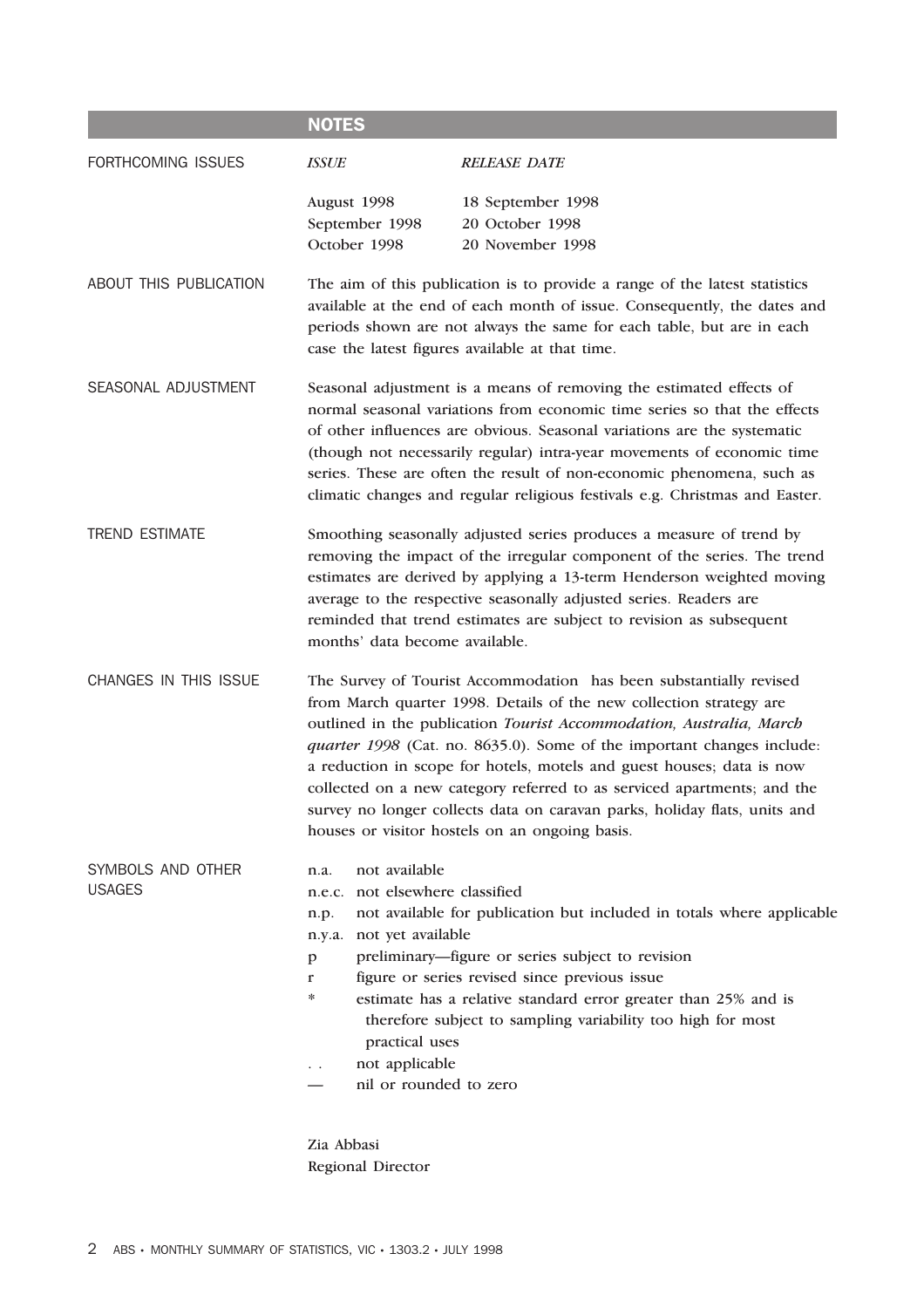#### SELECTED FEATURES

UNEMPLOYMENT RATE, Trend—Monthly



NEW DWELLING UNITS APPROVED, Trend—Monthly



1990 1991 1992 1993 1994 1995 1996 1997 1998

TOTAL VALUE OF SECURED HOUSING FINANCE COMMITMENTS TO INDIVIDUALS, Trend— Monthly



RETAIL TURNOVER, Trend—Monthly



CONSUMER PRICE INDEX,

Change from previous quarter



VALUE OF ALL BUILDINGS APPROVED, Trend— Monthly



PRIVATE NEW CAPITAL EXPENDITURE, Trend— Quarterly



MERCHANDISE IMPORTS AND EXPORTS, Original— Monthly



1990 1991 1992 1993 1994 1995 1996 1997 1998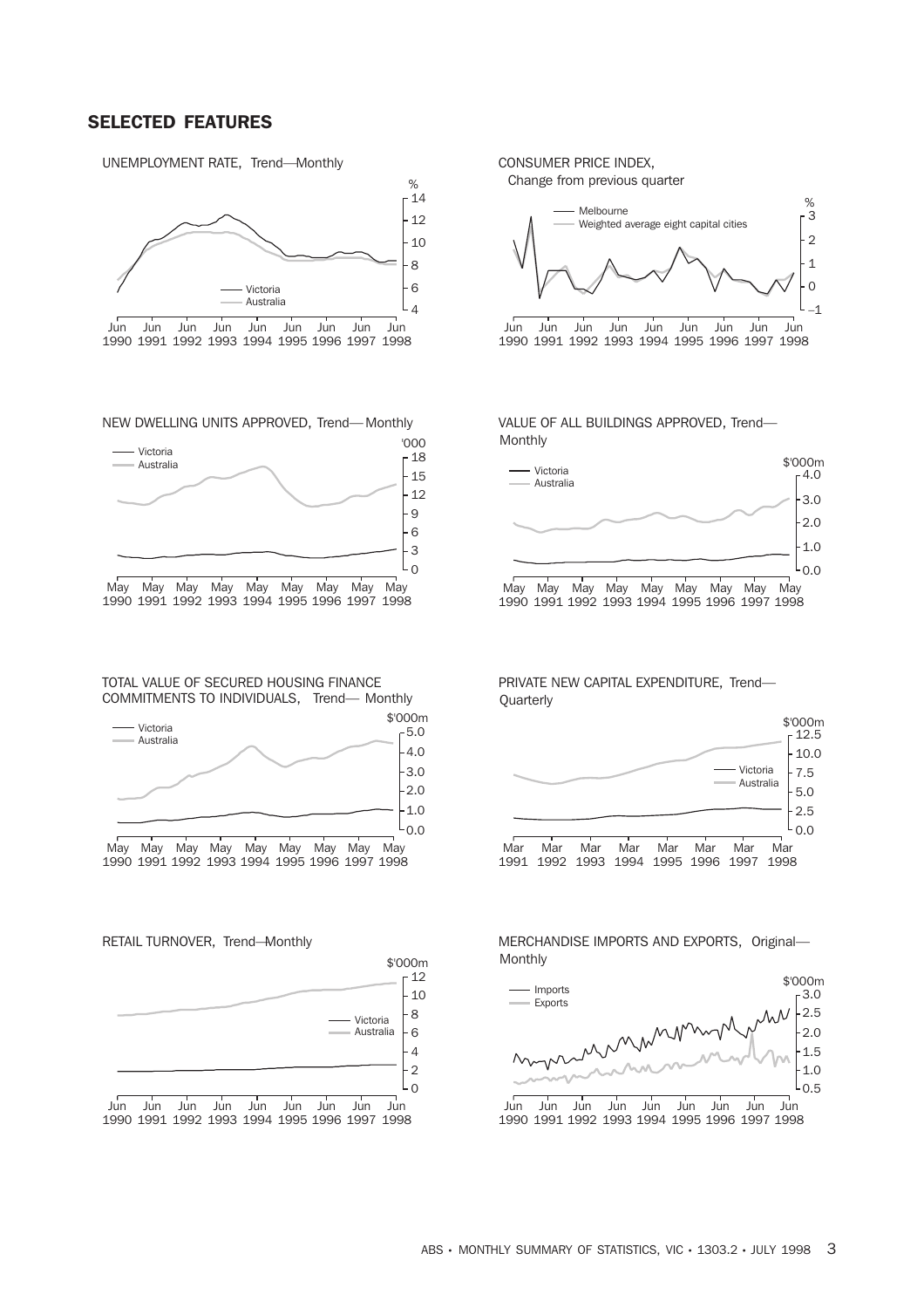#### LIST OF TABLES

|                        |              |                                                                                            | Page |
|------------------------|--------------|--------------------------------------------------------------------------------------------|------|
| <b>DEMOGRAPHY</b>      | 1            | Estimated resident population                                                              | 5    |
|                        | $\mathbf{2}$ | Births, deaths, marriages and divorces                                                     | 5    |
| <b>LABOUR</b>          | 3            | Labour force status of the civilian population aged 15 years                               |      |
|                        |              | and over                                                                                   | 6    |
|                        | 4            | Employed persons, by industry                                                              | 7    |
|                        | 5            | Job vacancies                                                                              | 8    |
|                        | 6            | Industrial disputes causing stoppage of work                                               | 8    |
| <b>WAGES</b>           | 7            | Average weekly earnings of employees                                                       | $9$  |
| <b>PRICES</b>          | 8            | Consumer Price Index-Melbourne                                                             | 10   |
|                        | 9            | Price Index of Materials Used in Building-Melbourne                                        | 10   |
| <b>MEAT PRODUCTION</b> |              | 10 Livestock slaughterings                                                                 | 11   |
|                        |              | 11 Meat production                                                                         | 11   |
| <b>BUILDING</b>        |              | 12 Building approvals—Melbourne and Victoria                                               | 12   |
|                        |              | 13 New houses and other residential buildings, number of<br>dwelling units                 | 13   |
|                        |              | 14 Value of building                                                                       | 14   |
| <b>FINANCE</b>         |              | 15 Private new capital expenditure, by selected industries and<br>type of asset            | 15   |
|                        |              | 16 Commercial finance commitments                                                          | 15   |
|                        |              | 17 Secured housing finance commitments, dwelling units                                     | 16   |
| <b>RETAIL</b>          |              | 18 Retail turnover, by industry (excluding motor vehicles, parts,<br>petrol, etc.)         | 16   |
| <b>TRADE</b>           |              | 19 Exports and imports, by sections of the Australian Export<br>and Import Classifications | 17   |
|                        |              | 20 Overseas trade, major trading partners                                                  | 17   |
|                        |              | 21 Value of overseas trade—Victoria and Australia                                          | 18   |
| <b>TOURISM</b>         |              | 22 Tourist accommodation                                                                   | 18   |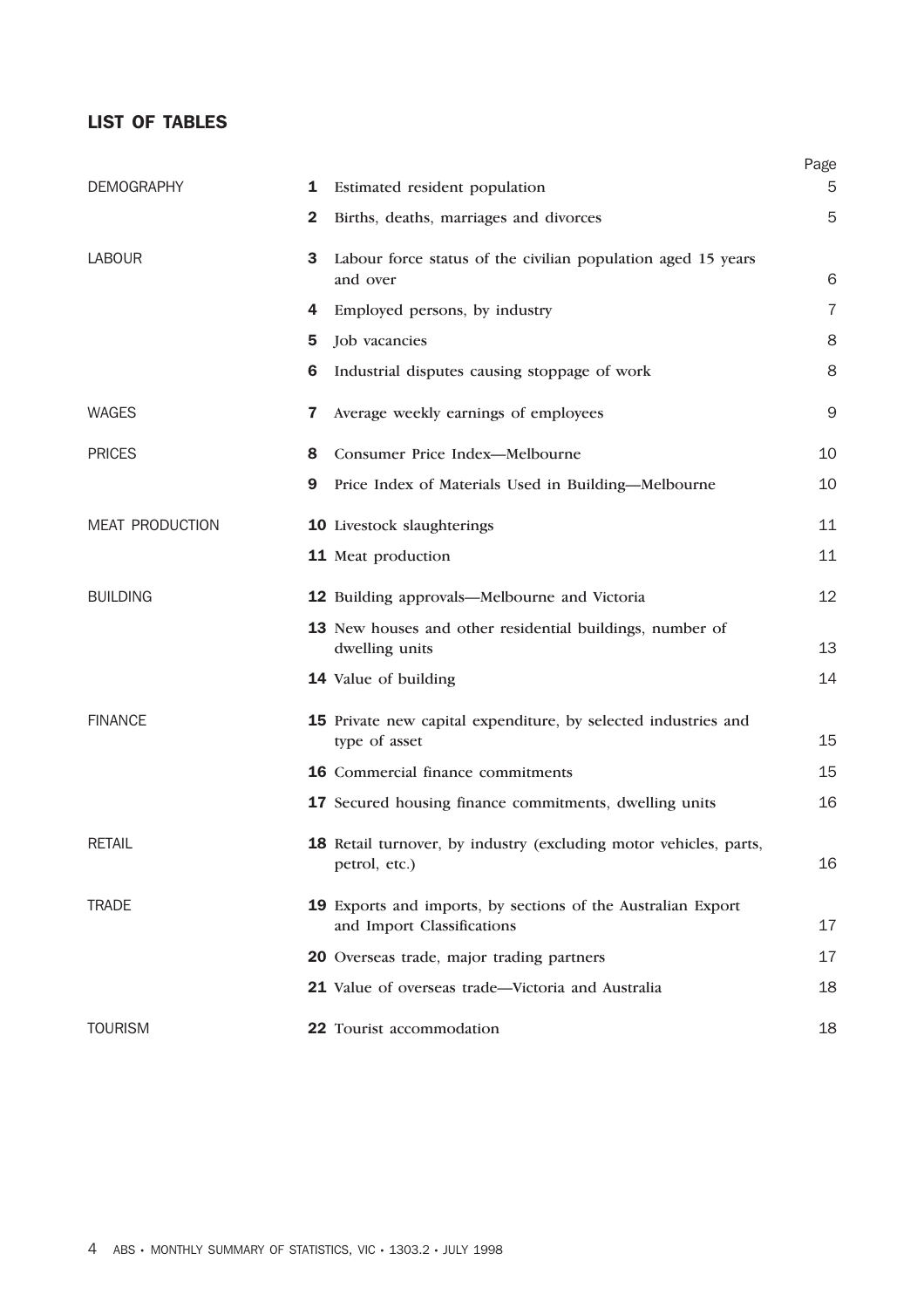## **1** ESTIMATED RESIDENT POPULATION

|                                                          |             |             | At end of period | Increase during period |       |                                                             |
|----------------------------------------------------------|-------------|-------------|------------------|------------------------|-------|-------------------------------------------------------------|
|                                                          | Males       | Females     | Persons          | <b>Natural</b>         | Total | Melbourne<br><b>Statistical Division</b><br>at $30$ June(a) |
| Period                                                   | '000        | '000        | '000             | '000                   | '000  | '000                                                        |
| 1994-95                                                  | 2 2 3 3.4   | 2 2 8 4 .0  | 4 5 1 7 . 4      | 31.3                   | 28.6  | 3 2 4 3 . 7                                                 |
| 1995-96                                                  | 2 2 5 2.6   | 2 3 0 7.5   | 4 5 6 0.2        | 28.5                   | 42.8  | 3 2 8 3 . 3                                                 |
| 1996-97 p                                                | 2 2 7 4 . 3 | 2 3 3 0.9   | 4 605.1          | 28.3                   | 45.0  | 3 3 2 1.7                                                   |
| 1996                                                     |             |             |                  |                        |       |                                                             |
| September gtr p                                          | 2 2 5 7.8   | 2 3 1 3 . 2 | 4 571.0          | 6.3                    | 10.9  | $\cdot$ .                                                   |
| December gtr p                                           | 2 2 6 2 .5  | 2 3 1 8 . 8 | 4 5 8 1.3        | 7.1                    | 10.2  | $\ddotsc$                                                   |
| 1997                                                     |             |             |                  |                        |       |                                                             |
| March qtr p                                              | 2 2 6 9 . 9 | 2 3 2 6.2   | 4 5 9 6.1        | 7.6                    | 14.8  | $\sim$ $\sim$                                               |
| June qtr p                                               | 2 2 7 4 . 3 | 2 3 3 0.9   | 4 605.1          | 7.3                    | 9.1   | $\ddotsc$                                                   |
| September gtr p                                          | 2 2 8 0.4   | 2 3 3 7 .0  | 4 6 1 7 . 4      | 6.4                    | 12.3  | $\ddotsc$                                                   |
| December gtr p                                           | 2 2 8 4 . 9 | 2 3 4 2.4   | 4 627.3          | 7.7                    | 9.8   | $\ddotsc$                                                   |
| (a) Based on the 1996 Statistical Local Area boundaries. |             |             |                  |                        |       |                                                             |

*Source: Australian Demographic Statistics (Cat. no. 3101.0) (quarterly).*

### 2 BIRTHS, DEATHS, MARRIAGES AND DIVORCES

|                                                                                                                           |               | Annual rate per 1,000 of mean estimated resident<br>population |           |                 |                 |           |                 |                 |                                                     |
|---------------------------------------------------------------------------------------------------------------------------|---------------|----------------------------------------------------------------|-----------|-----------------|-----------------|-----------|-----------------|-----------------|-----------------------------------------------------|
|                                                                                                                           | <b>Births</b> | Deaths<br><i>(including)</i><br>infant deaths)                 | Marriages | <b>Divorces</b> | <b>Births</b>   | Deaths    | Marriages       | <b>Divorces</b> | <i>Infant</i><br>deaths per<br>1,000 live<br>births |
| Period                                                                                                                    | no.           | no.                                                            | no.       | no.             | rate            | rate      | rate            | rate            | rate                                                |
| 1994-95                                                                                                                   | 63 617        | 32 271                                                         | 26 831    | 11 602          | 14.14           | 7.17      | 5.96            | 2.58            | 4.95                                                |
| 1995-96                                                                                                                   | 61 324        | 32 827                                                         | 26 117    | 12 002          | 13.51           | 7.23      | 5.75            | 2.64            | 5.30                                                |
| 1996-97 p                                                                                                                 | 61 187        | 32 876                                                         | 25 664    | 13 045          | 13.36           | 7.18      | 5.60            | 2.85            | 4.53                                                |
| 1996                                                                                                                      |               |                                                                |           |                 |                 |           |                 |                 |                                                     |
| September gtr                                                                                                             | 15 545        | 9 2 1 4                                                        | 3840      | 3 5 3 0         | $\cdot$ $\cdot$ | $\cdot$ . | $\cdot$ $\cdot$ | . .             | $\cdot$ .                                           |
| December gtr                                                                                                              | 14 987        | 7852                                                           | 7 7 2 3   | 3 3 9 8         | $\ddotsc$       | $\ddotsc$ | $\ddotsc$       | $\cdot$ .       | $\cdot$ .                                           |
| Year-1996                                                                                                                 | 60 751        | 32 901                                                         | 26 074    | 12 491          | 13.32           | 7.21      | 5.72            | 2.74            | 5.20                                                |
| 1997                                                                                                                      |               |                                                                |           |                 |                 |           |                 |                 |                                                     |
| March qtr p                                                                                                               | 15 012        | 7434                                                           | 8 1 0 2   | 2809            | $\ddotsc$       | $\cdot$ . | $\cdot$ .       | $\cdot$ .       | $\cdot$ .                                           |
| June qtr p                                                                                                                | 15 643        | 8376                                                           | 5999      | 3 3 0 8         | $\ddotsc$       | $\cdot$ . | $\cdot$ $\cdot$ | $\cdot$ .       | $\cdot$ .                                           |
| September qtr p                                                                                                           | 15 671        | 9 2 2 5                                                        | 3814      | 3 1 6 4         | $\cdot$ $\cdot$ | $\cdot$ . | . .             | $\cdot$ .       | $\cdot$ .                                           |
| December gtr                                                                                                              | 15 595        | 7 9 0 8                                                        | 7 5 3 8   | 3 1 8 2         | $\cdot$ .       | $\cdot$ . | $\cdot$ .       | $\cdot$ .       | $\cdot$ .                                           |
| Year-1997                                                                                                                 | 61 921        | 32 943                                                         | 25 453    | 12 4 63         | 13.45           | 7.15      | 5.53            | 2.71            | 4.88                                                |
| Source: Demography, Victoria (Cat. no. 3311.2) (annual). Australian Demographic Statistics (Cat. no. 3101.0) (quarterly). |               |                                                                |           |                 |                 |           |                 |                 |                                                     |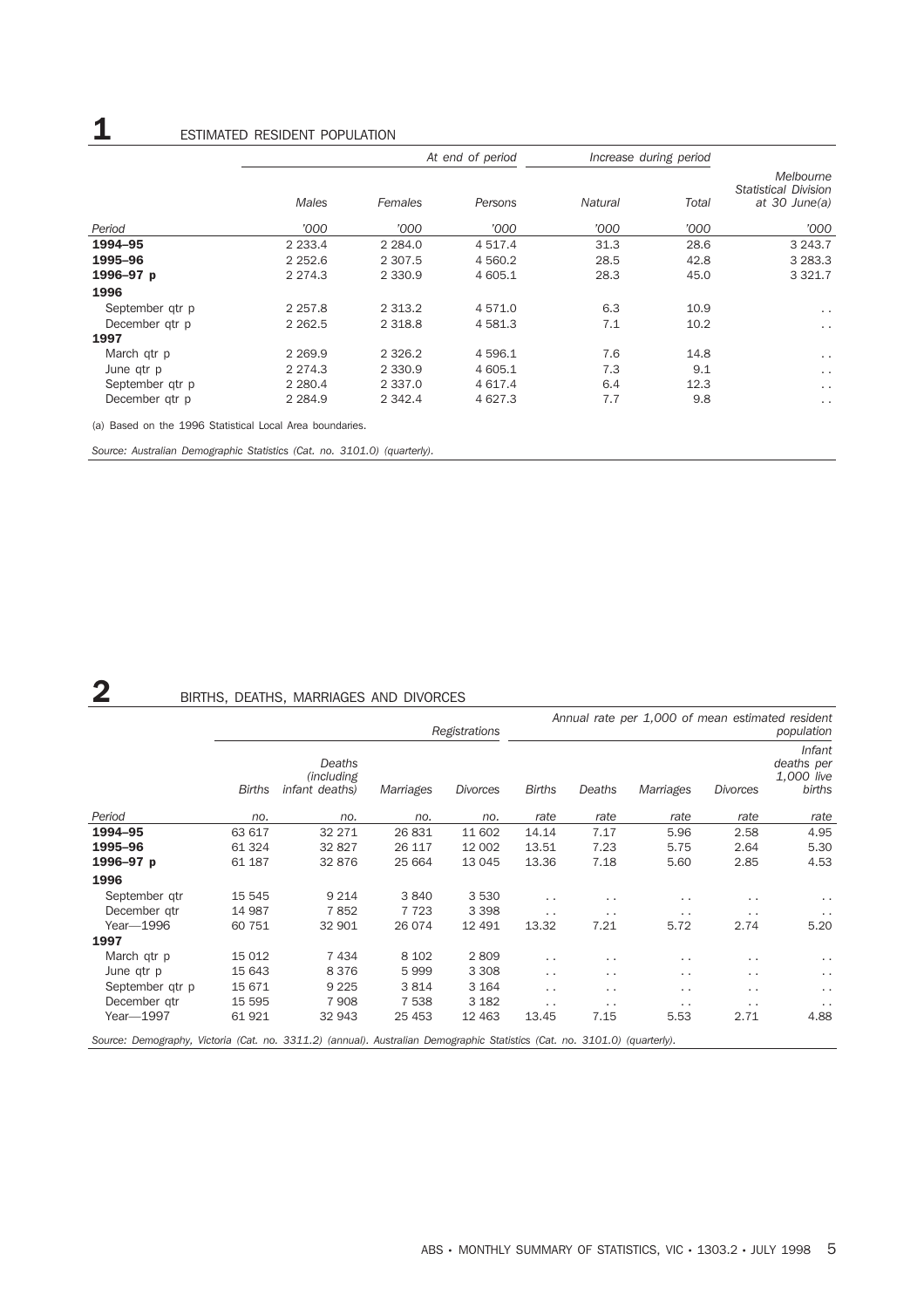# 3 LABOUR FORCE STATUS OF THE CIVILIAN POPULATION AGED 15 YEARS AND OVER

| Civilian<br>Not in<br>population<br>Partici-<br>Full-time<br>Part-<br>Labour<br>pation<br>labour<br>15 years<br>Unemploy-<br>Full-time<br>Total<br>Total<br>Total<br>time<br>force<br>force<br>and over<br>ment rate<br>rate<br>'000<br>'000<br>'000<br>'000<br>'000<br>'000<br>$\%$<br>'000<br>'000<br>%<br>Month<br><b>MALES</b><br>1997<br>73.4<br>April<br>1 0 4 4.3<br>1 1 86.3<br>97.1<br>19.3<br>116.5<br>1 302.8<br>472.0<br>1 774.8<br>8.9<br>1 0 4 0.9<br>1 183.3<br>101.9<br>115.7<br>1 2 9 9.0<br>477.7<br>1776.7<br>8.9<br>73.1<br>May<br>13.8<br>1 182.8<br>104.0<br>15.8<br>119.8<br>1 302.6<br>476.0<br>1778.6<br>9.2<br>73.2<br>June<br>1 0 3 3.1<br>July<br>1 0 3 9.7<br>1 1 8 5 . 2<br>98.3<br>14.0<br>112.3<br>1 2 9 7 .5<br>483.0<br>1780.6<br>8.7<br>72.9<br>498.5<br>9.0<br>72.0<br>August<br>1 0 2 2.4<br>1 1 68.7<br>100.2<br>15.2<br>115.4<br>1 2 8 4 .0<br>1782.5<br>1 0 3 7 .0<br>1 189.1<br>100.8<br>22.6<br>123.5<br>1 3 1 2.6<br>471.9<br>1784.5<br>9.4<br>73.6<br>September<br>72.6<br>October<br>1 0 4 3 .0<br>1 195.9<br>15.2<br>101.1<br>1 2 9 7 .0<br>489.5<br>1786.5<br>7.8<br>85.9<br>November<br>1 0 48.8<br>1 194.0<br>89.5<br>15.4<br>104.8<br>1 2 9 8.8<br>489.6<br>1788.4<br>8.1<br>72.6<br>1 0 6 4 . 4<br>1 2 2 0 . 2<br>23.1<br>109.5<br>1 790.4<br>8.2<br>74.3<br>December<br>86.4<br>1 3 2 9.7<br>460.7<br>1998<br>122.4<br>January<br>1 0 5 4.8<br>1 185.7<br>102.0<br>20.4<br>1 308.1<br>484.2<br>1792.2<br>9.4<br>73.0<br>February<br>1 0 6 5 .0<br>1 202.5<br>20.6<br>116.7<br>1 3 1 9.2<br>474.8<br>1 794.0<br>8.8<br>73.5<br>96.1<br>73.7<br>March<br>8.8<br>1 0 5 5.8<br>1 206.2<br>97.6<br>19.3<br>116.9<br>1 3 2 3 . 1<br>472.7<br>1795.8<br>April<br>1 2 1 2 .6<br>90.2<br>18.4<br>108.5<br>1 3 2 1 . 1<br>476.8<br>1798.0<br>8.2<br>73.5<br>1 0 6 0.8<br>1 2 1 7 . 7<br>93.7<br>16.0<br>109.7<br>1 3 2 7 . 4<br>472.7<br>1800.1<br>8.3<br>73.7<br>May<br>1 0 6 0.1<br>1 2 1 3 . 3<br>92.3<br>12.4<br>104.7<br>484.2<br>7.9<br>73.1<br>June<br>1 0 48.7<br>1 3 1 8 .0<br>1802.2<br><b>FEMALES</b><br>1997<br>503.8<br>914.2<br>63.0<br>30.4<br>93.4<br>1 007.7<br>845.4<br>1853.1<br>9.3<br>54.4<br>April<br>53.9<br>907.5<br>30.8<br>92.7<br>1 000.2<br>854.9<br>1855.1<br>9.3<br>May<br>503.7<br>61.9<br>June<br>512.1<br>921.1<br>27.0<br>87.6<br>1 008.8<br>848.3<br>1857.1<br>8.7<br>54.3<br>60.6<br>July<br>917.8<br>25.7<br>999.8<br>859.3<br>1859.0<br>8.2<br>53.8<br>523.1<br>56.3<br>82.0<br>52.6<br>August<br>498.5<br>891.5<br>57.8<br>29.0<br>86.7<br>978.2<br>882.7<br>1861.0<br>8.9<br>September<br>932.9<br>29.0<br>88.1<br>8.6<br>54.8<br>520.4<br>59.1<br>1 0 2 1 .0<br>841.9<br>1862.9<br>October<br>511.9<br>916.1<br>27.3<br>82.8<br>998.8<br>866.0<br>1864.8<br>8.3<br>53.6<br>55.4<br>November<br>505.6<br>922.1<br>26.5<br>79.7<br>1 001.8<br>865.0<br>8.0<br>53.7<br>53.2<br>1866.8<br>December<br>530.2<br>934.8<br>26.3<br>82.2<br>8.1<br>54.4<br>55.9<br>1016.9<br>851.8<br>1868.7<br>1998<br>513.3<br>893.6<br>28.5<br>89.4<br>983.0<br>887.4<br>9.1<br>52.6<br>January<br>60.9<br>1870.5<br>53.7<br>February<br>526.6<br>387.3<br>27.9<br>867.5<br>1872.2<br>9.0<br>62.9<br>90.8<br>1 0 0 4.6<br>March<br>520.0<br>925.3<br>32.6<br>93.5<br>1018.9<br>855.0<br>1873.9<br>9.2<br>54.4<br>61.0<br>531.2<br>54.6<br>April<br>937.5<br>57.4<br>29.0<br>86.3<br>1 0 2 3.8<br>852.4<br>1867.2<br>8.4<br>522.7<br>935.1<br>55.3<br>24.4<br>79.6<br>1 0 1 4.7<br>863.7<br>1878.4<br>7.8<br>54.0<br>May<br>8.2<br>523.2<br>941.4<br>30.8<br>83.6<br>1 0 25.1<br>855.6<br>54.5<br>52.9<br>1880.7<br>June<br><b>PERSONS</b><br>1997<br>2 100.6<br>160.2<br>49.7<br>209.9<br>2 3 1 0.5<br>1 3 1 7 . 4<br>3 627.9<br>9.1<br>63.7<br>April<br>1 548.1<br>63.3<br>May<br>1544.6<br>2 0 9 0.8<br>163.8<br>44.7<br>208.4<br>2 2 9 9.2<br>1 3 3 2.6<br>3 631.8<br>9.1<br>June<br>1 545.2<br>2 103.9<br>164.6<br>42.9<br>207.5<br>2 3 1 1.4<br>1 3 2 4 . 4<br>3 635.7<br>9.0<br>63.6<br>2 2 9 7 . 3<br>63.1<br>July<br>1 562.8<br>2 103.0<br>154.6<br>39.7<br>194.3<br>1 342.3<br>3 639.6<br>8.5<br>August<br>1520.9<br>2 060.2<br>157.9<br>44.2<br>202.1<br>2 2 6 2 . 3<br>1 3 8 1.2<br>3 643.5<br>8.9<br>62.1<br>211.6<br>64.0<br>September<br>1 557.5<br>2 1 2 2 . 1<br>159.9<br>51.7<br>2 3 3 3 . 6<br>1 3 1 3 .8<br>3 647.4<br>9.1<br>October<br>1 554.8<br>2 111.9<br>141.1<br>42.5<br>183.9<br>2 2 9 5.8<br>1 3 5 5.5<br>8.0<br>62.9<br>3 651.3<br>November<br>142.7<br>62.9<br>1 554.4<br>2 116.1<br>41.8<br>184.5<br>2 300.6<br>1 3 5 4 . 6<br>3 655.2<br>8.0<br>December<br>64.1<br>1 594.6<br>2 155.0<br>142.3<br>49.3<br>191.7<br>2 3 4 6.7<br>1 3 1 2.5<br>3 659.2<br>8.2<br>1998<br>January<br>1 568.1<br>2 0 7 9.3<br>162.8<br>48.9<br>211.8<br>2 2 9 1.1<br>1 371.6<br>3 662.7<br>9.2<br>62.6<br>February<br>1 591.6<br>2 116.3<br>159.0<br>48.5<br>207.5<br>2 3 2 3 . 8<br>1 342.4<br>3 666.2<br>8.9<br>63.4<br>63.8<br>March<br>2 131.6<br>158.5<br>51.9<br>210.4<br>2 3 4 2.0<br>1 3 2 7 . 7<br>3 669.7<br>9.0<br>1575.8<br>April<br>1 592.0<br>2 150.0<br>147.6<br>47.3<br>194.9<br>2 3 4 4 .9<br>1 3 2 9.2<br>3 674.1<br>8.3<br>63.8<br>May<br>149.0<br>189.3<br>2 3 4 2.1<br>8.1<br>63.7<br>1582.8<br>2 152.8<br>40.3<br>1 3 3 6 . 4<br>3678.5<br>June<br>1571.9<br>2 1 5 4.8<br>145.2<br>43.2<br>188.3<br>2 3 4 3 . 1<br>1 3 3 9.8<br>3 682.9<br>8.0<br>63.6<br>Source: Labour Force, Victoria (Cat. no. 6202.2) (quarterly). |  | Employed | Unemployed looking for work |  |  |  |  |
|--------------------------------------------------------------------------------------------------------------------------------------------------------------------------------------------------------------------------------------------------------------------------------------------------------------------------------------------------------------------------------------------------------------------------------------------------------------------------------------------------------------------------------------------------------------------------------------------------------------------------------------------------------------------------------------------------------------------------------------------------------------------------------------------------------------------------------------------------------------------------------------------------------------------------------------------------------------------------------------------------------------------------------------------------------------------------------------------------------------------------------------------------------------------------------------------------------------------------------------------------------------------------------------------------------------------------------------------------------------------------------------------------------------------------------------------------------------------------------------------------------------------------------------------------------------------------------------------------------------------------------------------------------------------------------------------------------------------------------------------------------------------------------------------------------------------------------------------------------------------------------------------------------------------------------------------------------------------------------------------------------------------------------------------------------------------------------------------------------------------------------------------------------------------------------------------------------------------------------------------------------------------------------------------------------------------------------------------------------------------------------------------------------------------------------------------------------------------------------------------------------------------------------------------------------------------------------------------------------------------------------------------------------------------------------------------------------------------------------------------------------------------------------------------------------------------------------------------------------------------------------------------------------------------------------------------------------------------------------------------------------------------------------------------------------------------------------------------------------------------------------------------------------------------------------------------------------------------------------------------------------------------------------------------------------------------------------------------------------------------------------------------------------------------------------------------------------------------------------------------------------------------------------------------------------------------------------------------------------------------------------------------------------------------------------------------------------------------------------------------------------------------------------------------------------------------------------------------------------------------------------------------------------------------------------------------------------------------------------------------------------------------------------------------------------------------------------------------------------------------------------------------------------------------------------------------------------------------------------------------------------------------------------------------------------------------------------------------------------------------------------------------------------------------------------------------------------------------------------------------------------------------------------------------------------------------------------------------------------------------------------------------------------------------------------------------------------------------------------------------------------------------------------------------------------------------------------------------------------------------------------------------------------------------------------------------------------------------------------------------------------------------------------------------------------------------------------------------------------------------------------------------------------------------------------------------------------------------------------------------------------------------------------------------------------------------------------------------------------------------------------------------------------------------------|--|----------|-----------------------------|--|--|--|--|
|                                                                                                                                                                                                                                                                                                                                                                                                                                                                                                                                                                                                                                                                                                                                                                                                                                                                                                                                                                                                                                                                                                                                                                                                                                                                                                                                                                                                                                                                                                                                                                                                                                                                                                                                                                                                                                                                                                                                                                                                                                                                                                                                                                                                                                                                                                                                                                                                                                                                                                                                                                                                                                                                                                                                                                                                                                                                                                                                                                                                                                                                                                                                                                                                                                                                                                                                                                                                                                                                                                                                                                                                                                                                                                                                                                                                                                                                                                                                                                                                                                                                                                                                                                                                                                                                                                                                                                                                                                                                                                                                                                                                                                                                                                                                                                                                                                                                                                                                                                                                                                                                                                                                                                                                                                                                                                                                                                                                                          |  |          |                             |  |  |  |  |
|                                                                                                                                                                                                                                                                                                                                                                                                                                                                                                                                                                                                                                                                                                                                                                                                                                                                                                                                                                                                                                                                                                                                                                                                                                                                                                                                                                                                                                                                                                                                                                                                                                                                                                                                                                                                                                                                                                                                                                                                                                                                                                                                                                                                                                                                                                                                                                                                                                                                                                                                                                                                                                                                                                                                                                                                                                                                                                                                                                                                                                                                                                                                                                                                                                                                                                                                                                                                                                                                                                                                                                                                                                                                                                                                                                                                                                                                                                                                                                                                                                                                                                                                                                                                                                                                                                                                                                                                                                                                                                                                                                                                                                                                                                                                                                                                                                                                                                                                                                                                                                                                                                                                                                                                                                                                                                                                                                                                                          |  |          |                             |  |  |  |  |
|                                                                                                                                                                                                                                                                                                                                                                                                                                                                                                                                                                                                                                                                                                                                                                                                                                                                                                                                                                                                                                                                                                                                                                                                                                                                                                                                                                                                                                                                                                                                                                                                                                                                                                                                                                                                                                                                                                                                                                                                                                                                                                                                                                                                                                                                                                                                                                                                                                                                                                                                                                                                                                                                                                                                                                                                                                                                                                                                                                                                                                                                                                                                                                                                                                                                                                                                                                                                                                                                                                                                                                                                                                                                                                                                                                                                                                                                                                                                                                                                                                                                                                                                                                                                                                                                                                                                                                                                                                                                                                                                                                                                                                                                                                                                                                                                                                                                                                                                                                                                                                                                                                                                                                                                                                                                                                                                                                                                                          |  |          |                             |  |  |  |  |
|                                                                                                                                                                                                                                                                                                                                                                                                                                                                                                                                                                                                                                                                                                                                                                                                                                                                                                                                                                                                                                                                                                                                                                                                                                                                                                                                                                                                                                                                                                                                                                                                                                                                                                                                                                                                                                                                                                                                                                                                                                                                                                                                                                                                                                                                                                                                                                                                                                                                                                                                                                                                                                                                                                                                                                                                                                                                                                                                                                                                                                                                                                                                                                                                                                                                                                                                                                                                                                                                                                                                                                                                                                                                                                                                                                                                                                                                                                                                                                                                                                                                                                                                                                                                                                                                                                                                                                                                                                                                                                                                                                                                                                                                                                                                                                                                                                                                                                                                                                                                                                                                                                                                                                                                                                                                                                                                                                                                                          |  |          |                             |  |  |  |  |
|                                                                                                                                                                                                                                                                                                                                                                                                                                                                                                                                                                                                                                                                                                                                                                                                                                                                                                                                                                                                                                                                                                                                                                                                                                                                                                                                                                                                                                                                                                                                                                                                                                                                                                                                                                                                                                                                                                                                                                                                                                                                                                                                                                                                                                                                                                                                                                                                                                                                                                                                                                                                                                                                                                                                                                                                                                                                                                                                                                                                                                                                                                                                                                                                                                                                                                                                                                                                                                                                                                                                                                                                                                                                                                                                                                                                                                                                                                                                                                                                                                                                                                                                                                                                                                                                                                                                                                                                                                                                                                                                                                                                                                                                                                                                                                                                                                                                                                                                                                                                                                                                                                                                                                                                                                                                                                                                                                                                                          |  |          |                             |  |  |  |  |
|                                                                                                                                                                                                                                                                                                                                                                                                                                                                                                                                                                                                                                                                                                                                                                                                                                                                                                                                                                                                                                                                                                                                                                                                                                                                                                                                                                                                                                                                                                                                                                                                                                                                                                                                                                                                                                                                                                                                                                                                                                                                                                                                                                                                                                                                                                                                                                                                                                                                                                                                                                                                                                                                                                                                                                                                                                                                                                                                                                                                                                                                                                                                                                                                                                                                                                                                                                                                                                                                                                                                                                                                                                                                                                                                                                                                                                                                                                                                                                                                                                                                                                                                                                                                                                                                                                                                                                                                                                                                                                                                                                                                                                                                                                                                                                                                                                                                                                                                                                                                                                                                                                                                                                                                                                                                                                                                                                                                                          |  |          |                             |  |  |  |  |
|                                                                                                                                                                                                                                                                                                                                                                                                                                                                                                                                                                                                                                                                                                                                                                                                                                                                                                                                                                                                                                                                                                                                                                                                                                                                                                                                                                                                                                                                                                                                                                                                                                                                                                                                                                                                                                                                                                                                                                                                                                                                                                                                                                                                                                                                                                                                                                                                                                                                                                                                                                                                                                                                                                                                                                                                                                                                                                                                                                                                                                                                                                                                                                                                                                                                                                                                                                                                                                                                                                                                                                                                                                                                                                                                                                                                                                                                                                                                                                                                                                                                                                                                                                                                                                                                                                                                                                                                                                                                                                                                                                                                                                                                                                                                                                                                                                                                                                                                                                                                                                                                                                                                                                                                                                                                                                                                                                                                                          |  |          |                             |  |  |  |  |
|                                                                                                                                                                                                                                                                                                                                                                                                                                                                                                                                                                                                                                                                                                                                                                                                                                                                                                                                                                                                                                                                                                                                                                                                                                                                                                                                                                                                                                                                                                                                                                                                                                                                                                                                                                                                                                                                                                                                                                                                                                                                                                                                                                                                                                                                                                                                                                                                                                                                                                                                                                                                                                                                                                                                                                                                                                                                                                                                                                                                                                                                                                                                                                                                                                                                                                                                                                                                                                                                                                                                                                                                                                                                                                                                                                                                                                                                                                                                                                                                                                                                                                                                                                                                                                                                                                                                                                                                                                                                                                                                                                                                                                                                                                                                                                                                                                                                                                                                                                                                                                                                                                                                                                                                                                                                                                                                                                                                                          |  |          |                             |  |  |  |  |
|                                                                                                                                                                                                                                                                                                                                                                                                                                                                                                                                                                                                                                                                                                                                                                                                                                                                                                                                                                                                                                                                                                                                                                                                                                                                                                                                                                                                                                                                                                                                                                                                                                                                                                                                                                                                                                                                                                                                                                                                                                                                                                                                                                                                                                                                                                                                                                                                                                                                                                                                                                                                                                                                                                                                                                                                                                                                                                                                                                                                                                                                                                                                                                                                                                                                                                                                                                                                                                                                                                                                                                                                                                                                                                                                                                                                                                                                                                                                                                                                                                                                                                                                                                                                                                                                                                                                                                                                                                                                                                                                                                                                                                                                                                                                                                                                                                                                                                                                                                                                                                                                                                                                                                                                                                                                                                                                                                                                                          |  |          |                             |  |  |  |  |
|                                                                                                                                                                                                                                                                                                                                                                                                                                                                                                                                                                                                                                                                                                                                                                                                                                                                                                                                                                                                                                                                                                                                                                                                                                                                                                                                                                                                                                                                                                                                                                                                                                                                                                                                                                                                                                                                                                                                                                                                                                                                                                                                                                                                                                                                                                                                                                                                                                                                                                                                                                                                                                                                                                                                                                                                                                                                                                                                                                                                                                                                                                                                                                                                                                                                                                                                                                                                                                                                                                                                                                                                                                                                                                                                                                                                                                                                                                                                                                                                                                                                                                                                                                                                                                                                                                                                                                                                                                                                                                                                                                                                                                                                                                                                                                                                                                                                                                                                                                                                                                                                                                                                                                                                                                                                                                                                                                                                                          |  |          |                             |  |  |  |  |
|                                                                                                                                                                                                                                                                                                                                                                                                                                                                                                                                                                                                                                                                                                                                                                                                                                                                                                                                                                                                                                                                                                                                                                                                                                                                                                                                                                                                                                                                                                                                                                                                                                                                                                                                                                                                                                                                                                                                                                                                                                                                                                                                                                                                                                                                                                                                                                                                                                                                                                                                                                                                                                                                                                                                                                                                                                                                                                                                                                                                                                                                                                                                                                                                                                                                                                                                                                                                                                                                                                                                                                                                                                                                                                                                                                                                                                                                                                                                                                                                                                                                                                                                                                                                                                                                                                                                                                                                                                                                                                                                                                                                                                                                                                                                                                                                                                                                                                                                                                                                                                                                                                                                                                                                                                                                                                                                                                                                                          |  |          |                             |  |  |  |  |
|                                                                                                                                                                                                                                                                                                                                                                                                                                                                                                                                                                                                                                                                                                                                                                                                                                                                                                                                                                                                                                                                                                                                                                                                                                                                                                                                                                                                                                                                                                                                                                                                                                                                                                                                                                                                                                                                                                                                                                                                                                                                                                                                                                                                                                                                                                                                                                                                                                                                                                                                                                                                                                                                                                                                                                                                                                                                                                                                                                                                                                                                                                                                                                                                                                                                                                                                                                                                                                                                                                                                                                                                                                                                                                                                                                                                                                                                                                                                                                                                                                                                                                                                                                                                                                                                                                                                                                                                                                                                                                                                                                                                                                                                                                                                                                                                                                                                                                                                                                                                                                                                                                                                                                                                                                                                                                                                                                                                                          |  |          |                             |  |  |  |  |
|                                                                                                                                                                                                                                                                                                                                                                                                                                                                                                                                                                                                                                                                                                                                                                                                                                                                                                                                                                                                                                                                                                                                                                                                                                                                                                                                                                                                                                                                                                                                                                                                                                                                                                                                                                                                                                                                                                                                                                                                                                                                                                                                                                                                                                                                                                                                                                                                                                                                                                                                                                                                                                                                                                                                                                                                                                                                                                                                                                                                                                                                                                                                                                                                                                                                                                                                                                                                                                                                                                                                                                                                                                                                                                                                                                                                                                                                                                                                                                                                                                                                                                                                                                                                                                                                                                                                                                                                                                                                                                                                                                                                                                                                                                                                                                                                                                                                                                                                                                                                                                                                                                                                                                                                                                                                                                                                                                                                                          |  |          |                             |  |  |  |  |
|                                                                                                                                                                                                                                                                                                                                                                                                                                                                                                                                                                                                                                                                                                                                                                                                                                                                                                                                                                                                                                                                                                                                                                                                                                                                                                                                                                                                                                                                                                                                                                                                                                                                                                                                                                                                                                                                                                                                                                                                                                                                                                                                                                                                                                                                                                                                                                                                                                                                                                                                                                                                                                                                                                                                                                                                                                                                                                                                                                                                                                                                                                                                                                                                                                                                                                                                                                                                                                                                                                                                                                                                                                                                                                                                                                                                                                                                                                                                                                                                                                                                                                                                                                                                                                                                                                                                                                                                                                                                                                                                                                                                                                                                                                                                                                                                                                                                                                                                                                                                                                                                                                                                                                                                                                                                                                                                                                                                                          |  |          |                             |  |  |  |  |
|                                                                                                                                                                                                                                                                                                                                                                                                                                                                                                                                                                                                                                                                                                                                                                                                                                                                                                                                                                                                                                                                                                                                                                                                                                                                                                                                                                                                                                                                                                                                                                                                                                                                                                                                                                                                                                                                                                                                                                                                                                                                                                                                                                                                                                                                                                                                                                                                                                                                                                                                                                                                                                                                                                                                                                                                                                                                                                                                                                                                                                                                                                                                                                                                                                                                                                                                                                                                                                                                                                                                                                                                                                                                                                                                                                                                                                                                                                                                                                                                                                                                                                                                                                                                                                                                                                                                                                                                                                                                                                                                                                                                                                                                                                                                                                                                                                                                                                                                                                                                                                                                                                                                                                                                                                                                                                                                                                                                                          |  |          |                             |  |  |  |  |
|                                                                                                                                                                                                                                                                                                                                                                                                                                                                                                                                                                                                                                                                                                                                                                                                                                                                                                                                                                                                                                                                                                                                                                                                                                                                                                                                                                                                                                                                                                                                                                                                                                                                                                                                                                                                                                                                                                                                                                                                                                                                                                                                                                                                                                                                                                                                                                                                                                                                                                                                                                                                                                                                                                                                                                                                                                                                                                                                                                                                                                                                                                                                                                                                                                                                                                                                                                                                                                                                                                                                                                                                                                                                                                                                                                                                                                                                                                                                                                                                                                                                                                                                                                                                                                                                                                                                                                                                                                                                                                                                                                                                                                                                                                                                                                                                                                                                                                                                                                                                                                                                                                                                                                                                                                                                                                                                                                                                                          |  |          |                             |  |  |  |  |
|                                                                                                                                                                                                                                                                                                                                                                                                                                                                                                                                                                                                                                                                                                                                                                                                                                                                                                                                                                                                                                                                                                                                                                                                                                                                                                                                                                                                                                                                                                                                                                                                                                                                                                                                                                                                                                                                                                                                                                                                                                                                                                                                                                                                                                                                                                                                                                                                                                                                                                                                                                                                                                                                                                                                                                                                                                                                                                                                                                                                                                                                                                                                                                                                                                                                                                                                                                                                                                                                                                                                                                                                                                                                                                                                                                                                                                                                                                                                                                                                                                                                                                                                                                                                                                                                                                                                                                                                                                                                                                                                                                                                                                                                                                                                                                                                                                                                                                                                                                                                                                                                                                                                                                                                                                                                                                                                                                                                                          |  |          |                             |  |  |  |  |
|                                                                                                                                                                                                                                                                                                                                                                                                                                                                                                                                                                                                                                                                                                                                                                                                                                                                                                                                                                                                                                                                                                                                                                                                                                                                                                                                                                                                                                                                                                                                                                                                                                                                                                                                                                                                                                                                                                                                                                                                                                                                                                                                                                                                                                                                                                                                                                                                                                                                                                                                                                                                                                                                                                                                                                                                                                                                                                                                                                                                                                                                                                                                                                                                                                                                                                                                                                                                                                                                                                                                                                                                                                                                                                                                                                                                                                                                                                                                                                                                                                                                                                                                                                                                                                                                                                                                                                                                                                                                                                                                                                                                                                                                                                                                                                                                                                                                                                                                                                                                                                                                                                                                                                                                                                                                                                                                                                                                                          |  |          |                             |  |  |  |  |
|                                                                                                                                                                                                                                                                                                                                                                                                                                                                                                                                                                                                                                                                                                                                                                                                                                                                                                                                                                                                                                                                                                                                                                                                                                                                                                                                                                                                                                                                                                                                                                                                                                                                                                                                                                                                                                                                                                                                                                                                                                                                                                                                                                                                                                                                                                                                                                                                                                                                                                                                                                                                                                                                                                                                                                                                                                                                                                                                                                                                                                                                                                                                                                                                                                                                                                                                                                                                                                                                                                                                                                                                                                                                                                                                                                                                                                                                                                                                                                                                                                                                                                                                                                                                                                                                                                                                                                                                                                                                                                                                                                                                                                                                                                                                                                                                                                                                                                                                                                                                                                                                                                                                                                                                                                                                                                                                                                                                                          |  |          |                             |  |  |  |  |
|                                                                                                                                                                                                                                                                                                                                                                                                                                                                                                                                                                                                                                                                                                                                                                                                                                                                                                                                                                                                                                                                                                                                                                                                                                                                                                                                                                                                                                                                                                                                                                                                                                                                                                                                                                                                                                                                                                                                                                                                                                                                                                                                                                                                                                                                                                                                                                                                                                                                                                                                                                                                                                                                                                                                                                                                                                                                                                                                                                                                                                                                                                                                                                                                                                                                                                                                                                                                                                                                                                                                                                                                                                                                                                                                                                                                                                                                                                                                                                                                                                                                                                                                                                                                                                                                                                                                                                                                                                                                                                                                                                                                                                                                                                                                                                                                                                                                                                                                                                                                                                                                                                                                                                                                                                                                                                                                                                                                                          |  |          |                             |  |  |  |  |
|                                                                                                                                                                                                                                                                                                                                                                                                                                                                                                                                                                                                                                                                                                                                                                                                                                                                                                                                                                                                                                                                                                                                                                                                                                                                                                                                                                                                                                                                                                                                                                                                                                                                                                                                                                                                                                                                                                                                                                                                                                                                                                                                                                                                                                                                                                                                                                                                                                                                                                                                                                                                                                                                                                                                                                                                                                                                                                                                                                                                                                                                                                                                                                                                                                                                                                                                                                                                                                                                                                                                                                                                                                                                                                                                                                                                                                                                                                                                                                                                                                                                                                                                                                                                                                                                                                                                                                                                                                                                                                                                                                                                                                                                                                                                                                                                                                                                                                                                                                                                                                                                                                                                                                                                                                                                                                                                                                                                                          |  |          |                             |  |  |  |  |
|                                                                                                                                                                                                                                                                                                                                                                                                                                                                                                                                                                                                                                                                                                                                                                                                                                                                                                                                                                                                                                                                                                                                                                                                                                                                                                                                                                                                                                                                                                                                                                                                                                                                                                                                                                                                                                                                                                                                                                                                                                                                                                                                                                                                                                                                                                                                                                                                                                                                                                                                                                                                                                                                                                                                                                                                                                                                                                                                                                                                                                                                                                                                                                                                                                                                                                                                                                                                                                                                                                                                                                                                                                                                                                                                                                                                                                                                                                                                                                                                                                                                                                                                                                                                                                                                                                                                                                                                                                                                                                                                                                                                                                                                                                                                                                                                                                                                                                                                                                                                                                                                                                                                                                                                                                                                                                                                                                                                                          |  |          |                             |  |  |  |  |
|                                                                                                                                                                                                                                                                                                                                                                                                                                                                                                                                                                                                                                                                                                                                                                                                                                                                                                                                                                                                                                                                                                                                                                                                                                                                                                                                                                                                                                                                                                                                                                                                                                                                                                                                                                                                                                                                                                                                                                                                                                                                                                                                                                                                                                                                                                                                                                                                                                                                                                                                                                                                                                                                                                                                                                                                                                                                                                                                                                                                                                                                                                                                                                                                                                                                                                                                                                                                                                                                                                                                                                                                                                                                                                                                                                                                                                                                                                                                                                                                                                                                                                                                                                                                                                                                                                                                                                                                                                                                                                                                                                                                                                                                                                                                                                                                                                                                                                                                                                                                                                                                                                                                                                                                                                                                                                                                                                                                                          |  |          |                             |  |  |  |  |
|                                                                                                                                                                                                                                                                                                                                                                                                                                                                                                                                                                                                                                                                                                                                                                                                                                                                                                                                                                                                                                                                                                                                                                                                                                                                                                                                                                                                                                                                                                                                                                                                                                                                                                                                                                                                                                                                                                                                                                                                                                                                                                                                                                                                                                                                                                                                                                                                                                                                                                                                                                                                                                                                                                                                                                                                                                                                                                                                                                                                                                                                                                                                                                                                                                                                                                                                                                                                                                                                                                                                                                                                                                                                                                                                                                                                                                                                                                                                                                                                                                                                                                                                                                                                                                                                                                                                                                                                                                                                                                                                                                                                                                                                                                                                                                                                                                                                                                                                                                                                                                                                                                                                                                                                                                                                                                                                                                                                                          |  |          |                             |  |  |  |  |
|                                                                                                                                                                                                                                                                                                                                                                                                                                                                                                                                                                                                                                                                                                                                                                                                                                                                                                                                                                                                                                                                                                                                                                                                                                                                                                                                                                                                                                                                                                                                                                                                                                                                                                                                                                                                                                                                                                                                                                                                                                                                                                                                                                                                                                                                                                                                                                                                                                                                                                                                                                                                                                                                                                                                                                                                                                                                                                                                                                                                                                                                                                                                                                                                                                                                                                                                                                                                                                                                                                                                                                                                                                                                                                                                                                                                                                                                                                                                                                                                                                                                                                                                                                                                                                                                                                                                                                                                                                                                                                                                                                                                                                                                                                                                                                                                                                                                                                                                                                                                                                                                                                                                                                                                                                                                                                                                                                                                                          |  |          |                             |  |  |  |  |
|                                                                                                                                                                                                                                                                                                                                                                                                                                                                                                                                                                                                                                                                                                                                                                                                                                                                                                                                                                                                                                                                                                                                                                                                                                                                                                                                                                                                                                                                                                                                                                                                                                                                                                                                                                                                                                                                                                                                                                                                                                                                                                                                                                                                                                                                                                                                                                                                                                                                                                                                                                                                                                                                                                                                                                                                                                                                                                                                                                                                                                                                                                                                                                                                                                                                                                                                                                                                                                                                                                                                                                                                                                                                                                                                                                                                                                                                                                                                                                                                                                                                                                                                                                                                                                                                                                                                                                                                                                                                                                                                                                                                                                                                                                                                                                                                                                                                                                                                                                                                                                                                                                                                                                                                                                                                                                                                                                                                                          |  |          |                             |  |  |  |  |
|                                                                                                                                                                                                                                                                                                                                                                                                                                                                                                                                                                                                                                                                                                                                                                                                                                                                                                                                                                                                                                                                                                                                                                                                                                                                                                                                                                                                                                                                                                                                                                                                                                                                                                                                                                                                                                                                                                                                                                                                                                                                                                                                                                                                                                                                                                                                                                                                                                                                                                                                                                                                                                                                                                                                                                                                                                                                                                                                                                                                                                                                                                                                                                                                                                                                                                                                                                                                                                                                                                                                                                                                                                                                                                                                                                                                                                                                                                                                                                                                                                                                                                                                                                                                                                                                                                                                                                                                                                                                                                                                                                                                                                                                                                                                                                                                                                                                                                                                                                                                                                                                                                                                                                                                                                                                                                                                                                                                                          |  |          |                             |  |  |  |  |
|                                                                                                                                                                                                                                                                                                                                                                                                                                                                                                                                                                                                                                                                                                                                                                                                                                                                                                                                                                                                                                                                                                                                                                                                                                                                                                                                                                                                                                                                                                                                                                                                                                                                                                                                                                                                                                                                                                                                                                                                                                                                                                                                                                                                                                                                                                                                                                                                                                                                                                                                                                                                                                                                                                                                                                                                                                                                                                                                                                                                                                                                                                                                                                                                                                                                                                                                                                                                                                                                                                                                                                                                                                                                                                                                                                                                                                                                                                                                                                                                                                                                                                                                                                                                                                                                                                                                                                                                                                                                                                                                                                                                                                                                                                                                                                                                                                                                                                                                                                                                                                                                                                                                                                                                                                                                                                                                                                                                                          |  |          |                             |  |  |  |  |
|                                                                                                                                                                                                                                                                                                                                                                                                                                                                                                                                                                                                                                                                                                                                                                                                                                                                                                                                                                                                                                                                                                                                                                                                                                                                                                                                                                                                                                                                                                                                                                                                                                                                                                                                                                                                                                                                                                                                                                                                                                                                                                                                                                                                                                                                                                                                                                                                                                                                                                                                                                                                                                                                                                                                                                                                                                                                                                                                                                                                                                                                                                                                                                                                                                                                                                                                                                                                                                                                                                                                                                                                                                                                                                                                                                                                                                                                                                                                                                                                                                                                                                                                                                                                                                                                                                                                                                                                                                                                                                                                                                                                                                                                                                                                                                                                                                                                                                                                                                                                                                                                                                                                                                                                                                                                                                                                                                                                                          |  |          |                             |  |  |  |  |
|                                                                                                                                                                                                                                                                                                                                                                                                                                                                                                                                                                                                                                                                                                                                                                                                                                                                                                                                                                                                                                                                                                                                                                                                                                                                                                                                                                                                                                                                                                                                                                                                                                                                                                                                                                                                                                                                                                                                                                                                                                                                                                                                                                                                                                                                                                                                                                                                                                                                                                                                                                                                                                                                                                                                                                                                                                                                                                                                                                                                                                                                                                                                                                                                                                                                                                                                                                                                                                                                                                                                                                                                                                                                                                                                                                                                                                                                                                                                                                                                                                                                                                                                                                                                                                                                                                                                                                                                                                                                                                                                                                                                                                                                                                                                                                                                                                                                                                                                                                                                                                                                                                                                                                                                                                                                                                                                                                                                                          |  |          |                             |  |  |  |  |
|                                                                                                                                                                                                                                                                                                                                                                                                                                                                                                                                                                                                                                                                                                                                                                                                                                                                                                                                                                                                                                                                                                                                                                                                                                                                                                                                                                                                                                                                                                                                                                                                                                                                                                                                                                                                                                                                                                                                                                                                                                                                                                                                                                                                                                                                                                                                                                                                                                                                                                                                                                                                                                                                                                                                                                                                                                                                                                                                                                                                                                                                                                                                                                                                                                                                                                                                                                                                                                                                                                                                                                                                                                                                                                                                                                                                                                                                                                                                                                                                                                                                                                                                                                                                                                                                                                                                                                                                                                                                                                                                                                                                                                                                                                                                                                                                                                                                                                                                                                                                                                                                                                                                                                                                                                                                                                                                                                                                                          |  |          |                             |  |  |  |  |
|                                                                                                                                                                                                                                                                                                                                                                                                                                                                                                                                                                                                                                                                                                                                                                                                                                                                                                                                                                                                                                                                                                                                                                                                                                                                                                                                                                                                                                                                                                                                                                                                                                                                                                                                                                                                                                                                                                                                                                                                                                                                                                                                                                                                                                                                                                                                                                                                                                                                                                                                                                                                                                                                                                                                                                                                                                                                                                                                                                                                                                                                                                                                                                                                                                                                                                                                                                                                                                                                                                                                                                                                                                                                                                                                                                                                                                                                                                                                                                                                                                                                                                                                                                                                                                                                                                                                                                                                                                                                                                                                                                                                                                                                                                                                                                                                                                                                                                                                                                                                                                                                                                                                                                                                                                                                                                                                                                                                                          |  |          |                             |  |  |  |  |
|                                                                                                                                                                                                                                                                                                                                                                                                                                                                                                                                                                                                                                                                                                                                                                                                                                                                                                                                                                                                                                                                                                                                                                                                                                                                                                                                                                                                                                                                                                                                                                                                                                                                                                                                                                                                                                                                                                                                                                                                                                                                                                                                                                                                                                                                                                                                                                                                                                                                                                                                                                                                                                                                                                                                                                                                                                                                                                                                                                                                                                                                                                                                                                                                                                                                                                                                                                                                                                                                                                                                                                                                                                                                                                                                                                                                                                                                                                                                                                                                                                                                                                                                                                                                                                                                                                                                                                                                                                                                                                                                                                                                                                                                                                                                                                                                                                                                                                                                                                                                                                                                                                                                                                                                                                                                                                                                                                                                                          |  |          |                             |  |  |  |  |
|                                                                                                                                                                                                                                                                                                                                                                                                                                                                                                                                                                                                                                                                                                                                                                                                                                                                                                                                                                                                                                                                                                                                                                                                                                                                                                                                                                                                                                                                                                                                                                                                                                                                                                                                                                                                                                                                                                                                                                                                                                                                                                                                                                                                                                                                                                                                                                                                                                                                                                                                                                                                                                                                                                                                                                                                                                                                                                                                                                                                                                                                                                                                                                                                                                                                                                                                                                                                                                                                                                                                                                                                                                                                                                                                                                                                                                                                                                                                                                                                                                                                                                                                                                                                                                                                                                                                                                                                                                                                                                                                                                                                                                                                                                                                                                                                                                                                                                                                                                                                                                                                                                                                                                                                                                                                                                                                                                                                                          |  |          |                             |  |  |  |  |
|                                                                                                                                                                                                                                                                                                                                                                                                                                                                                                                                                                                                                                                                                                                                                                                                                                                                                                                                                                                                                                                                                                                                                                                                                                                                                                                                                                                                                                                                                                                                                                                                                                                                                                                                                                                                                                                                                                                                                                                                                                                                                                                                                                                                                                                                                                                                                                                                                                                                                                                                                                                                                                                                                                                                                                                                                                                                                                                                                                                                                                                                                                                                                                                                                                                                                                                                                                                                                                                                                                                                                                                                                                                                                                                                                                                                                                                                                                                                                                                                                                                                                                                                                                                                                                                                                                                                                                                                                                                                                                                                                                                                                                                                                                                                                                                                                                                                                                                                                                                                                                                                                                                                                                                                                                                                                                                                                                                                                          |  |          |                             |  |  |  |  |
|                                                                                                                                                                                                                                                                                                                                                                                                                                                                                                                                                                                                                                                                                                                                                                                                                                                                                                                                                                                                                                                                                                                                                                                                                                                                                                                                                                                                                                                                                                                                                                                                                                                                                                                                                                                                                                                                                                                                                                                                                                                                                                                                                                                                                                                                                                                                                                                                                                                                                                                                                                                                                                                                                                                                                                                                                                                                                                                                                                                                                                                                                                                                                                                                                                                                                                                                                                                                                                                                                                                                                                                                                                                                                                                                                                                                                                                                                                                                                                                                                                                                                                                                                                                                                                                                                                                                                                                                                                                                                                                                                                                                                                                                                                                                                                                                                                                                                                                                                                                                                                                                                                                                                                                                                                                                                                                                                                                                                          |  |          |                             |  |  |  |  |
|                                                                                                                                                                                                                                                                                                                                                                                                                                                                                                                                                                                                                                                                                                                                                                                                                                                                                                                                                                                                                                                                                                                                                                                                                                                                                                                                                                                                                                                                                                                                                                                                                                                                                                                                                                                                                                                                                                                                                                                                                                                                                                                                                                                                                                                                                                                                                                                                                                                                                                                                                                                                                                                                                                                                                                                                                                                                                                                                                                                                                                                                                                                                                                                                                                                                                                                                                                                                                                                                                                                                                                                                                                                                                                                                                                                                                                                                                                                                                                                                                                                                                                                                                                                                                                                                                                                                                                                                                                                                                                                                                                                                                                                                                                                                                                                                                                                                                                                                                                                                                                                                                                                                                                                                                                                                                                                                                                                                                          |  |          |                             |  |  |  |  |
|                                                                                                                                                                                                                                                                                                                                                                                                                                                                                                                                                                                                                                                                                                                                                                                                                                                                                                                                                                                                                                                                                                                                                                                                                                                                                                                                                                                                                                                                                                                                                                                                                                                                                                                                                                                                                                                                                                                                                                                                                                                                                                                                                                                                                                                                                                                                                                                                                                                                                                                                                                                                                                                                                                                                                                                                                                                                                                                                                                                                                                                                                                                                                                                                                                                                                                                                                                                                                                                                                                                                                                                                                                                                                                                                                                                                                                                                                                                                                                                                                                                                                                                                                                                                                                                                                                                                                                                                                                                                                                                                                                                                                                                                                                                                                                                                                                                                                                                                                                                                                                                                                                                                                                                                                                                                                                                                                                                                                          |  |          |                             |  |  |  |  |
|                                                                                                                                                                                                                                                                                                                                                                                                                                                                                                                                                                                                                                                                                                                                                                                                                                                                                                                                                                                                                                                                                                                                                                                                                                                                                                                                                                                                                                                                                                                                                                                                                                                                                                                                                                                                                                                                                                                                                                                                                                                                                                                                                                                                                                                                                                                                                                                                                                                                                                                                                                                                                                                                                                                                                                                                                                                                                                                                                                                                                                                                                                                                                                                                                                                                                                                                                                                                                                                                                                                                                                                                                                                                                                                                                                                                                                                                                                                                                                                                                                                                                                                                                                                                                                                                                                                                                                                                                                                                                                                                                                                                                                                                                                                                                                                                                                                                                                                                                                                                                                                                                                                                                                                                                                                                                                                                                                                                                          |  |          |                             |  |  |  |  |
|                                                                                                                                                                                                                                                                                                                                                                                                                                                                                                                                                                                                                                                                                                                                                                                                                                                                                                                                                                                                                                                                                                                                                                                                                                                                                                                                                                                                                                                                                                                                                                                                                                                                                                                                                                                                                                                                                                                                                                                                                                                                                                                                                                                                                                                                                                                                                                                                                                                                                                                                                                                                                                                                                                                                                                                                                                                                                                                                                                                                                                                                                                                                                                                                                                                                                                                                                                                                                                                                                                                                                                                                                                                                                                                                                                                                                                                                                                                                                                                                                                                                                                                                                                                                                                                                                                                                                                                                                                                                                                                                                                                                                                                                                                                                                                                                                                                                                                                                                                                                                                                                                                                                                                                                                                                                                                                                                                                                                          |  |          |                             |  |  |  |  |
|                                                                                                                                                                                                                                                                                                                                                                                                                                                                                                                                                                                                                                                                                                                                                                                                                                                                                                                                                                                                                                                                                                                                                                                                                                                                                                                                                                                                                                                                                                                                                                                                                                                                                                                                                                                                                                                                                                                                                                                                                                                                                                                                                                                                                                                                                                                                                                                                                                                                                                                                                                                                                                                                                                                                                                                                                                                                                                                                                                                                                                                                                                                                                                                                                                                                                                                                                                                                                                                                                                                                                                                                                                                                                                                                                                                                                                                                                                                                                                                                                                                                                                                                                                                                                                                                                                                                                                                                                                                                                                                                                                                                                                                                                                                                                                                                                                                                                                                                                                                                                                                                                                                                                                                                                                                                                                                                                                                                                          |  |          |                             |  |  |  |  |
|                                                                                                                                                                                                                                                                                                                                                                                                                                                                                                                                                                                                                                                                                                                                                                                                                                                                                                                                                                                                                                                                                                                                                                                                                                                                                                                                                                                                                                                                                                                                                                                                                                                                                                                                                                                                                                                                                                                                                                                                                                                                                                                                                                                                                                                                                                                                                                                                                                                                                                                                                                                                                                                                                                                                                                                                                                                                                                                                                                                                                                                                                                                                                                                                                                                                                                                                                                                                                                                                                                                                                                                                                                                                                                                                                                                                                                                                                                                                                                                                                                                                                                                                                                                                                                                                                                                                                                                                                                                                                                                                                                                                                                                                                                                                                                                                                                                                                                                                                                                                                                                                                                                                                                                                                                                                                                                                                                                                                          |  |          |                             |  |  |  |  |
|                                                                                                                                                                                                                                                                                                                                                                                                                                                                                                                                                                                                                                                                                                                                                                                                                                                                                                                                                                                                                                                                                                                                                                                                                                                                                                                                                                                                                                                                                                                                                                                                                                                                                                                                                                                                                                                                                                                                                                                                                                                                                                                                                                                                                                                                                                                                                                                                                                                                                                                                                                                                                                                                                                                                                                                                                                                                                                                                                                                                                                                                                                                                                                                                                                                                                                                                                                                                                                                                                                                                                                                                                                                                                                                                                                                                                                                                                                                                                                                                                                                                                                                                                                                                                                                                                                                                                                                                                                                                                                                                                                                                                                                                                                                                                                                                                                                                                                                                                                                                                                                                                                                                                                                                                                                                                                                                                                                                                          |  |          |                             |  |  |  |  |
|                                                                                                                                                                                                                                                                                                                                                                                                                                                                                                                                                                                                                                                                                                                                                                                                                                                                                                                                                                                                                                                                                                                                                                                                                                                                                                                                                                                                                                                                                                                                                                                                                                                                                                                                                                                                                                                                                                                                                                                                                                                                                                                                                                                                                                                                                                                                                                                                                                                                                                                                                                                                                                                                                                                                                                                                                                                                                                                                                                                                                                                                                                                                                                                                                                                                                                                                                                                                                                                                                                                                                                                                                                                                                                                                                                                                                                                                                                                                                                                                                                                                                                                                                                                                                                                                                                                                                                                                                                                                                                                                                                                                                                                                                                                                                                                                                                                                                                                                                                                                                                                                                                                                                                                                                                                                                                                                                                                                                          |  |          |                             |  |  |  |  |
|                                                                                                                                                                                                                                                                                                                                                                                                                                                                                                                                                                                                                                                                                                                                                                                                                                                                                                                                                                                                                                                                                                                                                                                                                                                                                                                                                                                                                                                                                                                                                                                                                                                                                                                                                                                                                                                                                                                                                                                                                                                                                                                                                                                                                                                                                                                                                                                                                                                                                                                                                                                                                                                                                                                                                                                                                                                                                                                                                                                                                                                                                                                                                                                                                                                                                                                                                                                                                                                                                                                                                                                                                                                                                                                                                                                                                                                                                                                                                                                                                                                                                                                                                                                                                                                                                                                                                                                                                                                                                                                                                                                                                                                                                                                                                                                                                                                                                                                                                                                                                                                                                                                                                                                                                                                                                                                                                                                                                          |  |          |                             |  |  |  |  |
|                                                                                                                                                                                                                                                                                                                                                                                                                                                                                                                                                                                                                                                                                                                                                                                                                                                                                                                                                                                                                                                                                                                                                                                                                                                                                                                                                                                                                                                                                                                                                                                                                                                                                                                                                                                                                                                                                                                                                                                                                                                                                                                                                                                                                                                                                                                                                                                                                                                                                                                                                                                                                                                                                                                                                                                                                                                                                                                                                                                                                                                                                                                                                                                                                                                                                                                                                                                                                                                                                                                                                                                                                                                                                                                                                                                                                                                                                                                                                                                                                                                                                                                                                                                                                                                                                                                                                                                                                                                                                                                                                                                                                                                                                                                                                                                                                                                                                                                                                                                                                                                                                                                                                                                                                                                                                                                                                                                                                          |  |          |                             |  |  |  |  |
|                                                                                                                                                                                                                                                                                                                                                                                                                                                                                                                                                                                                                                                                                                                                                                                                                                                                                                                                                                                                                                                                                                                                                                                                                                                                                                                                                                                                                                                                                                                                                                                                                                                                                                                                                                                                                                                                                                                                                                                                                                                                                                                                                                                                                                                                                                                                                                                                                                                                                                                                                                                                                                                                                                                                                                                                                                                                                                                                                                                                                                                                                                                                                                                                                                                                                                                                                                                                                                                                                                                                                                                                                                                                                                                                                                                                                                                                                                                                                                                                                                                                                                                                                                                                                                                                                                                                                                                                                                                                                                                                                                                                                                                                                                                                                                                                                                                                                                                                                                                                                                                                                                                                                                                                                                                                                                                                                                                                                          |  |          |                             |  |  |  |  |
|                                                                                                                                                                                                                                                                                                                                                                                                                                                                                                                                                                                                                                                                                                                                                                                                                                                                                                                                                                                                                                                                                                                                                                                                                                                                                                                                                                                                                                                                                                                                                                                                                                                                                                                                                                                                                                                                                                                                                                                                                                                                                                                                                                                                                                                                                                                                                                                                                                                                                                                                                                                                                                                                                                                                                                                                                                                                                                                                                                                                                                                                                                                                                                                                                                                                                                                                                                                                                                                                                                                                                                                                                                                                                                                                                                                                                                                                                                                                                                                                                                                                                                                                                                                                                                                                                                                                                                                                                                                                                                                                                                                                                                                                                                                                                                                                                                                                                                                                                                                                                                                                                                                                                                                                                                                                                                                                                                                                                          |  |          |                             |  |  |  |  |
|                                                                                                                                                                                                                                                                                                                                                                                                                                                                                                                                                                                                                                                                                                                                                                                                                                                                                                                                                                                                                                                                                                                                                                                                                                                                                                                                                                                                                                                                                                                                                                                                                                                                                                                                                                                                                                                                                                                                                                                                                                                                                                                                                                                                                                                                                                                                                                                                                                                                                                                                                                                                                                                                                                                                                                                                                                                                                                                                                                                                                                                                                                                                                                                                                                                                                                                                                                                                                                                                                                                                                                                                                                                                                                                                                                                                                                                                                                                                                                                                                                                                                                                                                                                                                                                                                                                                                                                                                                                                                                                                                                                                                                                                                                                                                                                                                                                                                                                                                                                                                                                                                                                                                                                                                                                                                                                                                                                                                          |  |          |                             |  |  |  |  |
|                                                                                                                                                                                                                                                                                                                                                                                                                                                                                                                                                                                                                                                                                                                                                                                                                                                                                                                                                                                                                                                                                                                                                                                                                                                                                                                                                                                                                                                                                                                                                                                                                                                                                                                                                                                                                                                                                                                                                                                                                                                                                                                                                                                                                                                                                                                                                                                                                                                                                                                                                                                                                                                                                                                                                                                                                                                                                                                                                                                                                                                                                                                                                                                                                                                                                                                                                                                                                                                                                                                                                                                                                                                                                                                                                                                                                                                                                                                                                                                                                                                                                                                                                                                                                                                                                                                                                                                                                                                                                                                                                                                                                                                                                                                                                                                                                                                                                                                                                                                                                                                                                                                                                                                                                                                                                                                                                                                                                          |  |          |                             |  |  |  |  |
|                                                                                                                                                                                                                                                                                                                                                                                                                                                                                                                                                                                                                                                                                                                                                                                                                                                                                                                                                                                                                                                                                                                                                                                                                                                                                                                                                                                                                                                                                                                                                                                                                                                                                                                                                                                                                                                                                                                                                                                                                                                                                                                                                                                                                                                                                                                                                                                                                                                                                                                                                                                                                                                                                                                                                                                                                                                                                                                                                                                                                                                                                                                                                                                                                                                                                                                                                                                                                                                                                                                                                                                                                                                                                                                                                                                                                                                                                                                                                                                                                                                                                                                                                                                                                                                                                                                                                                                                                                                                                                                                                                                                                                                                                                                                                                                                                                                                                                                                                                                                                                                                                                                                                                                                                                                                                                                                                                                                                          |  |          |                             |  |  |  |  |
|                                                                                                                                                                                                                                                                                                                                                                                                                                                                                                                                                                                                                                                                                                                                                                                                                                                                                                                                                                                                                                                                                                                                                                                                                                                                                                                                                                                                                                                                                                                                                                                                                                                                                                                                                                                                                                                                                                                                                                                                                                                                                                                                                                                                                                                                                                                                                                                                                                                                                                                                                                                                                                                                                                                                                                                                                                                                                                                                                                                                                                                                                                                                                                                                                                                                                                                                                                                                                                                                                                                                                                                                                                                                                                                                                                                                                                                                                                                                                                                                                                                                                                                                                                                                                                                                                                                                                                                                                                                                                                                                                                                                                                                                                                                                                                                                                                                                                                                                                                                                                                                                                                                                                                                                                                                                                                                                                                                                                          |  |          |                             |  |  |  |  |
|                                                                                                                                                                                                                                                                                                                                                                                                                                                                                                                                                                                                                                                                                                                                                                                                                                                                                                                                                                                                                                                                                                                                                                                                                                                                                                                                                                                                                                                                                                                                                                                                                                                                                                                                                                                                                                                                                                                                                                                                                                                                                                                                                                                                                                                                                                                                                                                                                                                                                                                                                                                                                                                                                                                                                                                                                                                                                                                                                                                                                                                                                                                                                                                                                                                                                                                                                                                                                                                                                                                                                                                                                                                                                                                                                                                                                                                                                                                                                                                                                                                                                                                                                                                                                                                                                                                                                                                                                                                                                                                                                                                                                                                                                                                                                                                                                                                                                                                                                                                                                                                                                                                                                                                                                                                                                                                                                                                                                          |  |          |                             |  |  |  |  |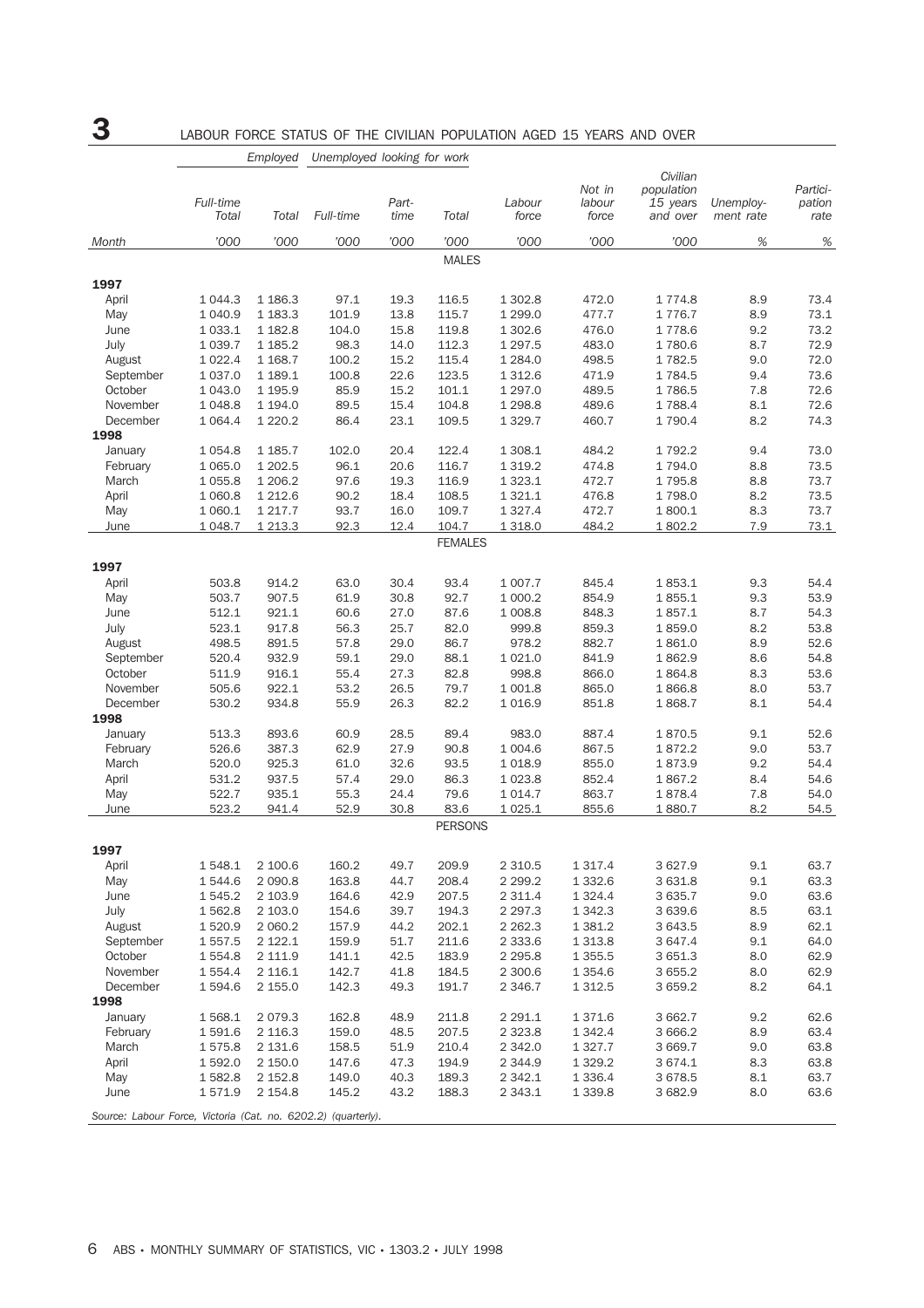### 4 EMPLOYED PERSONS, BY INDUSTRY

| 1997<br>1997<br>1997<br>1997<br>1998<br>1998<br>'000<br>'000<br>'000<br>'000<br>'000<br>'000<br>Industry division<br><b>MALES</b><br>Agriculture, forestry and fishing<br>79.0<br>70.2<br>55.9<br>68.0<br>62.1<br>58.7<br>$*3.3$<br>$*3.0$<br>$*2.5$<br>$*3.2$<br>$*3.1$<br>$*3.6$<br>Mining<br>255.3<br>250.3<br>247.5<br>Manufacturing<br>253.0<br>249.8<br>242.5<br>10.4<br>12.4<br>13.4<br>9.9<br>12.6<br>Electricity, gas and water supply<br>11.6<br>Construction<br>106.7<br>104.9<br>115.9<br>128.6<br>110.9<br>121.6<br>84.9<br>92.4<br>88.0<br>92.1<br>Wholesale trade<br>104.6<br>158.2<br>158.4<br>159.7<br>Retail trade<br>157.5<br>150.6<br>150.7<br>32.0<br>37.6<br>39.4<br>Accommodation, cafes and restaurants<br>35.2<br>37.0<br>31.9<br>Transport and storage<br>73.9<br>78.4<br>74.8<br>73.5<br>82.9<br>79.0<br>25.8<br>25.2<br>24.5<br>22.4<br>22.1<br>22.2<br>Communication services<br>36.2<br>43.3<br>42.8<br>46.3<br>42.3<br>40.0<br>Finance and insurance<br>117.8<br>121.3<br>130.8<br>130.7<br>130.1<br>Property and business services<br>134.8<br>39.0<br>38.4<br>37.4<br>Government administration and defence<br>33.4<br>29.2<br>36.1<br>48.4<br>52.9<br>49.9<br>Education<br>47.8<br>47.6<br>49.1<br>37.5<br>39.7<br>40.1<br>Health and community services<br>38.5<br>35.6<br>36.4<br>Cultural and recreational services<br>25.8<br>26.3<br>26.5<br>21.5<br>28.3<br>28.2<br>Personal and other services<br>45.6<br>48.4<br>42.5<br>47.0<br>38.3<br>45.5<br>1 202.5<br>Total<br>1 180.9<br>1 183.3<br>1 168.7<br>1 194.0<br>1 217.7<br><b>FEMALES</b><br>Agriculture, forestry and fishing<br>34.1<br>35.2<br>28.0<br>30.8<br>35.4<br>31.8<br>$*0.5$<br>$*0.0*$<br>$*0.0*$<br>$*0.3$<br>$*0.3$<br>$*0.3$<br>Mining<br>107.4<br>97.9<br>Manufacturing<br>97.5<br>95.7<br>93.7<br>95.2<br>$*2.9$<br>$*2.1$<br>$*1.9$<br>$*2.9$<br>Electricity, gas and water supply<br>$*1.8$<br>$*2.6$<br>Construction<br>14.6<br>14.1<br>15.0<br>15.8<br>16.5<br>13.6<br>38.5<br>41.4<br>38.1<br>39.5<br>40.6<br>Wholesale trade<br>41.5<br>156.3<br>157.8<br>Retail trade<br>151.3<br>150.0<br>160.5<br>156.5<br>45.6<br>49.9<br>49.0<br>47.9<br>49.3<br>Accommodation, cafes and restaurants<br>46.3<br>Transport and storage<br>25.1<br>23.9<br>18.1<br>18.7<br>19.8<br>18.2<br>16.8<br>12.4<br>Communication services<br>17.4<br>14.0<br>15.9<br>14.2<br>44.6<br>42.2<br>40.5<br>48.1<br>Finance and insurance<br>49.8<br>47.8<br>94.6<br>105.3<br>Property and business services<br>91.4<br>107.6<br>101.5<br>108.3<br>41.7<br>Government administration and defence<br>44.3<br>39.3<br>41.9<br>34.1<br>35.9<br>89.2<br>90.7<br>89.0<br>85.9<br>Education<br>84.7<br>95.5<br>147.0<br>144.7<br>Health and community services<br>145.1<br>148.9<br>158.2<br>160.6<br>23.2<br>19.4<br>Cultural and recreational services<br>21.9<br>25.3<br>21.8<br>26.0<br>Personal and other services<br>35.4<br>39.6<br>31.4<br>35.0<br>37.9<br>37.1<br>Total<br>903.0<br>907.5<br>891.5<br>922.1<br>913.8<br>935.1<br><b>PERSONS</b><br>Agriculture, forestry and fishing<br>113.1<br>103.4<br>86.8<br>86.7<br>103.4<br>93.9<br>$*2.5$<br>$*3.4$<br>$*3.8$<br>$*3.0$<br>$*3.6$<br>$*3.9$<br>Mining<br>352.7<br>Manufacturing<br>348.7<br>343.5<br>357.7<br>342.6<br>340.4<br>13.3<br>14.5<br>15.2<br>11.9<br>14.2<br>15.6<br>Electricity, gas and water supply<br>Construction<br>121.4<br>119.0<br>125.9<br>131.7<br>138.1<br>142.2<br>129.5<br>Wholesale trade<br>123.4<br>133.8<br>123.1<br>131.6<br>145.2<br>Retail trade<br>314.5<br>308.8<br>300.5<br>316.2<br>320.2<br>307.2<br>86.0<br>Accommodation, cafes and restaurants<br>77.6<br>85.1<br>85.5<br>78.1<br>88.7<br>99.0<br>102.3<br>92.9<br>92.2<br>97.2<br>Transport and storage<br>102.8<br>Communication services<br>43.2<br>39.1<br>41.3<br>38.3<br>36.3<br>34.6<br>80.8<br>93.1<br>90.6<br>88.5<br>82.8<br>88.1<br>Finance and insurance<br>Property and business services<br>209.1<br>215.9<br>238.5<br>232.2<br>235.4<br>243.0<br>80.3<br>83.3<br>75.1<br>68.5<br>71.5<br>72.0<br>Government administration and defence<br>Education<br>132.5<br>136.8<br>139.0<br>142.0<br>135.0<br>145.4<br>Health and community services<br>185.5<br>180.7<br>182.2<br>188.6<br>194.6<br>200.7<br>Cultural and recreational services<br>49.7<br>43.4<br>45.2<br>53.6<br>50.0<br>52.3<br>Personal and other services<br>81.0<br>88.0<br>78.4<br>77.6<br>82.6<br>76.2<br><b>Total</b><br>2 0 8 4 . 0<br>2 060.2<br>2 116.1<br>2 1 1 6 . 3<br>2 152.8<br>2 090.8<br>Source: Labour Force, Victoria (Cat. no. 6202.2) (quarterly). |     |     |     |     |     |     |
|--------------------------------------------------------------------------------------------------------------------------------------------------------------------------------------------------------------------------------------------------------------------------------------------------------------------------------------------------------------------------------------------------------------------------------------------------------------------------------------------------------------------------------------------------------------------------------------------------------------------------------------------------------------------------------------------------------------------------------------------------------------------------------------------------------------------------------------------------------------------------------------------------------------------------------------------------------------------------------------------------------------------------------------------------------------------------------------------------------------------------------------------------------------------------------------------------------------------------------------------------------------------------------------------------------------------------------------------------------------------------------------------------------------------------------------------------------------------------------------------------------------------------------------------------------------------------------------------------------------------------------------------------------------------------------------------------------------------------------------------------------------------------------------------------------------------------------------------------------------------------------------------------------------------------------------------------------------------------------------------------------------------------------------------------------------------------------------------------------------------------------------------------------------------------------------------------------------------------------------------------------------------------------------------------------------------------------------------------------------------------------------------------------------------------------------------------------------------------------------------------------------------------------------------------------------------------------------------------------------------------------------------------------------------------------------------------------------------------------------------------------------------------------------------------------------------------------------------------------------------------------------------------------------------------------------------------------------------------------------------------------------------------------------------------------------------------------------------------------------------------------------------------------------------------------------------------------------------------------------------------------------------------------------------------------------------------------------------------------------------------------------------------------------------------------------------------------------------------------------------------------------------------------------------------------------------------------------------------------------------------------------------------------------------------------------------------------------------------------------------------------------------------------------------------------------------------------------------------------------------------------------------------------------------------------------------------------------------------------------------------------------------------------------------------------------------------------------------------------------------------------------------------------------------------------------------------------------------------------------------------------------------------------------------------------------------------------------------------------------------------------------------------------------------------------------------------------------------------------------------------------------------------------------------------------------------------------------------|-----|-----|-----|-----|-----|-----|
|                                                                                                                                                                                                                                                                                                                                                                                                                                                                                                                                                                                                                                                                                                                                                                                                                                                                                                                                                                                                                                                                                                                                                                                                                                                                                                                                                                                                                                                                                                                                                                                                                                                                                                                                                                                                                                                                                                                                                                                                                                                                                                                                                                                                                                                                                                                                                                                                                                                                                                                                                                                                                                                                                                                                                                                                                                                                                                                                                                                                                                                                                                                                                                                                                                                                                                                                                                                                                                                                                                                                                                                                                                                                                                                                                                                                                                                                                                                                                                                                                                                                                                                                                                                                                                                                                                                                                                                                                                                                                                                                                                                            | Feb | May | Aug | Nov | Feb | May |
|                                                                                                                                                                                                                                                                                                                                                                                                                                                                                                                                                                                                                                                                                                                                                                                                                                                                                                                                                                                                                                                                                                                                                                                                                                                                                                                                                                                                                                                                                                                                                                                                                                                                                                                                                                                                                                                                                                                                                                                                                                                                                                                                                                                                                                                                                                                                                                                                                                                                                                                                                                                                                                                                                                                                                                                                                                                                                                                                                                                                                                                                                                                                                                                                                                                                                                                                                                                                                                                                                                                                                                                                                                                                                                                                                                                                                                                                                                                                                                                                                                                                                                                                                                                                                                                                                                                                                                                                                                                                                                                                                                                            |     |     |     |     |     |     |
|                                                                                                                                                                                                                                                                                                                                                                                                                                                                                                                                                                                                                                                                                                                                                                                                                                                                                                                                                                                                                                                                                                                                                                                                                                                                                                                                                                                                                                                                                                                                                                                                                                                                                                                                                                                                                                                                                                                                                                                                                                                                                                                                                                                                                                                                                                                                                                                                                                                                                                                                                                                                                                                                                                                                                                                                                                                                                                                                                                                                                                                                                                                                                                                                                                                                                                                                                                                                                                                                                                                                                                                                                                                                                                                                                                                                                                                                                                                                                                                                                                                                                                                                                                                                                                                                                                                                                                                                                                                                                                                                                                                            |     |     |     |     |     |     |
|                                                                                                                                                                                                                                                                                                                                                                                                                                                                                                                                                                                                                                                                                                                                                                                                                                                                                                                                                                                                                                                                                                                                                                                                                                                                                                                                                                                                                                                                                                                                                                                                                                                                                                                                                                                                                                                                                                                                                                                                                                                                                                                                                                                                                                                                                                                                                                                                                                                                                                                                                                                                                                                                                                                                                                                                                                                                                                                                                                                                                                                                                                                                                                                                                                                                                                                                                                                                                                                                                                                                                                                                                                                                                                                                                                                                                                                                                                                                                                                                                                                                                                                                                                                                                                                                                                                                                                                                                                                                                                                                                                                            |     |     |     |     |     |     |
|                                                                                                                                                                                                                                                                                                                                                                                                                                                                                                                                                                                                                                                                                                                                                                                                                                                                                                                                                                                                                                                                                                                                                                                                                                                                                                                                                                                                                                                                                                                                                                                                                                                                                                                                                                                                                                                                                                                                                                                                                                                                                                                                                                                                                                                                                                                                                                                                                                                                                                                                                                                                                                                                                                                                                                                                                                                                                                                                                                                                                                                                                                                                                                                                                                                                                                                                                                                                                                                                                                                                                                                                                                                                                                                                                                                                                                                                                                                                                                                                                                                                                                                                                                                                                                                                                                                                                                                                                                                                                                                                                                                            |     |     |     |     |     |     |
|                                                                                                                                                                                                                                                                                                                                                                                                                                                                                                                                                                                                                                                                                                                                                                                                                                                                                                                                                                                                                                                                                                                                                                                                                                                                                                                                                                                                                                                                                                                                                                                                                                                                                                                                                                                                                                                                                                                                                                                                                                                                                                                                                                                                                                                                                                                                                                                                                                                                                                                                                                                                                                                                                                                                                                                                                                                                                                                                                                                                                                                                                                                                                                                                                                                                                                                                                                                                                                                                                                                                                                                                                                                                                                                                                                                                                                                                                                                                                                                                                                                                                                                                                                                                                                                                                                                                                                                                                                                                                                                                                                                            |     |     |     |     |     |     |
|                                                                                                                                                                                                                                                                                                                                                                                                                                                                                                                                                                                                                                                                                                                                                                                                                                                                                                                                                                                                                                                                                                                                                                                                                                                                                                                                                                                                                                                                                                                                                                                                                                                                                                                                                                                                                                                                                                                                                                                                                                                                                                                                                                                                                                                                                                                                                                                                                                                                                                                                                                                                                                                                                                                                                                                                                                                                                                                                                                                                                                                                                                                                                                                                                                                                                                                                                                                                                                                                                                                                                                                                                                                                                                                                                                                                                                                                                                                                                                                                                                                                                                                                                                                                                                                                                                                                                                                                                                                                                                                                                                                            |     |     |     |     |     |     |
|                                                                                                                                                                                                                                                                                                                                                                                                                                                                                                                                                                                                                                                                                                                                                                                                                                                                                                                                                                                                                                                                                                                                                                                                                                                                                                                                                                                                                                                                                                                                                                                                                                                                                                                                                                                                                                                                                                                                                                                                                                                                                                                                                                                                                                                                                                                                                                                                                                                                                                                                                                                                                                                                                                                                                                                                                                                                                                                                                                                                                                                                                                                                                                                                                                                                                                                                                                                                                                                                                                                                                                                                                                                                                                                                                                                                                                                                                                                                                                                                                                                                                                                                                                                                                                                                                                                                                                                                                                                                                                                                                                                            |     |     |     |     |     |     |
|                                                                                                                                                                                                                                                                                                                                                                                                                                                                                                                                                                                                                                                                                                                                                                                                                                                                                                                                                                                                                                                                                                                                                                                                                                                                                                                                                                                                                                                                                                                                                                                                                                                                                                                                                                                                                                                                                                                                                                                                                                                                                                                                                                                                                                                                                                                                                                                                                                                                                                                                                                                                                                                                                                                                                                                                                                                                                                                                                                                                                                                                                                                                                                                                                                                                                                                                                                                                                                                                                                                                                                                                                                                                                                                                                                                                                                                                                                                                                                                                                                                                                                                                                                                                                                                                                                                                                                                                                                                                                                                                                                                            |     |     |     |     |     |     |
|                                                                                                                                                                                                                                                                                                                                                                                                                                                                                                                                                                                                                                                                                                                                                                                                                                                                                                                                                                                                                                                                                                                                                                                                                                                                                                                                                                                                                                                                                                                                                                                                                                                                                                                                                                                                                                                                                                                                                                                                                                                                                                                                                                                                                                                                                                                                                                                                                                                                                                                                                                                                                                                                                                                                                                                                                                                                                                                                                                                                                                                                                                                                                                                                                                                                                                                                                                                                                                                                                                                                                                                                                                                                                                                                                                                                                                                                                                                                                                                                                                                                                                                                                                                                                                                                                                                                                                                                                                                                                                                                                                                            |     |     |     |     |     |     |
|                                                                                                                                                                                                                                                                                                                                                                                                                                                                                                                                                                                                                                                                                                                                                                                                                                                                                                                                                                                                                                                                                                                                                                                                                                                                                                                                                                                                                                                                                                                                                                                                                                                                                                                                                                                                                                                                                                                                                                                                                                                                                                                                                                                                                                                                                                                                                                                                                                                                                                                                                                                                                                                                                                                                                                                                                                                                                                                                                                                                                                                                                                                                                                                                                                                                                                                                                                                                                                                                                                                                                                                                                                                                                                                                                                                                                                                                                                                                                                                                                                                                                                                                                                                                                                                                                                                                                                                                                                                                                                                                                                                            |     |     |     |     |     |     |
|                                                                                                                                                                                                                                                                                                                                                                                                                                                                                                                                                                                                                                                                                                                                                                                                                                                                                                                                                                                                                                                                                                                                                                                                                                                                                                                                                                                                                                                                                                                                                                                                                                                                                                                                                                                                                                                                                                                                                                                                                                                                                                                                                                                                                                                                                                                                                                                                                                                                                                                                                                                                                                                                                                                                                                                                                                                                                                                                                                                                                                                                                                                                                                                                                                                                                                                                                                                                                                                                                                                                                                                                                                                                                                                                                                                                                                                                                                                                                                                                                                                                                                                                                                                                                                                                                                                                                                                                                                                                                                                                                                                            |     |     |     |     |     |     |
|                                                                                                                                                                                                                                                                                                                                                                                                                                                                                                                                                                                                                                                                                                                                                                                                                                                                                                                                                                                                                                                                                                                                                                                                                                                                                                                                                                                                                                                                                                                                                                                                                                                                                                                                                                                                                                                                                                                                                                                                                                                                                                                                                                                                                                                                                                                                                                                                                                                                                                                                                                                                                                                                                                                                                                                                                                                                                                                                                                                                                                                                                                                                                                                                                                                                                                                                                                                                                                                                                                                                                                                                                                                                                                                                                                                                                                                                                                                                                                                                                                                                                                                                                                                                                                                                                                                                                                                                                                                                                                                                                                                            |     |     |     |     |     |     |
|                                                                                                                                                                                                                                                                                                                                                                                                                                                                                                                                                                                                                                                                                                                                                                                                                                                                                                                                                                                                                                                                                                                                                                                                                                                                                                                                                                                                                                                                                                                                                                                                                                                                                                                                                                                                                                                                                                                                                                                                                                                                                                                                                                                                                                                                                                                                                                                                                                                                                                                                                                                                                                                                                                                                                                                                                                                                                                                                                                                                                                                                                                                                                                                                                                                                                                                                                                                                                                                                                                                                                                                                                                                                                                                                                                                                                                                                                                                                                                                                                                                                                                                                                                                                                                                                                                                                                                                                                                                                                                                                                                                            |     |     |     |     |     |     |
|                                                                                                                                                                                                                                                                                                                                                                                                                                                                                                                                                                                                                                                                                                                                                                                                                                                                                                                                                                                                                                                                                                                                                                                                                                                                                                                                                                                                                                                                                                                                                                                                                                                                                                                                                                                                                                                                                                                                                                                                                                                                                                                                                                                                                                                                                                                                                                                                                                                                                                                                                                                                                                                                                                                                                                                                                                                                                                                                                                                                                                                                                                                                                                                                                                                                                                                                                                                                                                                                                                                                                                                                                                                                                                                                                                                                                                                                                                                                                                                                                                                                                                                                                                                                                                                                                                                                                                                                                                                                                                                                                                                            |     |     |     |     |     |     |
|                                                                                                                                                                                                                                                                                                                                                                                                                                                                                                                                                                                                                                                                                                                                                                                                                                                                                                                                                                                                                                                                                                                                                                                                                                                                                                                                                                                                                                                                                                                                                                                                                                                                                                                                                                                                                                                                                                                                                                                                                                                                                                                                                                                                                                                                                                                                                                                                                                                                                                                                                                                                                                                                                                                                                                                                                                                                                                                                                                                                                                                                                                                                                                                                                                                                                                                                                                                                                                                                                                                                                                                                                                                                                                                                                                                                                                                                                                                                                                                                                                                                                                                                                                                                                                                                                                                                                                                                                                                                                                                                                                                            |     |     |     |     |     |     |
|                                                                                                                                                                                                                                                                                                                                                                                                                                                                                                                                                                                                                                                                                                                                                                                                                                                                                                                                                                                                                                                                                                                                                                                                                                                                                                                                                                                                                                                                                                                                                                                                                                                                                                                                                                                                                                                                                                                                                                                                                                                                                                                                                                                                                                                                                                                                                                                                                                                                                                                                                                                                                                                                                                                                                                                                                                                                                                                                                                                                                                                                                                                                                                                                                                                                                                                                                                                                                                                                                                                                                                                                                                                                                                                                                                                                                                                                                                                                                                                                                                                                                                                                                                                                                                                                                                                                                                                                                                                                                                                                                                                            |     |     |     |     |     |     |
|                                                                                                                                                                                                                                                                                                                                                                                                                                                                                                                                                                                                                                                                                                                                                                                                                                                                                                                                                                                                                                                                                                                                                                                                                                                                                                                                                                                                                                                                                                                                                                                                                                                                                                                                                                                                                                                                                                                                                                                                                                                                                                                                                                                                                                                                                                                                                                                                                                                                                                                                                                                                                                                                                                                                                                                                                                                                                                                                                                                                                                                                                                                                                                                                                                                                                                                                                                                                                                                                                                                                                                                                                                                                                                                                                                                                                                                                                                                                                                                                                                                                                                                                                                                                                                                                                                                                                                                                                                                                                                                                                                                            |     |     |     |     |     |     |
|                                                                                                                                                                                                                                                                                                                                                                                                                                                                                                                                                                                                                                                                                                                                                                                                                                                                                                                                                                                                                                                                                                                                                                                                                                                                                                                                                                                                                                                                                                                                                                                                                                                                                                                                                                                                                                                                                                                                                                                                                                                                                                                                                                                                                                                                                                                                                                                                                                                                                                                                                                                                                                                                                                                                                                                                                                                                                                                                                                                                                                                                                                                                                                                                                                                                                                                                                                                                                                                                                                                                                                                                                                                                                                                                                                                                                                                                                                                                                                                                                                                                                                                                                                                                                                                                                                                                                                                                                                                                                                                                                                                            |     |     |     |     |     |     |
|                                                                                                                                                                                                                                                                                                                                                                                                                                                                                                                                                                                                                                                                                                                                                                                                                                                                                                                                                                                                                                                                                                                                                                                                                                                                                                                                                                                                                                                                                                                                                                                                                                                                                                                                                                                                                                                                                                                                                                                                                                                                                                                                                                                                                                                                                                                                                                                                                                                                                                                                                                                                                                                                                                                                                                                                                                                                                                                                                                                                                                                                                                                                                                                                                                                                                                                                                                                                                                                                                                                                                                                                                                                                                                                                                                                                                                                                                                                                                                                                                                                                                                                                                                                                                                                                                                                                                                                                                                                                                                                                                                                            |     |     |     |     |     |     |
|                                                                                                                                                                                                                                                                                                                                                                                                                                                                                                                                                                                                                                                                                                                                                                                                                                                                                                                                                                                                                                                                                                                                                                                                                                                                                                                                                                                                                                                                                                                                                                                                                                                                                                                                                                                                                                                                                                                                                                                                                                                                                                                                                                                                                                                                                                                                                                                                                                                                                                                                                                                                                                                                                                                                                                                                                                                                                                                                                                                                                                                                                                                                                                                                                                                                                                                                                                                                                                                                                                                                                                                                                                                                                                                                                                                                                                                                                                                                                                                                                                                                                                                                                                                                                                                                                                                                                                                                                                                                                                                                                                                            |     |     |     |     |     |     |
|                                                                                                                                                                                                                                                                                                                                                                                                                                                                                                                                                                                                                                                                                                                                                                                                                                                                                                                                                                                                                                                                                                                                                                                                                                                                                                                                                                                                                                                                                                                                                                                                                                                                                                                                                                                                                                                                                                                                                                                                                                                                                                                                                                                                                                                                                                                                                                                                                                                                                                                                                                                                                                                                                                                                                                                                                                                                                                                                                                                                                                                                                                                                                                                                                                                                                                                                                                                                                                                                                                                                                                                                                                                                                                                                                                                                                                                                                                                                                                                                                                                                                                                                                                                                                                                                                                                                                                                                                                                                                                                                                                                            |     |     |     |     |     |     |
|                                                                                                                                                                                                                                                                                                                                                                                                                                                                                                                                                                                                                                                                                                                                                                                                                                                                                                                                                                                                                                                                                                                                                                                                                                                                                                                                                                                                                                                                                                                                                                                                                                                                                                                                                                                                                                                                                                                                                                                                                                                                                                                                                                                                                                                                                                                                                                                                                                                                                                                                                                                                                                                                                                                                                                                                                                                                                                                                                                                                                                                                                                                                                                                                                                                                                                                                                                                                                                                                                                                                                                                                                                                                                                                                                                                                                                                                                                                                                                                                                                                                                                                                                                                                                                                                                                                                                                                                                                                                                                                                                                                            |     |     |     |     |     |     |
|                                                                                                                                                                                                                                                                                                                                                                                                                                                                                                                                                                                                                                                                                                                                                                                                                                                                                                                                                                                                                                                                                                                                                                                                                                                                                                                                                                                                                                                                                                                                                                                                                                                                                                                                                                                                                                                                                                                                                                                                                                                                                                                                                                                                                                                                                                                                                                                                                                                                                                                                                                                                                                                                                                                                                                                                                                                                                                                                                                                                                                                                                                                                                                                                                                                                                                                                                                                                                                                                                                                                                                                                                                                                                                                                                                                                                                                                                                                                                                                                                                                                                                                                                                                                                                                                                                                                                                                                                                                                                                                                                                                            |     |     |     |     |     |     |
|                                                                                                                                                                                                                                                                                                                                                                                                                                                                                                                                                                                                                                                                                                                                                                                                                                                                                                                                                                                                                                                                                                                                                                                                                                                                                                                                                                                                                                                                                                                                                                                                                                                                                                                                                                                                                                                                                                                                                                                                                                                                                                                                                                                                                                                                                                                                                                                                                                                                                                                                                                                                                                                                                                                                                                                                                                                                                                                                                                                                                                                                                                                                                                                                                                                                                                                                                                                                                                                                                                                                                                                                                                                                                                                                                                                                                                                                                                                                                                                                                                                                                                                                                                                                                                                                                                                                                                                                                                                                                                                                                                                            |     |     |     |     |     |     |
|                                                                                                                                                                                                                                                                                                                                                                                                                                                                                                                                                                                                                                                                                                                                                                                                                                                                                                                                                                                                                                                                                                                                                                                                                                                                                                                                                                                                                                                                                                                                                                                                                                                                                                                                                                                                                                                                                                                                                                                                                                                                                                                                                                                                                                                                                                                                                                                                                                                                                                                                                                                                                                                                                                                                                                                                                                                                                                                                                                                                                                                                                                                                                                                                                                                                                                                                                                                                                                                                                                                                                                                                                                                                                                                                                                                                                                                                                                                                                                                                                                                                                                                                                                                                                                                                                                                                                                                                                                                                                                                                                                                            |     |     |     |     |     |     |
|                                                                                                                                                                                                                                                                                                                                                                                                                                                                                                                                                                                                                                                                                                                                                                                                                                                                                                                                                                                                                                                                                                                                                                                                                                                                                                                                                                                                                                                                                                                                                                                                                                                                                                                                                                                                                                                                                                                                                                                                                                                                                                                                                                                                                                                                                                                                                                                                                                                                                                                                                                                                                                                                                                                                                                                                                                                                                                                                                                                                                                                                                                                                                                                                                                                                                                                                                                                                                                                                                                                                                                                                                                                                                                                                                                                                                                                                                                                                                                                                                                                                                                                                                                                                                                                                                                                                                                                                                                                                                                                                                                                            |     |     |     |     |     |     |
|                                                                                                                                                                                                                                                                                                                                                                                                                                                                                                                                                                                                                                                                                                                                                                                                                                                                                                                                                                                                                                                                                                                                                                                                                                                                                                                                                                                                                                                                                                                                                                                                                                                                                                                                                                                                                                                                                                                                                                                                                                                                                                                                                                                                                                                                                                                                                                                                                                                                                                                                                                                                                                                                                                                                                                                                                                                                                                                                                                                                                                                                                                                                                                                                                                                                                                                                                                                                                                                                                                                                                                                                                                                                                                                                                                                                                                                                                                                                                                                                                                                                                                                                                                                                                                                                                                                                                                                                                                                                                                                                                                                            |     |     |     |     |     |     |
|                                                                                                                                                                                                                                                                                                                                                                                                                                                                                                                                                                                                                                                                                                                                                                                                                                                                                                                                                                                                                                                                                                                                                                                                                                                                                                                                                                                                                                                                                                                                                                                                                                                                                                                                                                                                                                                                                                                                                                                                                                                                                                                                                                                                                                                                                                                                                                                                                                                                                                                                                                                                                                                                                                                                                                                                                                                                                                                                                                                                                                                                                                                                                                                                                                                                                                                                                                                                                                                                                                                                                                                                                                                                                                                                                                                                                                                                                                                                                                                                                                                                                                                                                                                                                                                                                                                                                                                                                                                                                                                                                                                            |     |     |     |     |     |     |
|                                                                                                                                                                                                                                                                                                                                                                                                                                                                                                                                                                                                                                                                                                                                                                                                                                                                                                                                                                                                                                                                                                                                                                                                                                                                                                                                                                                                                                                                                                                                                                                                                                                                                                                                                                                                                                                                                                                                                                                                                                                                                                                                                                                                                                                                                                                                                                                                                                                                                                                                                                                                                                                                                                                                                                                                                                                                                                                                                                                                                                                                                                                                                                                                                                                                                                                                                                                                                                                                                                                                                                                                                                                                                                                                                                                                                                                                                                                                                                                                                                                                                                                                                                                                                                                                                                                                                                                                                                                                                                                                                                                            |     |     |     |     |     |     |
|                                                                                                                                                                                                                                                                                                                                                                                                                                                                                                                                                                                                                                                                                                                                                                                                                                                                                                                                                                                                                                                                                                                                                                                                                                                                                                                                                                                                                                                                                                                                                                                                                                                                                                                                                                                                                                                                                                                                                                                                                                                                                                                                                                                                                                                                                                                                                                                                                                                                                                                                                                                                                                                                                                                                                                                                                                                                                                                                                                                                                                                                                                                                                                                                                                                                                                                                                                                                                                                                                                                                                                                                                                                                                                                                                                                                                                                                                                                                                                                                                                                                                                                                                                                                                                                                                                                                                                                                                                                                                                                                                                                            |     |     |     |     |     |     |
|                                                                                                                                                                                                                                                                                                                                                                                                                                                                                                                                                                                                                                                                                                                                                                                                                                                                                                                                                                                                                                                                                                                                                                                                                                                                                                                                                                                                                                                                                                                                                                                                                                                                                                                                                                                                                                                                                                                                                                                                                                                                                                                                                                                                                                                                                                                                                                                                                                                                                                                                                                                                                                                                                                                                                                                                                                                                                                                                                                                                                                                                                                                                                                                                                                                                                                                                                                                                                                                                                                                                                                                                                                                                                                                                                                                                                                                                                                                                                                                                                                                                                                                                                                                                                                                                                                                                                                                                                                                                                                                                                                                            |     |     |     |     |     |     |
|                                                                                                                                                                                                                                                                                                                                                                                                                                                                                                                                                                                                                                                                                                                                                                                                                                                                                                                                                                                                                                                                                                                                                                                                                                                                                                                                                                                                                                                                                                                                                                                                                                                                                                                                                                                                                                                                                                                                                                                                                                                                                                                                                                                                                                                                                                                                                                                                                                                                                                                                                                                                                                                                                                                                                                                                                                                                                                                                                                                                                                                                                                                                                                                                                                                                                                                                                                                                                                                                                                                                                                                                                                                                                                                                                                                                                                                                                                                                                                                                                                                                                                                                                                                                                                                                                                                                                                                                                                                                                                                                                                                            |     |     |     |     |     |     |
|                                                                                                                                                                                                                                                                                                                                                                                                                                                                                                                                                                                                                                                                                                                                                                                                                                                                                                                                                                                                                                                                                                                                                                                                                                                                                                                                                                                                                                                                                                                                                                                                                                                                                                                                                                                                                                                                                                                                                                                                                                                                                                                                                                                                                                                                                                                                                                                                                                                                                                                                                                                                                                                                                                                                                                                                                                                                                                                                                                                                                                                                                                                                                                                                                                                                                                                                                                                                                                                                                                                                                                                                                                                                                                                                                                                                                                                                                                                                                                                                                                                                                                                                                                                                                                                                                                                                                                                                                                                                                                                                                                                            |     |     |     |     |     |     |
|                                                                                                                                                                                                                                                                                                                                                                                                                                                                                                                                                                                                                                                                                                                                                                                                                                                                                                                                                                                                                                                                                                                                                                                                                                                                                                                                                                                                                                                                                                                                                                                                                                                                                                                                                                                                                                                                                                                                                                                                                                                                                                                                                                                                                                                                                                                                                                                                                                                                                                                                                                                                                                                                                                                                                                                                                                                                                                                                                                                                                                                                                                                                                                                                                                                                                                                                                                                                                                                                                                                                                                                                                                                                                                                                                                                                                                                                                                                                                                                                                                                                                                                                                                                                                                                                                                                                                                                                                                                                                                                                                                                            |     |     |     |     |     |     |
|                                                                                                                                                                                                                                                                                                                                                                                                                                                                                                                                                                                                                                                                                                                                                                                                                                                                                                                                                                                                                                                                                                                                                                                                                                                                                                                                                                                                                                                                                                                                                                                                                                                                                                                                                                                                                                                                                                                                                                                                                                                                                                                                                                                                                                                                                                                                                                                                                                                                                                                                                                                                                                                                                                                                                                                                                                                                                                                                                                                                                                                                                                                                                                                                                                                                                                                                                                                                                                                                                                                                                                                                                                                                                                                                                                                                                                                                                                                                                                                                                                                                                                                                                                                                                                                                                                                                                                                                                                                                                                                                                                                            |     |     |     |     |     |     |
|                                                                                                                                                                                                                                                                                                                                                                                                                                                                                                                                                                                                                                                                                                                                                                                                                                                                                                                                                                                                                                                                                                                                                                                                                                                                                                                                                                                                                                                                                                                                                                                                                                                                                                                                                                                                                                                                                                                                                                                                                                                                                                                                                                                                                                                                                                                                                                                                                                                                                                                                                                                                                                                                                                                                                                                                                                                                                                                                                                                                                                                                                                                                                                                                                                                                                                                                                                                                                                                                                                                                                                                                                                                                                                                                                                                                                                                                                                                                                                                                                                                                                                                                                                                                                                                                                                                                                                                                                                                                                                                                                                                            |     |     |     |     |     |     |
|                                                                                                                                                                                                                                                                                                                                                                                                                                                                                                                                                                                                                                                                                                                                                                                                                                                                                                                                                                                                                                                                                                                                                                                                                                                                                                                                                                                                                                                                                                                                                                                                                                                                                                                                                                                                                                                                                                                                                                                                                                                                                                                                                                                                                                                                                                                                                                                                                                                                                                                                                                                                                                                                                                                                                                                                                                                                                                                                                                                                                                                                                                                                                                                                                                                                                                                                                                                                                                                                                                                                                                                                                                                                                                                                                                                                                                                                                                                                                                                                                                                                                                                                                                                                                                                                                                                                                                                                                                                                                                                                                                                            |     |     |     |     |     |     |
|                                                                                                                                                                                                                                                                                                                                                                                                                                                                                                                                                                                                                                                                                                                                                                                                                                                                                                                                                                                                                                                                                                                                                                                                                                                                                                                                                                                                                                                                                                                                                                                                                                                                                                                                                                                                                                                                                                                                                                                                                                                                                                                                                                                                                                                                                                                                                                                                                                                                                                                                                                                                                                                                                                                                                                                                                                                                                                                                                                                                                                                                                                                                                                                                                                                                                                                                                                                                                                                                                                                                                                                                                                                                                                                                                                                                                                                                                                                                                                                                                                                                                                                                                                                                                                                                                                                                                                                                                                                                                                                                                                                            |     |     |     |     |     |     |
|                                                                                                                                                                                                                                                                                                                                                                                                                                                                                                                                                                                                                                                                                                                                                                                                                                                                                                                                                                                                                                                                                                                                                                                                                                                                                                                                                                                                                                                                                                                                                                                                                                                                                                                                                                                                                                                                                                                                                                                                                                                                                                                                                                                                                                                                                                                                                                                                                                                                                                                                                                                                                                                                                                                                                                                                                                                                                                                                                                                                                                                                                                                                                                                                                                                                                                                                                                                                                                                                                                                                                                                                                                                                                                                                                                                                                                                                                                                                                                                                                                                                                                                                                                                                                                                                                                                                                                                                                                                                                                                                                                                            |     |     |     |     |     |     |
|                                                                                                                                                                                                                                                                                                                                                                                                                                                                                                                                                                                                                                                                                                                                                                                                                                                                                                                                                                                                                                                                                                                                                                                                                                                                                                                                                                                                                                                                                                                                                                                                                                                                                                                                                                                                                                                                                                                                                                                                                                                                                                                                                                                                                                                                                                                                                                                                                                                                                                                                                                                                                                                                                                                                                                                                                                                                                                                                                                                                                                                                                                                                                                                                                                                                                                                                                                                                                                                                                                                                                                                                                                                                                                                                                                                                                                                                                                                                                                                                                                                                                                                                                                                                                                                                                                                                                                                                                                                                                                                                                                                            |     |     |     |     |     |     |
|                                                                                                                                                                                                                                                                                                                                                                                                                                                                                                                                                                                                                                                                                                                                                                                                                                                                                                                                                                                                                                                                                                                                                                                                                                                                                                                                                                                                                                                                                                                                                                                                                                                                                                                                                                                                                                                                                                                                                                                                                                                                                                                                                                                                                                                                                                                                                                                                                                                                                                                                                                                                                                                                                                                                                                                                                                                                                                                                                                                                                                                                                                                                                                                                                                                                                                                                                                                                                                                                                                                                                                                                                                                                                                                                                                                                                                                                                                                                                                                                                                                                                                                                                                                                                                                                                                                                                                                                                                                                                                                                                                                            |     |     |     |     |     |     |
|                                                                                                                                                                                                                                                                                                                                                                                                                                                                                                                                                                                                                                                                                                                                                                                                                                                                                                                                                                                                                                                                                                                                                                                                                                                                                                                                                                                                                                                                                                                                                                                                                                                                                                                                                                                                                                                                                                                                                                                                                                                                                                                                                                                                                                                                                                                                                                                                                                                                                                                                                                                                                                                                                                                                                                                                                                                                                                                                                                                                                                                                                                                                                                                                                                                                                                                                                                                                                                                                                                                                                                                                                                                                                                                                                                                                                                                                                                                                                                                                                                                                                                                                                                                                                                                                                                                                                                                                                                                                                                                                                                                            |     |     |     |     |     |     |
|                                                                                                                                                                                                                                                                                                                                                                                                                                                                                                                                                                                                                                                                                                                                                                                                                                                                                                                                                                                                                                                                                                                                                                                                                                                                                                                                                                                                                                                                                                                                                                                                                                                                                                                                                                                                                                                                                                                                                                                                                                                                                                                                                                                                                                                                                                                                                                                                                                                                                                                                                                                                                                                                                                                                                                                                                                                                                                                                                                                                                                                                                                                                                                                                                                                                                                                                                                                                                                                                                                                                                                                                                                                                                                                                                                                                                                                                                                                                                                                                                                                                                                                                                                                                                                                                                                                                                                                                                                                                                                                                                                                            |     |     |     |     |     |     |
|                                                                                                                                                                                                                                                                                                                                                                                                                                                                                                                                                                                                                                                                                                                                                                                                                                                                                                                                                                                                                                                                                                                                                                                                                                                                                                                                                                                                                                                                                                                                                                                                                                                                                                                                                                                                                                                                                                                                                                                                                                                                                                                                                                                                                                                                                                                                                                                                                                                                                                                                                                                                                                                                                                                                                                                                                                                                                                                                                                                                                                                                                                                                                                                                                                                                                                                                                                                                                                                                                                                                                                                                                                                                                                                                                                                                                                                                                                                                                                                                                                                                                                                                                                                                                                                                                                                                                                                                                                                                                                                                                                                            |     |     |     |     |     |     |
|                                                                                                                                                                                                                                                                                                                                                                                                                                                                                                                                                                                                                                                                                                                                                                                                                                                                                                                                                                                                                                                                                                                                                                                                                                                                                                                                                                                                                                                                                                                                                                                                                                                                                                                                                                                                                                                                                                                                                                                                                                                                                                                                                                                                                                                                                                                                                                                                                                                                                                                                                                                                                                                                                                                                                                                                                                                                                                                                                                                                                                                                                                                                                                                                                                                                                                                                                                                                                                                                                                                                                                                                                                                                                                                                                                                                                                                                                                                                                                                                                                                                                                                                                                                                                                                                                                                                                                                                                                                                                                                                                                                            |     |     |     |     |     |     |
|                                                                                                                                                                                                                                                                                                                                                                                                                                                                                                                                                                                                                                                                                                                                                                                                                                                                                                                                                                                                                                                                                                                                                                                                                                                                                                                                                                                                                                                                                                                                                                                                                                                                                                                                                                                                                                                                                                                                                                                                                                                                                                                                                                                                                                                                                                                                                                                                                                                                                                                                                                                                                                                                                                                                                                                                                                                                                                                                                                                                                                                                                                                                                                                                                                                                                                                                                                                                                                                                                                                                                                                                                                                                                                                                                                                                                                                                                                                                                                                                                                                                                                                                                                                                                                                                                                                                                                                                                                                                                                                                                                                            |     |     |     |     |     |     |
|                                                                                                                                                                                                                                                                                                                                                                                                                                                                                                                                                                                                                                                                                                                                                                                                                                                                                                                                                                                                                                                                                                                                                                                                                                                                                                                                                                                                                                                                                                                                                                                                                                                                                                                                                                                                                                                                                                                                                                                                                                                                                                                                                                                                                                                                                                                                                                                                                                                                                                                                                                                                                                                                                                                                                                                                                                                                                                                                                                                                                                                                                                                                                                                                                                                                                                                                                                                                                                                                                                                                                                                                                                                                                                                                                                                                                                                                                                                                                                                                                                                                                                                                                                                                                                                                                                                                                                                                                                                                                                                                                                                            |     |     |     |     |     |     |
|                                                                                                                                                                                                                                                                                                                                                                                                                                                                                                                                                                                                                                                                                                                                                                                                                                                                                                                                                                                                                                                                                                                                                                                                                                                                                                                                                                                                                                                                                                                                                                                                                                                                                                                                                                                                                                                                                                                                                                                                                                                                                                                                                                                                                                                                                                                                                                                                                                                                                                                                                                                                                                                                                                                                                                                                                                                                                                                                                                                                                                                                                                                                                                                                                                                                                                                                                                                                                                                                                                                                                                                                                                                                                                                                                                                                                                                                                                                                                                                                                                                                                                                                                                                                                                                                                                                                                                                                                                                                                                                                                                                            |     |     |     |     |     |     |
|                                                                                                                                                                                                                                                                                                                                                                                                                                                                                                                                                                                                                                                                                                                                                                                                                                                                                                                                                                                                                                                                                                                                                                                                                                                                                                                                                                                                                                                                                                                                                                                                                                                                                                                                                                                                                                                                                                                                                                                                                                                                                                                                                                                                                                                                                                                                                                                                                                                                                                                                                                                                                                                                                                                                                                                                                                                                                                                                                                                                                                                                                                                                                                                                                                                                                                                                                                                                                                                                                                                                                                                                                                                                                                                                                                                                                                                                                                                                                                                                                                                                                                                                                                                                                                                                                                                                                                                                                                                                                                                                                                                            |     |     |     |     |     |     |
|                                                                                                                                                                                                                                                                                                                                                                                                                                                                                                                                                                                                                                                                                                                                                                                                                                                                                                                                                                                                                                                                                                                                                                                                                                                                                                                                                                                                                                                                                                                                                                                                                                                                                                                                                                                                                                                                                                                                                                                                                                                                                                                                                                                                                                                                                                                                                                                                                                                                                                                                                                                                                                                                                                                                                                                                                                                                                                                                                                                                                                                                                                                                                                                                                                                                                                                                                                                                                                                                                                                                                                                                                                                                                                                                                                                                                                                                                                                                                                                                                                                                                                                                                                                                                                                                                                                                                                                                                                                                                                                                                                                            |     |     |     |     |     |     |
|                                                                                                                                                                                                                                                                                                                                                                                                                                                                                                                                                                                                                                                                                                                                                                                                                                                                                                                                                                                                                                                                                                                                                                                                                                                                                                                                                                                                                                                                                                                                                                                                                                                                                                                                                                                                                                                                                                                                                                                                                                                                                                                                                                                                                                                                                                                                                                                                                                                                                                                                                                                                                                                                                                                                                                                                                                                                                                                                                                                                                                                                                                                                                                                                                                                                                                                                                                                                                                                                                                                                                                                                                                                                                                                                                                                                                                                                                                                                                                                                                                                                                                                                                                                                                                                                                                                                                                                                                                                                                                                                                                                            |     |     |     |     |     |     |
|                                                                                                                                                                                                                                                                                                                                                                                                                                                                                                                                                                                                                                                                                                                                                                                                                                                                                                                                                                                                                                                                                                                                                                                                                                                                                                                                                                                                                                                                                                                                                                                                                                                                                                                                                                                                                                                                                                                                                                                                                                                                                                                                                                                                                                                                                                                                                                                                                                                                                                                                                                                                                                                                                                                                                                                                                                                                                                                                                                                                                                                                                                                                                                                                                                                                                                                                                                                                                                                                                                                                                                                                                                                                                                                                                                                                                                                                                                                                                                                                                                                                                                                                                                                                                                                                                                                                                                                                                                                                                                                                                                                            |     |     |     |     |     |     |
|                                                                                                                                                                                                                                                                                                                                                                                                                                                                                                                                                                                                                                                                                                                                                                                                                                                                                                                                                                                                                                                                                                                                                                                                                                                                                                                                                                                                                                                                                                                                                                                                                                                                                                                                                                                                                                                                                                                                                                                                                                                                                                                                                                                                                                                                                                                                                                                                                                                                                                                                                                                                                                                                                                                                                                                                                                                                                                                                                                                                                                                                                                                                                                                                                                                                                                                                                                                                                                                                                                                                                                                                                                                                                                                                                                                                                                                                                                                                                                                                                                                                                                                                                                                                                                                                                                                                                                                                                                                                                                                                                                                            |     |     |     |     |     |     |
|                                                                                                                                                                                                                                                                                                                                                                                                                                                                                                                                                                                                                                                                                                                                                                                                                                                                                                                                                                                                                                                                                                                                                                                                                                                                                                                                                                                                                                                                                                                                                                                                                                                                                                                                                                                                                                                                                                                                                                                                                                                                                                                                                                                                                                                                                                                                                                                                                                                                                                                                                                                                                                                                                                                                                                                                                                                                                                                                                                                                                                                                                                                                                                                                                                                                                                                                                                                                                                                                                                                                                                                                                                                                                                                                                                                                                                                                                                                                                                                                                                                                                                                                                                                                                                                                                                                                                                                                                                                                                                                                                                                            |     |     |     |     |     |     |
|                                                                                                                                                                                                                                                                                                                                                                                                                                                                                                                                                                                                                                                                                                                                                                                                                                                                                                                                                                                                                                                                                                                                                                                                                                                                                                                                                                                                                                                                                                                                                                                                                                                                                                                                                                                                                                                                                                                                                                                                                                                                                                                                                                                                                                                                                                                                                                                                                                                                                                                                                                                                                                                                                                                                                                                                                                                                                                                                                                                                                                                                                                                                                                                                                                                                                                                                                                                                                                                                                                                                                                                                                                                                                                                                                                                                                                                                                                                                                                                                                                                                                                                                                                                                                                                                                                                                                                                                                                                                                                                                                                                            |     |     |     |     |     |     |
|                                                                                                                                                                                                                                                                                                                                                                                                                                                                                                                                                                                                                                                                                                                                                                                                                                                                                                                                                                                                                                                                                                                                                                                                                                                                                                                                                                                                                                                                                                                                                                                                                                                                                                                                                                                                                                                                                                                                                                                                                                                                                                                                                                                                                                                                                                                                                                                                                                                                                                                                                                                                                                                                                                                                                                                                                                                                                                                                                                                                                                                                                                                                                                                                                                                                                                                                                                                                                                                                                                                                                                                                                                                                                                                                                                                                                                                                                                                                                                                                                                                                                                                                                                                                                                                                                                                                                                                                                                                                                                                                                                                            |     |     |     |     |     |     |
|                                                                                                                                                                                                                                                                                                                                                                                                                                                                                                                                                                                                                                                                                                                                                                                                                                                                                                                                                                                                                                                                                                                                                                                                                                                                                                                                                                                                                                                                                                                                                                                                                                                                                                                                                                                                                                                                                                                                                                                                                                                                                                                                                                                                                                                                                                                                                                                                                                                                                                                                                                                                                                                                                                                                                                                                                                                                                                                                                                                                                                                                                                                                                                                                                                                                                                                                                                                                                                                                                                                                                                                                                                                                                                                                                                                                                                                                                                                                                                                                                                                                                                                                                                                                                                                                                                                                                                                                                                                                                                                                                                                            |     |     |     |     |     |     |
|                                                                                                                                                                                                                                                                                                                                                                                                                                                                                                                                                                                                                                                                                                                                                                                                                                                                                                                                                                                                                                                                                                                                                                                                                                                                                                                                                                                                                                                                                                                                                                                                                                                                                                                                                                                                                                                                                                                                                                                                                                                                                                                                                                                                                                                                                                                                                                                                                                                                                                                                                                                                                                                                                                                                                                                                                                                                                                                                                                                                                                                                                                                                                                                                                                                                                                                                                                                                                                                                                                                                                                                                                                                                                                                                                                                                                                                                                                                                                                                                                                                                                                                                                                                                                                                                                                                                                                                                                                                                                                                                                                                            |     |     |     |     |     |     |
|                                                                                                                                                                                                                                                                                                                                                                                                                                                                                                                                                                                                                                                                                                                                                                                                                                                                                                                                                                                                                                                                                                                                                                                                                                                                                                                                                                                                                                                                                                                                                                                                                                                                                                                                                                                                                                                                                                                                                                                                                                                                                                                                                                                                                                                                                                                                                                                                                                                                                                                                                                                                                                                                                                                                                                                                                                                                                                                                                                                                                                                                                                                                                                                                                                                                                                                                                                                                                                                                                                                                                                                                                                                                                                                                                                                                                                                                                                                                                                                                                                                                                                                                                                                                                                                                                                                                                                                                                                                                                                                                                                                            |     |     |     |     |     |     |
|                                                                                                                                                                                                                                                                                                                                                                                                                                                                                                                                                                                                                                                                                                                                                                                                                                                                                                                                                                                                                                                                                                                                                                                                                                                                                                                                                                                                                                                                                                                                                                                                                                                                                                                                                                                                                                                                                                                                                                                                                                                                                                                                                                                                                                                                                                                                                                                                                                                                                                                                                                                                                                                                                                                                                                                                                                                                                                                                                                                                                                                                                                                                                                                                                                                                                                                                                                                                                                                                                                                                                                                                                                                                                                                                                                                                                                                                                                                                                                                                                                                                                                                                                                                                                                                                                                                                                                                                                                                                                                                                                                                            |     |     |     |     |     |     |
|                                                                                                                                                                                                                                                                                                                                                                                                                                                                                                                                                                                                                                                                                                                                                                                                                                                                                                                                                                                                                                                                                                                                                                                                                                                                                                                                                                                                                                                                                                                                                                                                                                                                                                                                                                                                                                                                                                                                                                                                                                                                                                                                                                                                                                                                                                                                                                                                                                                                                                                                                                                                                                                                                                                                                                                                                                                                                                                                                                                                                                                                                                                                                                                                                                                                                                                                                                                                                                                                                                                                                                                                                                                                                                                                                                                                                                                                                                                                                                                                                                                                                                                                                                                                                                                                                                                                                                                                                                                                                                                                                                                            |     |     |     |     |     |     |
|                                                                                                                                                                                                                                                                                                                                                                                                                                                                                                                                                                                                                                                                                                                                                                                                                                                                                                                                                                                                                                                                                                                                                                                                                                                                                                                                                                                                                                                                                                                                                                                                                                                                                                                                                                                                                                                                                                                                                                                                                                                                                                                                                                                                                                                                                                                                                                                                                                                                                                                                                                                                                                                                                                                                                                                                                                                                                                                                                                                                                                                                                                                                                                                                                                                                                                                                                                                                                                                                                                                                                                                                                                                                                                                                                                                                                                                                                                                                                                                                                                                                                                                                                                                                                                                                                                                                                                                                                                                                                                                                                                                            |     |     |     |     |     |     |
|                                                                                                                                                                                                                                                                                                                                                                                                                                                                                                                                                                                                                                                                                                                                                                                                                                                                                                                                                                                                                                                                                                                                                                                                                                                                                                                                                                                                                                                                                                                                                                                                                                                                                                                                                                                                                                                                                                                                                                                                                                                                                                                                                                                                                                                                                                                                                                                                                                                                                                                                                                                                                                                                                                                                                                                                                                                                                                                                                                                                                                                                                                                                                                                                                                                                                                                                                                                                                                                                                                                                                                                                                                                                                                                                                                                                                                                                                                                                                                                                                                                                                                                                                                                                                                                                                                                                                                                                                                                                                                                                                                                            |     |     |     |     |     |     |
|                                                                                                                                                                                                                                                                                                                                                                                                                                                                                                                                                                                                                                                                                                                                                                                                                                                                                                                                                                                                                                                                                                                                                                                                                                                                                                                                                                                                                                                                                                                                                                                                                                                                                                                                                                                                                                                                                                                                                                                                                                                                                                                                                                                                                                                                                                                                                                                                                                                                                                                                                                                                                                                                                                                                                                                                                                                                                                                                                                                                                                                                                                                                                                                                                                                                                                                                                                                                                                                                                                                                                                                                                                                                                                                                                                                                                                                                                                                                                                                                                                                                                                                                                                                                                                                                                                                                                                                                                                                                                                                                                                                            |     |     |     |     |     |     |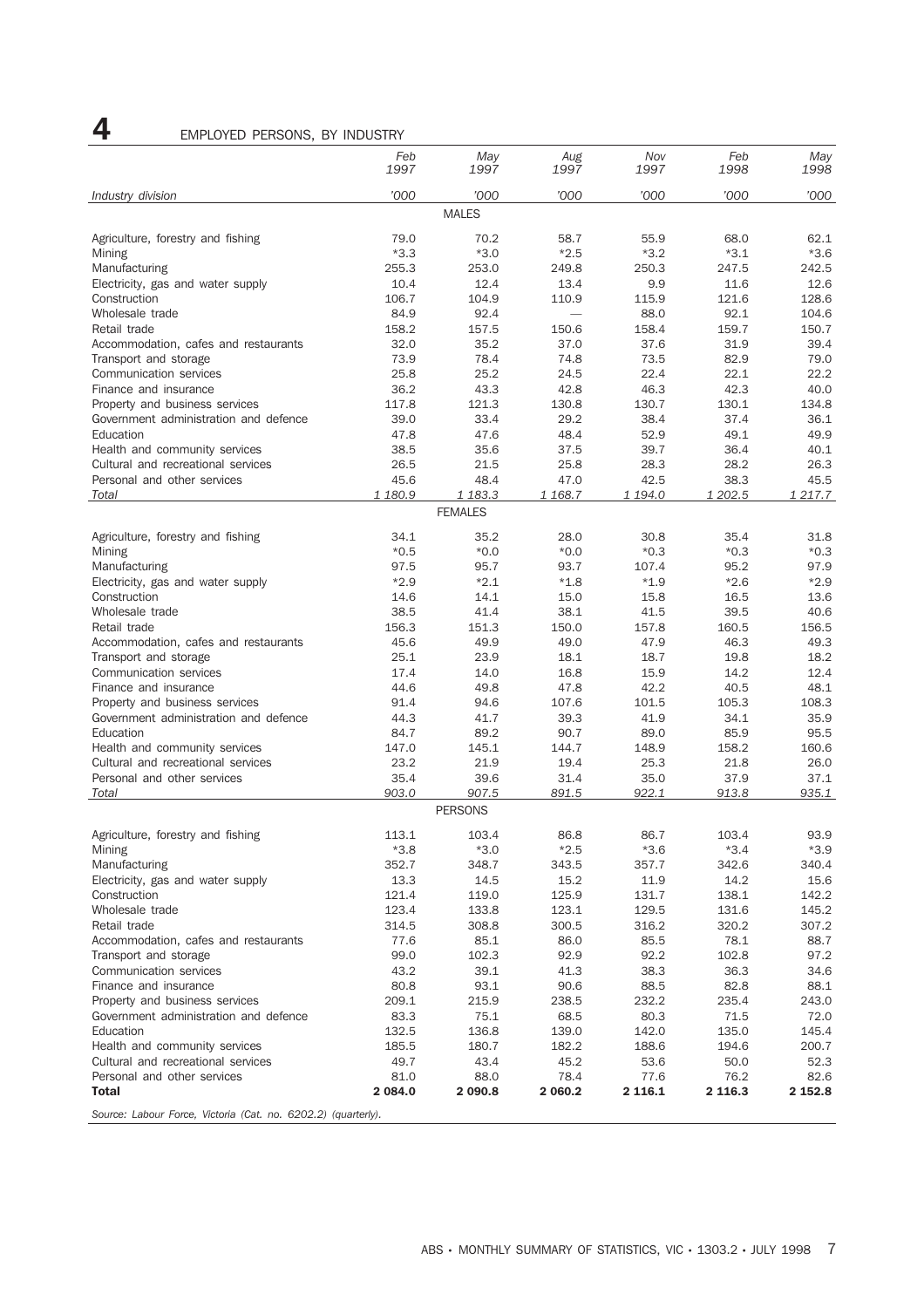## **5 JOB VACANCIES**

|          |                          |               | Industry |        | Sector  |                     |
|----------|--------------------------|---------------|----------|--------|---------|---------------------|
|          | Vacancies all<br>persons | Manufacturing | Other    | Public | Private | Job vacancy<br>rate |
| Month    | '000                     | '000          | '000     | '000   | '000    | %                   |
| 1997     |                          |               |          |        |         |                     |
| February | 12.8                     | $*3.3$        | 9.5      | 1.7    | $*11.1$ | 0.75                |
| May      | 11.5                     | $*2.1$        | 9.4      | 1.9    | 9.6     | 0.66                |
| August   | 17.4                     | 1.5           | 15.8     | 2.4    | $*14.9$ | 0.97                |
| November | $*17.9$                  | 1.1           | $*16.8$  | 2.3    | $*15.6$ | $*0.97$             |
| 1998     |                          |               |          |        |         |                     |
| February | 24.0                     | $*2.5$        | 21.5     | 1.8    | $*22.1$ | 1.20                |
| May      | 20.2                     | 2.2           | 18.0     | 1.5    | 18.7    | 1.00                |

*Source: Job Vacancies and Overtime, Australia (Cat. no. 6354.0) (quarterly). Quarterly Survey of Job Vacancies and Overtime (Unpublished data).*

## 6 INDUSTRIAL DISPUTES CAUSING STOPPAGE OF WORK

|           | <b>Disputes</b>        |                | Employees involved     |       |               |              |                                                | Working days lost   |       |
|-----------|------------------------|----------------|------------------------|-------|---------------|--------------|------------------------------------------------|---------------------|-------|
|           | Beginning in<br>period | Total          | Beginning in<br>period | Total | Manufacturing | Construction | Education,<br>health,<br>community<br>services | Other<br>industries | Total |
| Month     | no.                    | no.            | '000                   | '000  | '000          | '000         | '000                                           | '000                | '000  |
| 1997      |                        |                |                        |       |               |              |                                                |                     |       |
| February  | 6                      | 7              | 9.9                    | 10.3  |               | 3.0          | 7.7                                            |                     | 10.7  |
| March     | 8                      | 8              | 8.8                    | 8.8   | 0.5           | 2.3          |                                                | 5.3                 | 8.1   |
| April     | 11                     | 12             | 4.7                    | 5.1   | 9.2           | 1.5          |                                                | 0.5                 | 11.2  |
| May       | 16                     | 19             | 7.6                    | 9.8   | 11.6          | 0.6          | 0.4                                            | 3.9                 | 16.5  |
| June      | $\overline{7}$         | 13             | 2.0                    | 5.1   | 3.5           | 0.2          | 1.2                                            | 2.5                 | 7.4   |
| July      | 11                     | 14             | 9.0                    | 9.4   | 2.3           | 0.5          |                                                | 7.2                 | 10.0  |
| August    | 11                     | 14             | 1.9                    | 4.0   | 0.2           | 0.9          | 0.3                                            | 4.0                 | 5.4   |
| September | 14                     | 18             | 4.8                    | 7.3   | 11.2          | 1.0          | 0.1                                            | 6.0                 | 18.3  |
| October   | 10                     | 12             | 52.8                   | 53.7  | 33.7          | 18.6         | 1.2                                            | 6.6                 | 60.1  |
| November  | 8                      | 13             | 22.1                   | 46.6  | 18.9          | 10.4         | 14.8                                           | 2.0                 | 46.0  |
| December  | 6                      | 11             | 4.0                    | 17.2  | 9.4           | 3.7          |                                                | 4.2                 | 17.3  |
| 1998      |                        |                |                        |       |               |              |                                                |                     |       |
| January   | 5                      | $\overline{7}$ | 0.5                    | 1.1   | 0.9           | 0.3          | 0.0                                            | 0.3                 | 1.5   |
| February  | 8                      | 10             | 17.2                   | 17.6  | 7.8           | 1.3          | 14.3                                           | 4.0                 | 27.4  |
| March     | 6                      | 11             | 5.7                    | 14.1  | 5.4           | 14.7         | 4.4                                            | 0.5                 | 25.0  |
| April(a)  | 11                     | 17             | 6.3                    | 9.1   | 2.6           | 4.0          | 0.5                                            | 0.7                 | 7.8   |

(a) The waterfront dispute which commenced on 7 April 1998 has been excluded from the industrial disputes statistics in this publication, because the industrial action that took place did not constitute an 'industrial dispute' as defined by the ABS for purposes of collecting and compiling these statistics. Further information is available in Industrial Disputes, Australia, April 1998 (Cat. no. 6321.0).

*Source: Industrial Disputes, Australia (Cat. no. 6321.0) (monthly).*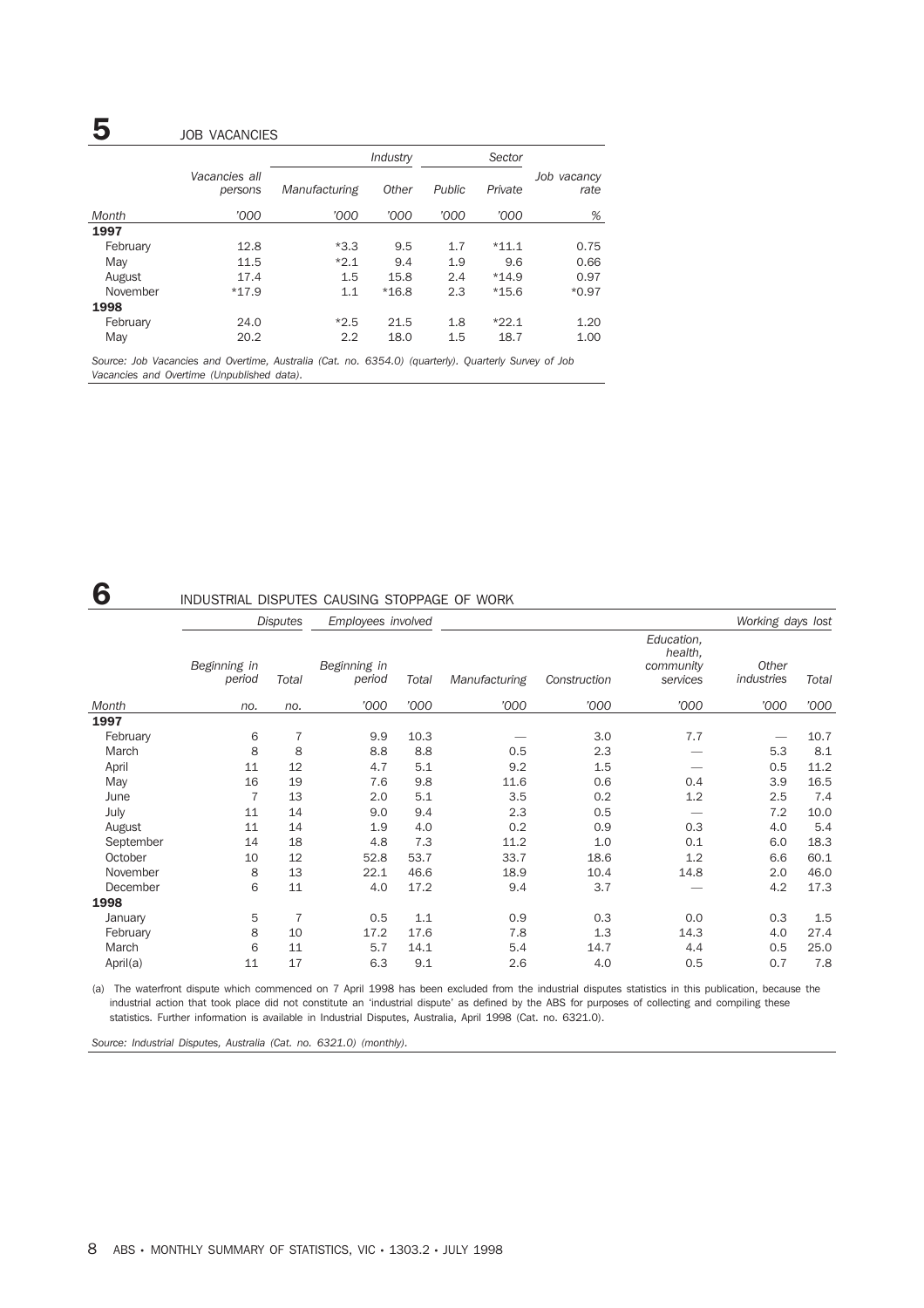# **7** AVERAGE WEEKLY EARNINGS OF EMPLOYEES

|                                                                                      |                                                    |                                      | Males                          |                                                    |                                             | Females                          | Persons                                            |                                      |                                       |  |
|--------------------------------------------------------------------------------------|----------------------------------------------------|--------------------------------------|--------------------------------|----------------------------------------------------|---------------------------------------------|----------------------------------|----------------------------------------------------|--------------------------------------|---------------------------------------|--|
|                                                                                      | Full-time<br>adult<br>ordinary<br>time<br>earnings | Full-time<br>adult total<br>earnings | All males<br>total<br>earnings | Full-time<br>adult<br>ordinary<br>time<br>earnings | <b>Full-time</b><br>adult total<br>earnings | All females<br>total<br>earnings | Full-time<br>adult<br>ordinary<br>time<br>earnings | Full-time<br>adult total<br>earnings | All<br>employees<br>total<br>earnings |  |
| Month                                                                                | \$                                                 | \$                                   | \$                             | \$                                                 | \$                                          | \$                               | \$                                                 | \$                                   | \$                                    |  |
| 1996                                                                                 |                                                    |                                      |                                |                                                    |                                             |                                  |                                                    |                                      |                                       |  |
| November                                                                             | 720.30                                             | 791.80                               | 686.50                         | 607.10                                             | 625.80                                      | 443.80                           | 681.20                                             | 734.50                               | 577.50                                |  |
| 1997                                                                                 |                                                    |                                      |                                |                                                    |                                             |                                  |                                                    |                                      |                                       |  |
| February                                                                             | 726.60                                             | 782.50                               | 687.70                         | 611.90                                             | 625.90                                      | 462.40                           | 687.70                                             | 729.40                               | 590.00                                |  |
| May                                                                                  | 736.90                                             | 789.10                               | 676.20                         | 618.50                                             | 636.70                                      | 453.90                           | 693.90                                             | 733.80                               | 572.70                                |  |
| August                                                                               | 754.20                                             | 812.70                               | 695.20                         | 625.80                                             | 643.40                                      | 460.40                           | 708.10                                             | 751.90                               | 587.20                                |  |
| November                                                                             | 748.50                                             | 807.60                               | 714.90                         | 632.90                                             | 653.10                                      | 463.60                           | 708.10                                             | 753.60                               | 600.60                                |  |
| 1998                                                                                 |                                                    |                                      |                                |                                                    |                                             |                                  |                                                    |                                      |                                       |  |
| February                                                                             | 762.20                                             | 823.10                               | 722.00                         | 634.90                                             | 650.70                                      | 477.70                           | 716.80                                             | 761.60                               | 610.40                                |  |
| Source: Average Weekly Earnings, States and Australia (Cat. no. 6302.0) (quarterly). |                                                    |                                      |                                |                                                    |                                             |                                  |                                                    |                                      |                                       |  |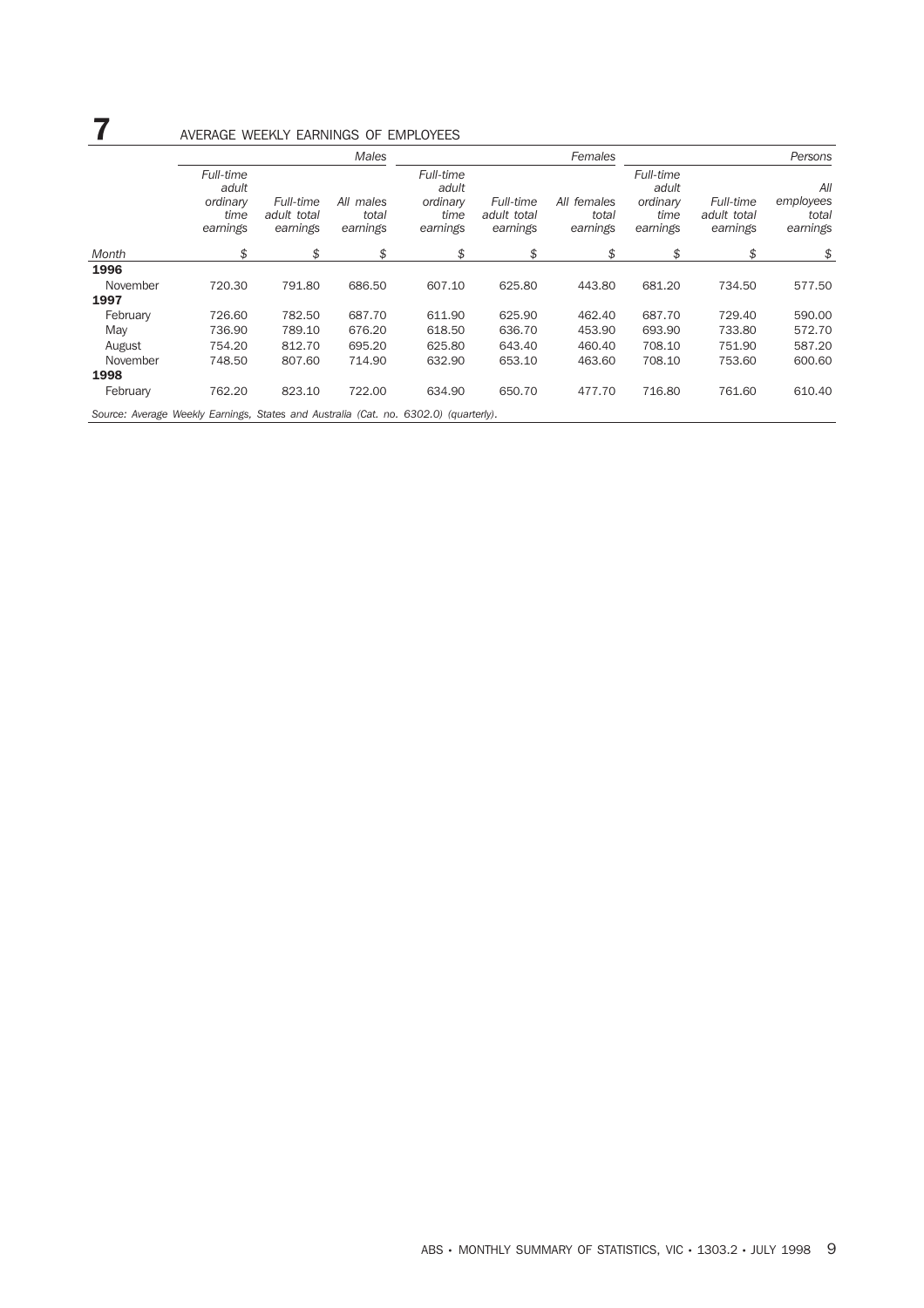|                                              | Melbourne |          |         |                                            |                     |                                  |                                   |                                |            |                                                                    |  |
|----------------------------------------------|-----------|----------|---------|--------------------------------------------|---------------------|----------------------------------|-----------------------------------|--------------------------------|------------|--------------------------------------------------------------------|--|
| Period                                       | Food      | Clothing | Housing | Household<br>equipment<br>and<br>operation | Transport-<br>ation | <b>Tobacco</b><br>and<br>alcohol | Health<br>and<br>personal<br>care | Recreation<br>and<br>education | All groups | Weighted<br>average<br>of eight<br>capital<br>cities-All<br>groups |  |
| 1994-95                                      | 110.1     | 107.4    | 97.5    | 111.1                                      | 118.8               | 137.3                            | 142.4                             | 116.7                          | 114.1      | 113.9                                                              |  |
| 1995-96                                      | 114.1     | 108.0    | 101.4   | 113.0                                      | 122.6               | 154.2                            | 148.7                             | 120.3                          | 118.4      | 118.7                                                              |  |
| 1996-97                                      | 118.6     | 108.4    | 95.0    | 114.7                                      | 124.0               | 158.5                            | 157.1                             | 123.3                          | 119.9      | 120.3                                                              |  |
| 1996                                         |           |          |         |                                            |                     |                                  |                                   |                                |            |                                                                    |  |
| December gtr                                 | 118.4     | 108.4    | 96.7    | 114.9                                      | 124.1               | 158.0                            | 155.3                             | 122.0                          | 119.9      | 120.3                                                              |  |
| 1997                                         |           |          |         |                                            |                     |                                  |                                   |                                |            |                                                                    |  |
| March gtr                                    | 118.8     | 108.1    | 93.5    | 114.6                                      | 125.1               | 158.4                            | 158.4                             | 125.2                          | 120.1      | 120.5                                                              |  |
| June qtr                                     | 119.6     | 108.4    | 90.1    | 115.0                                      | 123.8               | 159.4                            | 162.7                             | 124.8                          | 119.9      | 120.2                                                              |  |
| September gtr                                | 119.8     | 108.5    | 88.7    | 114.6                                      | 124.6               | 158.6                            | 157.3                             | 126.0                          | 119.5      | 119.7                                                              |  |
| December gtr                                 | 119.7     | 109.2    | 86.9    | 115.4                                      | 124.4               | 161.2                            | 162.2                             | 126.2                          | 119.8      | 120.0                                                              |  |
| 1998                                         |           |          |         |                                            |                     |                                  |                                   |                                |            |                                                                    |  |
| March gtr                                    | 120.7     | 109.0    | 84.1    | 115.1                                      | 122.1               | 162.0                            | 163.6                             | 129.4                          | 119.6      | 120.3                                                              |  |
| June gtr                                     | 121.6     | 108.9    | 86.2    | 115.1                                      | 122.0               | 163.9                            | 165.8                             | 128.8                          | 120.3      | 121.0                                                              |  |
| Note: Base of each group: year 1989-90=100.0 |           |          |         |                                            |                     |                                  |                                   |                                |            |                                                                    |  |

*Source: Consumer Price Index (Cat. no. 6401.0) (quarterly).*

### **9** PRICE INDEX OF MATERIALS USED IN BUILDING—MELBOURNE

|                                                                                                  |                |                |                | 1997           |                | 1998           |                                                                       |
|--------------------------------------------------------------------------------------------------|----------------|----------------|----------------|----------------|----------------|----------------|-----------------------------------------------------------------------|
| Group                                                                                            | 1995-96        | 1996-97        | 1997-98        | Dec atr        | Mar gtr        | Jun qtr        | Weighted<br>average of six<br>state capital<br>cities-Jun qtr<br>1998 |
| House building                                                                                   |                |                |                |                |                |                |                                                                       |
| All groups                                                                                       | 115.4          | 115.3          | 117.1          | 116.6          | 117.6          | 118.0          | 119.0                                                                 |
| Other than house building                                                                        |                |                |                |                |                |                |                                                                       |
| Structural timber                                                                                | 116.1          | 110.1          | 115.6          | 115.3          | 115.8          | 116.8          | 124.1                                                                 |
| Clay bricks                                                                                      | 112.1          | 113.1          | 117.9          | 116.1          | 119.6          | 119.7          | 117.3                                                                 |
| Ready mix concrete                                                                               | 118.6          | 111.5          | 111.4          | 111.4          | 111.5          | 111.3          | 107.0                                                                 |
| Precast concrete products                                                                        | 108.1          | 110.3          | 115.7          | 112.4          | 115.0          | 123.5          | 123.4                                                                 |
| Steel decking and cladding                                                                       | 109.9          | 109.2          | 109.4          | 110.5          | 108.3          | 108.3          | 114.3                                                                 |
| Structural steel                                                                                 | 100.9          | 104.2          | 104.9          | 105.1          | 104.7          | 104.8          | 112.8                                                                 |
| Reinforcing steel bar, mesh, etc.                                                                | 102.7          | 100.7          | 100.8          | 100.8          | 100.8          | 100.8          | 112.1                                                                 |
| Aluminium windows                                                                                | 100.8          | 100.6          | 100.0          | 100.7          | 99.2           | 99.7           | 109.8                                                                 |
| Fabricated steel products                                                                        | 113.1          | 116.7          | 120.0          | 119.5          | 120.6          | 120.6          | 116.1                                                                 |
| Builders' hardware                                                                               | 114.5          | 116.5          | 119.6          | 119.5          | 119.8          | 120.3          | 121.5                                                                 |
| Sand and aggregate                                                                               | 114.6          | 115.9          | 116.3          | 116.4          | 116.0          | 116.4          | 120.7                                                                 |
| Carpet                                                                                           | 101.6          | 101.6          | 102.6          | 102.9          | 102.9          | 101.5          | 103.0                                                                 |
| Paint and other coatings                                                                         | 141.2          | 145.8          | 144.7          | 143.5          | 143.5          | 148.3          | 137.7                                                                 |
| Non-ferrous pipes and fittings                                                                   | 112.2          | 111.5          | 113.0          | 118.7          | 110.2          | 109.4          | 134.6                                                                 |
| All groups excluding electrical materials<br>and mechanical services<br>All electrical materials | 109.7<br>119.4 | 110.0<br>112.0 | 111.0<br>109.8 | 110.9<br>109.8 | 110.9<br>110.3 | 111.5<br>108.6 | 114.4<br>115.5                                                        |
| All mechanical services                                                                          | 114.1          | 115.0          | 114.9          | 114.8          | 114.6          | 115.2          | 116.0                                                                 |
| All plumbing materials                                                                           | 118.9          | 120.1          | 122.8          | 124.3          | 122.8          | 122.3          | 128.2                                                                 |
| All groups                                                                                       | 111.1          | 110.9          | 111.4          | 111.3          | 111.4          | 111.8          | 114.5                                                                 |

Note: Base of each index: year 1989–90=100.0.

*Source: Price Index of Materials Used in Building Other Than House Building, Six State Capital Cities (Cat. no. 6407.0) (quarterly). Price Index of Materials Used in House Building, Six State Capital Cities (Cat. no. 6408.0) (quarterly).*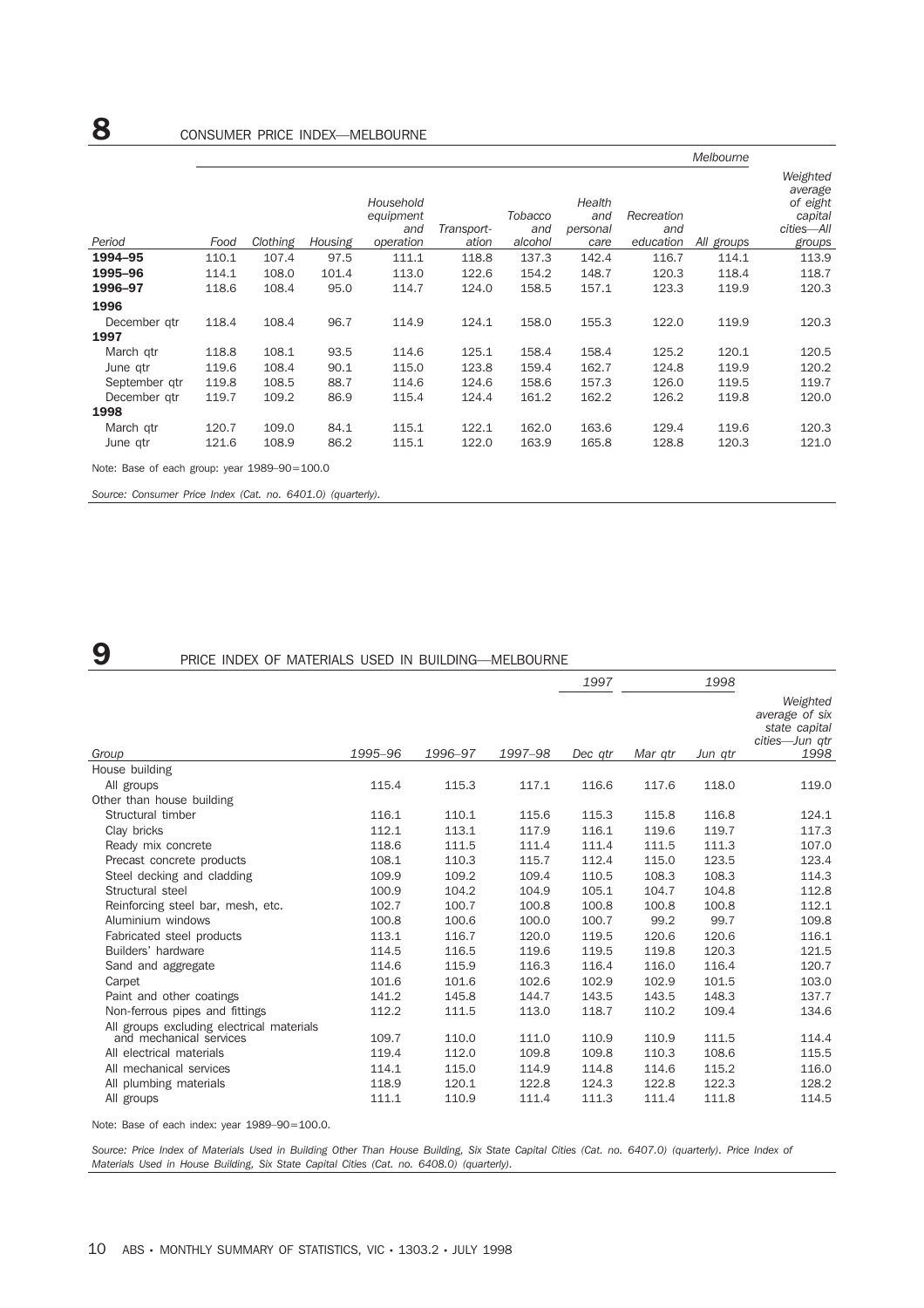# 10 LIVESTOCK SLAUGHTERINGS

|                                                                    | Cattle      | Calves | Sheep     | Lambs   | Pigs      | Chickens  |
|--------------------------------------------------------------------|-------------|--------|-----------|---------|-----------|-----------|
| Period                                                             | '000        | '000   | '000      | '000    | '000      | '000      |
| 1994-95                                                            | 1 4 6 7 . 3 | 635.6  | 3 2 2 9.6 | 6 303.2 | 1 1 9 6.9 | 77 193.1  |
| 1995-96                                                            | 1523.6      | 589.8  | 2 488.0   | 5897.7  | 1 142.1   | 85 410.9  |
| 1996-97 p                                                          | 1675.9      | 697.3  | 2 806.6   | 5978.9  | 1 197.3   | 86 732.6  |
| 1997 p                                                             |             |        |           |         |           |           |
| March                                                              | 131.0       | 15.9   | 235.6     | 466.5   | 90.3      | 6 5 20.7  |
| April                                                              | 165.4       | 42.4   | 262.4     | 559.6   | 111.2     | 7 244.5   |
| May                                                                | 155.0       | 55.8   | 226.7     | 519.1   | 113.5     | 6867.5    |
| June                                                               | 139.3       | 75.1   | 175.8     | 475.1   | 105.4     | 6 692.3   |
| July                                                               | 148.3       | 105.2  | 192.3     | 541.0   | 118.8     | 8 2 6 3.5 |
| August                                                             | 132.2       | 185.5  | 195.8     | 452.2   | 104.2     | 7 152.4   |
| September                                                          | 129.4       | 178.5  | 234.5     | 537.6   | 108.1     | 7 546.2   |
| October                                                            | 147.3       | 80.0   | 322.7     | 582.7   | 107.9     | 8 4 4 2.6 |
| November                                                           | 140.6       | 28.3   | 310.1     | 565.1   | 98.9      | 7 187.8   |
| December                                                           | 163.9       | 11.8   | 340.5     | 583.1   | 115.7     | 8 2 4 0.7 |
| 1998 p                                                             |             |        |           |         |           |           |
| January                                                            | 165.3       | 11.1   | 339.3     | 539.2   | 104.7     | 8 0 63.1  |
| February                                                           | 159.4       | 8.3    | 419.6     | 473.3   | 102.4     | 7 695.9   |
| March                                                              | 158.9       | 21.3   | 361.8     | 500.4   | 120.4     | 8 175.4   |
| April                                                              | 163.2       | 33.7   | 268.6     | 547.4   | 120.8     | 8 5 3 8.9 |
| May                                                                | 148.7       | 47.2   | 211.4     | 479.7   | 128.3     | 7 596.2   |
| Source: Livestock Products, Australia (Cat. no. 7215.0) (monthly). |             |        |           |         |           |           |

# 11 MEAT PRODUCTION

|           |                                                                    |         |         |         | Meat (carcass weight) |                               |
|-----------|--------------------------------------------------------------------|---------|---------|---------|-----------------------|-------------------------------|
|           | Beef                                                               | Veal    | Mutton  | Lamb    | Pigmeat               | Dressed weight<br>of chickens |
| Period    | tonnes                                                             | tonnes  | tonnes  | tonnes  | tonnes                | tonnes                        |
| 1994-95   | 335 059                                                            | 14 4 28 | 64 440  | 111 202 | 84 728                | 109 515                       |
| 1995-96   | 348 649                                                            | 12 009  | 50 910  | 110 172 | 83 052                | 127 736                       |
| 1996-97 p | 373 818                                                            | 14 293  | 55 545  | 111 403 | 85 872                | 129 930                       |
| 1997 p    |                                                                    |         |         |         |                       |                               |
| March     | 28 959                                                             | 359     | 4 4 8 4 | 8813    | 6 3 2 2               | 9 1 8 8                       |
| April     | 36 393                                                             | 891     | 5 0 0 5 | 10 666  | 7982                  | 10 256                        |
| May       | 33 598                                                             | 1 1 0 2 | 4 3 1 5 | 9849    | 8 2 4 5               | 10 367                        |
| June      | 30 312                                                             | 1442    | 3 4 7 4 | 9036    | 7694                  | 9999                          |
| July      | 31 7 7 3                                                           | 2 0 6 0 | 3733    | 10 112  | 8594                  | 13 0 39                       |
| August    | 28 25 6                                                            | 3 6 5 8 | 3 7 7 3 | 8 4 9 8 | 7 5 9 6               | 10 842                        |
| September | 28 241                                                             | 3565    | 4 6 6 3 | 10 001  | 7943                  | 11 910                        |
| October   | 31971                                                              | 1618    | 6521    | 10 759  | 8 0 0 3               | 13 4 79                       |
| November  | 30 971                                                             | 638     | 6 1 8 9 | 10 558  | 7 2 1 1               | 11 500                        |
| December  | 35 616                                                             | 286     | 6861    | 11 001  | 8 100                 | 13 215                        |
| 1998 p    |                                                                    |         |         |         |                       |                               |
| January   | 35 7 28                                                            | 281     | 6 5 0 5 | 10 135  | 7577                  | 13 0 76                       |
| February  | 35 579                                                             | 205     | 8 1 9 3 | 8 7 5 3 | 7 3 9 3               | 12 372                        |
| March     | 35 013                                                             | 454     | 6917    | 9 2 4 8 | 8702                  | 13 4 38                       |
| April     | 34 408                                                             | 705     | 4872    | 10 294  | 8840                  | 13 519                        |
| May       | 31788                                                              | 944     | 3945    | 9 0 4 5 | 9 3 1 0               | 12 491                        |
|           | Source: Livestock Products, Australia (Cat. no. 7215.0) (monthly). |         |         |         |                       |                               |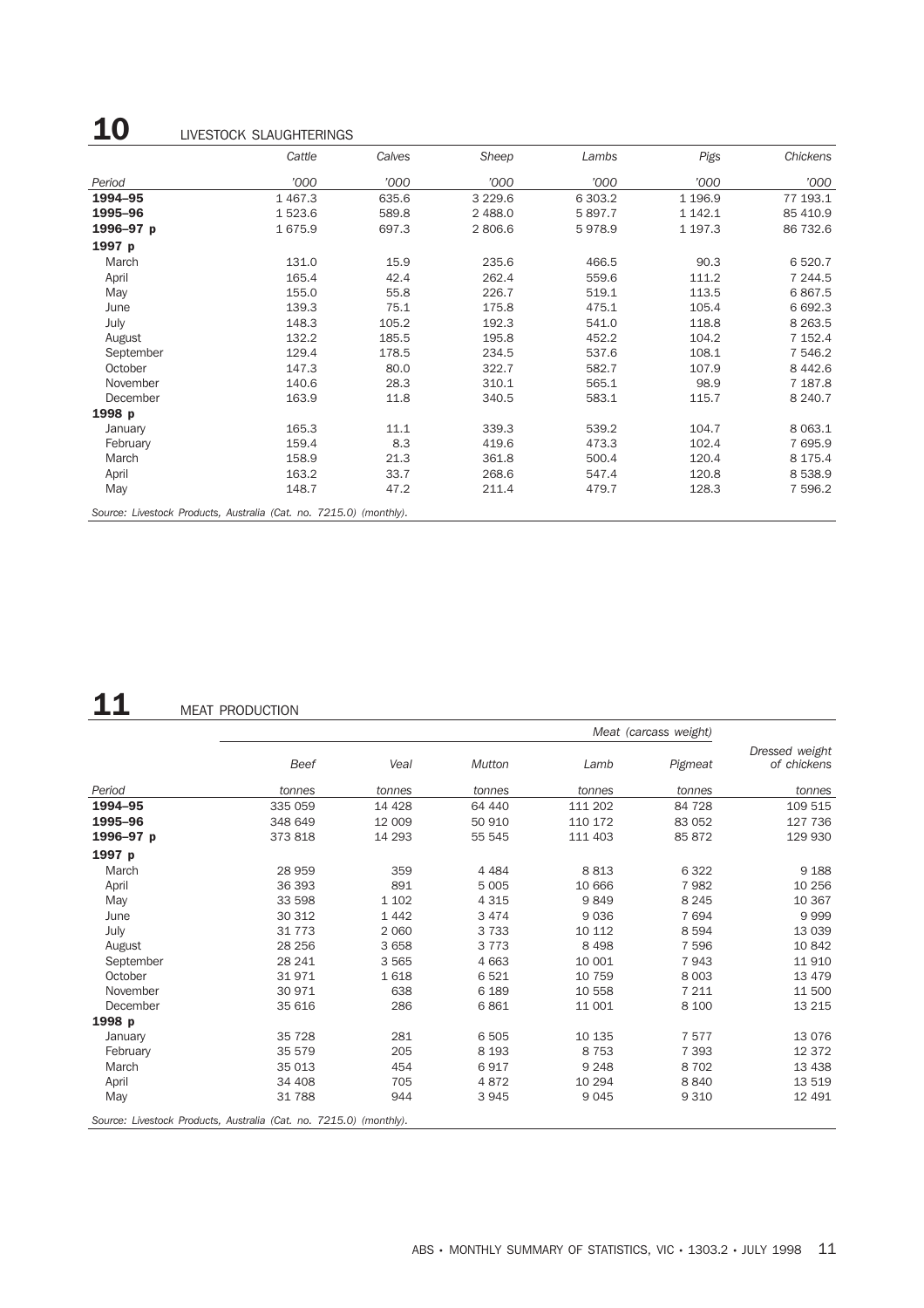|                    |                  |                        |                    |                | New dwelling units(a) |                       |                                |                                                                       |                   |                                |                          |
|--------------------|------------------|------------------------|--------------------|----------------|-----------------------|-----------------------|--------------------------------|-----------------------------------------------------------------------|-------------------|--------------------------------|--------------------------|
|                    |                  | Private sector         |                    | Public sector  |                       | Total(c)              |                                |                                                                       |                   | Non-residential<br>building(b) |                          |
|                    |                  |                        |                    |                |                       |                       | Conversions<br>etc.(d)         | <b>Alterations</b><br>and<br>additions to<br>residential<br>buildings | Private<br>sector | Total                          | Total all<br>building    |
| Period             | no.              | \$m\$                  | no.                | \$m\$          | no.                   | \$m\$                 | no.                            | \$m                                                                   | \$m               | \$m\$                          | \$m\$                    |
|                    |                  |                        |                    |                |                       |                       | MELBOURNE STATISTICAL DIVISION |                                                                       |                   |                                |                          |
| 1995-95            | 20 916           | 2 113.1                | 888                | 69.8           | 21 804                | 2 182.9               | 1 3 3 0                        | 571.9                                                                 | 1072.3            | 1655.8                         | 4 4 1 0.6                |
| 1995-96            | 15 676           | 1 624.3                | 1 0 6 8            | 86.5           | 16 744                | 1 7 1 0.8             | 617                            | 467.2                                                                 | 1 3 5 2.5         | 1934.5                         | 4 1 1 2.5                |
| 1996-97            | 19 670           | 2 185.2                | 447                | 35.7           | 20 117                | 2 2 2 1.0             | 1 1 8 9                        | 592.3                                                                 | 1527.1            | 2 303.0                        | 5 1 1 6.2                |
| 1997               |                  |                        |                    |                |                       |                       |                                |                                                                       |                   |                                |                          |
| March              | 1848             | 195.1                  | 12                 | 1.2            | 1860                  | 196.3                 | 36                             | 50.7                                                                  | 150.7             | 184.1                          | 431.1                    |
| April              | 1823             | 199.4                  | 56                 | 5.8            | 1879                  | 205.2                 | 76                             | 51.8                                                                  | 129.6             | 156.8                          | 413.9                    |
| May                | 1963             | 241.9                  | 23                 | 1.2            | 1986                  | 243.2                 | 70                             | 49.0                                                                  | 106.4             | 136.6                          | 428.8                    |
| June               | 1746             | 214.7                  | 4                  | 0.2            | 1750                  | 214.9                 | 300                            | 74.2                                                                  | 103.0             | 351.4                          | 640.4                    |
| July               | 2 0 1 0          | 218.1                  | 38                 | 1.9            | 2 0 4 8               | 220.0                 | 25                             | 51.1                                                                  | 132.1             | 176.2                          | 447.3                    |
| August             | 2 4 9 0          | 256.0                  | 78                 | 7.4            | 2 5 6 8               | 263.4                 | 55                             | 54.2                                                                  | 122.8             | 142.0                          | 459.7                    |
| September          | 2 1 7 4          | 241.9                  | 61                 | 4.2            | 2 2 3 5               | 246.1                 | 222                            | 68.5                                                                  | 173.5             | 192.1                          | 506.7                    |
| October            | 1807             | 203.9                  | 77                 | 7.0            | 1884                  | 210.9                 | 64                             | 69.0                                                                  | 180.0             | 238.3                          | 518.2                    |
| November           | 2 4 5 1          | 291.8                  | 71                 | 4.9            | 2522                  | 296.7                 | 52                             | 49.1                                                                  | 195.8             | 213.6                          | 559.5                    |
| December           | 2072             | 232.1                  | 71                 | 6.1            | 2 1 4 3               | 238.2                 | 60                             | 43.6                                                                  | 440.7             | 450.6                          | 732.3                    |
| 1998<br>January    | 1858             | 230.9                  | 23                 | 1.5            | 1881                  | 232.4                 | 74                             | 44.2                                                                  | 174.2             | 203.1                          | 479.7                    |
| February           | 2 0 3 4          | 219.8                  | 25                 | 2.0            | 2 0 5 9               | 221.8                 | 65                             | 56.1                                                                  | 137.7             | 165.8                          | 443.6                    |
| March              | 2 633            | 288.4                  | 11                 | 0.7            | 2644                  | 289.1                 | 77                             | 69.3                                                                  | 104.0             | 117.6                          | 476.0                    |
| April              | 2 4 8 7          | 297.1                  | 55                 | 3.7            | 2542                  | 300.7                 | 47                             | 66.1                                                                  | 172.9             | 254.2                          | 621.0                    |
| May                | 2 2 4 7          | 267.8                  | 122                | 9.3            | 2 3 6 9               | 277.1                 | 224                            | 72.9                                                                  | 223.9             | 265.6                          | 615.5                    |
|                    |                  |                        |                    |                |                       | <b>TOTAL VICTORIA</b> |                                |                                                                       |                   |                                |                          |
|                    |                  |                        |                    |                |                       |                       |                                |                                                                       |                   |                                |                          |
| 1994-95<br>1995-96 | 28 509<br>21 643 | 2 7 7 2 . 2<br>2 171.1 | 1 4 0 9<br>1 4 0 1 | 101.8<br>108.7 | 29 918<br>23 044      | 2874.0<br>2 2 7 9 . 7 | 1 3 4 7<br>663                 | 685.1<br>590.1                                                        | 1 274.7<br>1721.6 | 1975.2<br>2 4 5 2.4            | 5 5 3 4 . 3<br>5 3 2 2.3 |
| 1996-97            | 26 014           | 2 793.3                | 596                | 46.7           | 26 610                | 2839.9                | 1 2 4 0                        | 728.5                                                                 | 1879.7            | 2839.8                         | 6 408.2                  |
| 1997               |                  |                        |                    |                |                       |                       |                                |                                                                       |                   |                                |                          |
| March              | 2 4 0 7          | 249.8                  | 12                 | 1.2            | 2 4 1 9               | 251.0                 | 37                             | 63.1                                                                  | 180.8             | 225.1                          | 539.2                    |
| April              | 2 3 8 0          | 254.5                  | 77                 | 7.3            | 2 4 5 7               | 261.8                 | 80                             | 63.5                                                                  | 202.0             | 237.0                          | 562.3                    |
| May                | 2 5 6 5          | 298.9                  | 37                 | 2.2            | 2 602                 | 301.1                 | 74                             | 62.5                                                                  | 135.6             | 178.3                          | 541.9                    |
| June               | 2 2 5 5          | 264.5                  | 11                 | 0.6            | 2 2 6 6               | 265.0                 | 302                            | 84.6                                                                  | 120.3             | 382.1                          | 731.8                    |
| July               | 2 5 6 3          | 275.5                  | 42                 | 2.3            | 2 605                 | 277.8                 | 27                             | 62.9                                                                  | 161.8             | 227.9                          | 568.6                    |
| August             | 3 0 8 4          | 316.0                  | 79                 | 7.7            | 3 1 6 3               | 323.7                 | 57                             | 65.7                                                                  | 159.5             | 184.5                          | 573.9                    |
| September          | 2824             | 307.6                  | 113                | 7.2            | 2937                  | 314.8                 | 225                            | 83.6                                                                  | 209.9             | 242.2                          | 640.6                    |
| October            | 2 505            | 273.8                  | 112                | 9.2            | 2617                  | 283.0                 | 64                             | 84.4                                                                  | 204.8             | 279.2                          | 646.7                    |
| November           | 3 0 8 3          | 354.6                  | 110                | 7.5            | 3 193                 | 362.1                 | 54                             | 60.1                                                                  | 213.5             | 247.3                          | 669.5                    |
| December           | 2675             | 293.5                  | 90                 | 7.9            | 2 7 6 5               | 301.4                 | 65                             | 55.6                                                                  | 456.7             | 470.2                          | 827.2                    |
| 1998               |                  |                        |                    |                |                       |                       |                                |                                                                       |                   |                                |                          |
| January            | 2 3 0 5          | 278.0                  | 57                 | 3.7            | 2 3 6 2               | 281.7                 | 77                             | 56.7                                                                  | 201.7             | 234.1                          | 572.6                    |
| February           | 2 6 2 0          | 278.5                  | 71                 | 6.0            | 2 6 9 1               | 284.5                 | 66                             | 67.3                                                                  | 158.3             | 222.6                          | 574.5                    |
| March              | 3 4 1 3          | 369.6                  | 49                 | 3.4            | 3 4 6 2               | 373.0                 | 84                             | 83.1                                                                  | 129.9             | 148.5                          | 604.6                    |
| April              | 3 1 5 4          | 363.8                  | 110                | 7.2            | 3 2 6 4               | 371.0                 | 49                             | 77.8                                                                  | 201.2             | 302.7                          | 751.5                    |
| May                | 2942             | 341.0                  | 159                | 12.6           | 3 1 0 1               | 353.6                 | 255                            | 89.9                                                                  | 243.4             | 292.3                          | 735.7                    |

(a) Valued at \$10,000 and over.

(b) Valued at \$50,000 and over.

(c) Excludes dwelling units created as a result of conversions or construction of non-residential buildings.

(d) Dwelling units created as a result of conversions or construction of non-residential buildings.

*Source: Building Approvals, Victoria (Cat. no. 8731.2) (monthly).*

## 12 BUILDING APPROVALS—MELBOURNE AND VICTORIA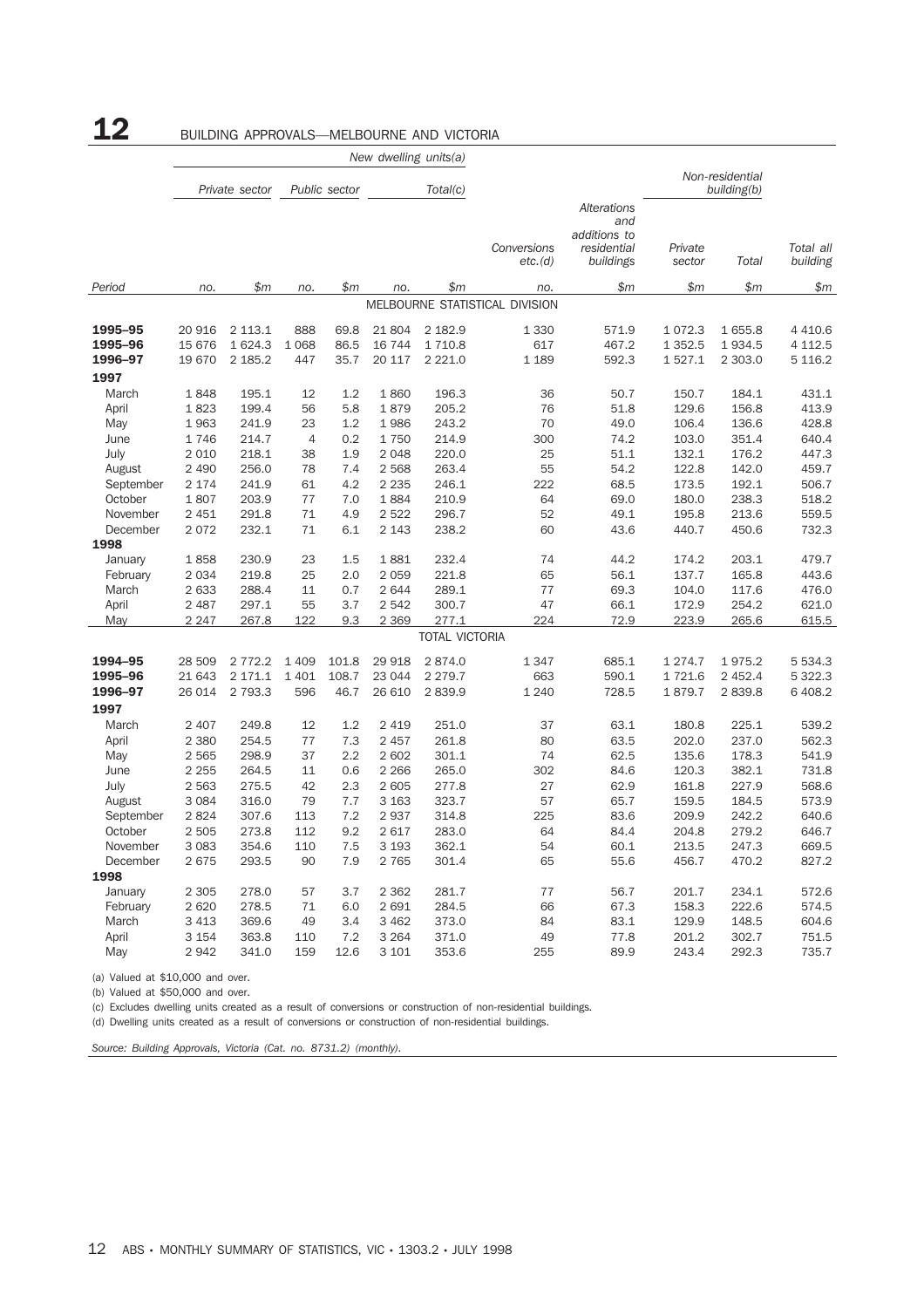## 13 NEW HOUSES AND OTHER RESIDENTIAL BUILDINGS, NUMBER OF DWELLING UNITS

|                                                                    |          |           |              | New houses |          |           | New other residential buildings |           |
|--------------------------------------------------------------------|----------|-----------|--------------|------------|----------|-----------|---------------------------------|-----------|
|                                                                    |          |           | Under        |            |          |           | Under                           |           |
|                                                                    | Approved | Commenced | Construction | Completed  | Approved | Commenced | Construction                    | Completed |
| Period                                                             | no.      | no.       | no.          | no.        | no.      | no.       | no.                             | no.       |
| 1994-95                                                            | 25 885   | 25 846    | 10 668       | 27 380     | 4 0 3 3  | 3612      | 2 7 6 5                         | 2892      |
| 1995-96                                                            | 18889    | 19 399    | 8 0 6 6      | 21883      | 4 1 5 5  | 4 2 7 6   | 3 9 0 6                         | 3 0 8 6   |
| 1996-97                                                            | 19 805   | 18 652    | 8937         | 17 613     | 6805     | 6047      | 4 1 5 1                         | 5727      |
| 1996                                                               |          |           |              |            |          |           |                                 |           |
| December gtr                                                       | 4 4 5 6  | 4 1 3 9   | 7 6 24       | 5081       | 1524     | 1 2 3 8   | 4 0 4 6                         | 1 2 9 4   |
| 1997                                                               |          |           |              |            |          |           |                                 |           |
| March gtr                                                          | 4 9 2 4  | 4597      | 8 1 7 6      | 3997       | 1874     | 1560      | 4 0 4 6                         | 1553      |
| June gtr                                                           | 5 7 9 4  | 5 4 6 3   | 8937         | 4687       | 1531     | 1527      | 4 1 5 1                         | 1400      |
| September gtr                                                      | 6 7 3 2  | 5 7 1 7   | 9 5 3 7      | 5 1 0 2    | 1973     | 1822      | 3874                            | 2036      |
| December gtr                                                       | 6821     | r 7 088   | r 10 720     | r 5842     | 1754     | r 1958    | r 4 104                         | r 1725    |
| 1998                                                               |          |           |              |            |          |           |                                 |           |
| March gtr                                                          | 6577     | 5992      | 11 595       | 5 1 1 7    | 1938     | 1722      | 4666                            | 1 160     |
| Source: Building Activity, Victoria (Cat. no. 8752.2) (quarterly). |          |           |              |            |          |           |                                 |           |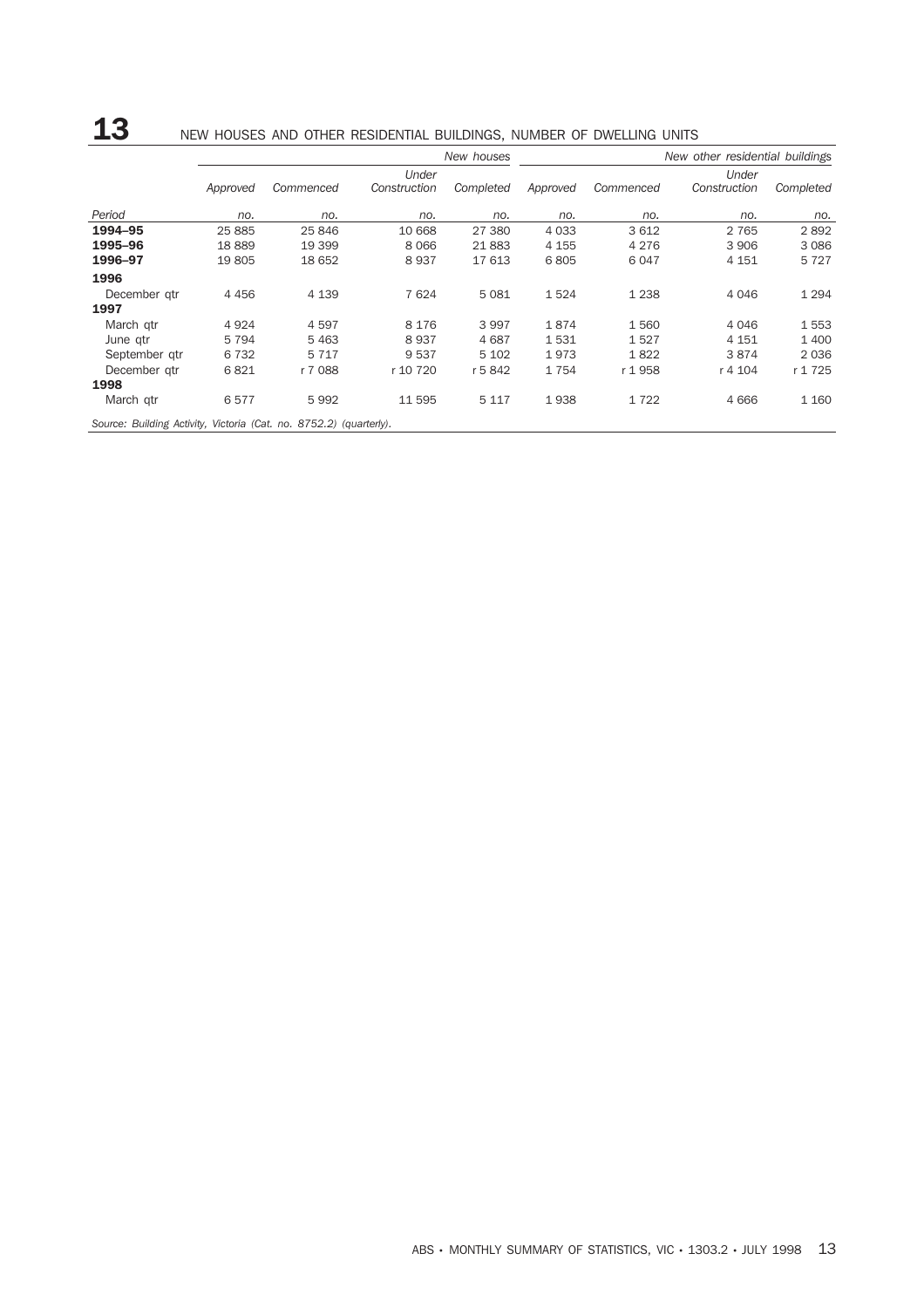14 VALUE OF BUILDING

|                                                                    |            | Residential buildings        | Non-residential buildings |                                     |                |           |        |             |              |
|--------------------------------------------------------------------|------------|------------------------------|---------------------------|-------------------------------------|----------------|-----------|--------|-------------|--------------|
|                                                                    | <b>New</b> | Alterations and<br>additions | Shops                     | Factories                           | <b>Offices</b> | Education | Health | Other       | <b>Total</b> |
| Period                                                             | \$m\$      | \$m\$                        | \$m                       | \$m\$                               | \$m            | \$m       | \$m\$  | \$m\$       | \$m\$        |
|                                                                    |            |                              |                           | COMMENCED                           |                |           |        |             |              |
| 1994-95                                                            | 2 907.7    | 678.6                        | 323.4                     | 211.4                               | 384.2          | 293.3     | 140.8  | 583.8       | 5 5 2 3.2    |
| 1995-96                                                            | 2 486.2    | 679.7                        | 444.3                     | 249.2                               | 393.5          | 330       | 108.4  | 953.5       | 5 644.8      |
| 1996-97                                                            | 2 692.2    | 761                          | 348.2                     | 343.8                               | 508.5          | 410.3     | 303.6  | 1 003.3     | 6371.1       |
| 1996                                                               |            |                              |                           |                                     |                |           |        |             |              |
| December qtr                                                       | 587.6      | 184.3                        | 72.3                      | 80.4                                | 111.1          | 66.2      | 49.8   | 275.6       | 1 4 2 7 . 3  |
| 1997                                                               |            |                              |                           |                                     |                |           |        |             |              |
| March gtr                                                          | 666.8      | 188.9                        | 88.3                      | 93.2                                | 114            | 59.4      | 48.5   | 228.4       | 1 4 8 7 . 5  |
| June qtr                                                           | 789.7      | 235                          | 97.2                      | 74.4                                | 104.3          | 214.1     | 103.4  | 369.6       | 1987.6       |
| September qtr                                                      | 845.8      | 228.4                        | 80.4                      | 58.3                                | 123.8          | 55.2      | 46.1   | 245.8       | 1683.7       |
| December qtr r                                                     | 1 0 5 0.3  | 223.9                        | 124.6                     | 84.3                                | 93.8           | 70.6      | 93.9   | 601.3       | 2 3 4 2 . 4  |
| 1988                                                               |            |                              |                           |                                     |                |           |        |             |              |
| March qtr                                                          | 845.0      | 186.2                        | 48.7                      | 53.9                                | 91.6           | 63.8      | 42.0   | 272.4       | 1 603.5      |
|                                                                    |            |                              |                           | UNDER CONSTRUCTION AT END OF PERIOD |                |           |        |             |              |
| 1994-95                                                            | 1 450.8    | 354.3                        | 480.6                     | 142.9                               | 241.9          | 217.3     | 251.0  | 1 0 9 2.6   | 4 2 3 1.4    |
| 1995-96                                                            | 1 4 7 2.5  | 339.4                        | 235.5                     | 141.4                               | 139.2          | 248.1     | 123.9  | 1 390.9     | 4 0 9 1.0    |
| 1996-97                                                            | 1 582.3    | 358.5                        | 284.6                     | 214.9                               | 233.4          | 310.0     | 236.2  | 1 741.7     | 4 9 6 1.6    |
| 1996                                                               |            |                              |                           |                                     |                |           |        |             |              |
| December qtr                                                       | 1 402.4    | 284.5                        | 249.8                     | 183.6                               | 201.8          | 224.3     | 157.9  | 1594.5      | 4 2 9 8.8    |
| 1997                                                               |            |                              |                           |                                     |                |           |        |             |              |
| March gtr                                                          | 1 456.0    | 309.3                        | 237.7                     | 227.1                               | 228.6          | 188.1     | 172.5  | 1801.3      | 4 6 20.4     |
| June qtr                                                           | 1 582.3    | 358.5                        | 284.6                     | 214.9                               | 233.4          | 310.0     | 236.2  | 1 741.7     | 4 9 6 1.6    |
| September qtr                                                      | 1 669.2    | 388.8                        | 175.4                     | 167.4                               | 193.9          | 343.2     | 245.6  | 920.7       | 4 104.1      |
| December qtr r                                                     | 1836.8     | 399.4                        | 185.5                     | 160.1                               | 195.5          | 365.7     | 303.5  | 1 3 0 4 . 1 | 4 750.6      |
| 1988                                                               |            |                              |                           |                                     |                |           |        |             |              |
| March qtr                                                          | 2 0 3 0.4  | 374.4                        | 125.4                     | 161.0                               | 215.8          | 305.6     | 250.4  | 1 3 9 3.7   | 4 8 5 6.7    |
|                                                                    |            |                              |                           | COMPLETED                           |                |           |        |             |              |
| 1994-95                                                            | 2 8 8 2.5  | 709.8                        | 313.6                     | 253.1                               | 290.7          | 228.8     | 387.3  | 521.5       | 5 5 8 7 . 3  |
| 1995-96                                                            | 2 489.6    | 689.0                        | 715.1                     | 249.9                               | 514.1          | 302.2     | 234.7  | 844.4       | 6 0 38.9     |
| 1996-97                                                            | 2 617.6    | 768.5                        | 364.8                     | 295.6                               | 404.0          | 342.0     | 194.6  | 1 106.7     | 6 0 9 3.8    |
| 1996                                                               |            |                              |                           |                                     |                |           |        |             |              |
| December gtr                                                       | 710.6      | 200.5                        | 106.0                     | 110.8                               | 79.2           | 103.1     | 39.0   | 220.4       | 1569.5       |
| 1997                                                               |            |                              |                           |                                     |                |           |        |             |              |
| March qtr                                                          | 616.3      | 168.6                        | 121.2                     | 56.9                                | 100.5          | 88.1      | 34.8   | 271.0       | 1 457.4      |
| June gtr                                                           | 684.7      | 195.3                        | 52.0                      | 86.5                                | 104.6          | 95.0      | 41.5   | 439.9       | 1 699.5      |
| September qtr                                                      | 775.5      | 202.9                        | 193.1                     | 114.5                               | 169.9          | 30.8      | 39.6   | 1 101.1     | 2 627.5      |
| December qtr r                                                     | 886.3      | 219.3                        | 114.6                     | 94.8                                | 102.1          | 53.7      | 39.3   | 236.9       | 1 7 4 7 . 1  |
| 1988                                                               |            |                              |                           |                                     |                |           |        |             |              |
| March qtr                                                          | 666.3      | 219.9                        | 99.4                      | 59.0                                | 78.6           | 131.0     | 96.2   | 195.0       | 1545.4       |
| Source: Building Activity, Victoria (Cat. no. 8752.2) (quarterly). |            |                              |                           |                                     |                |           |        |             |              |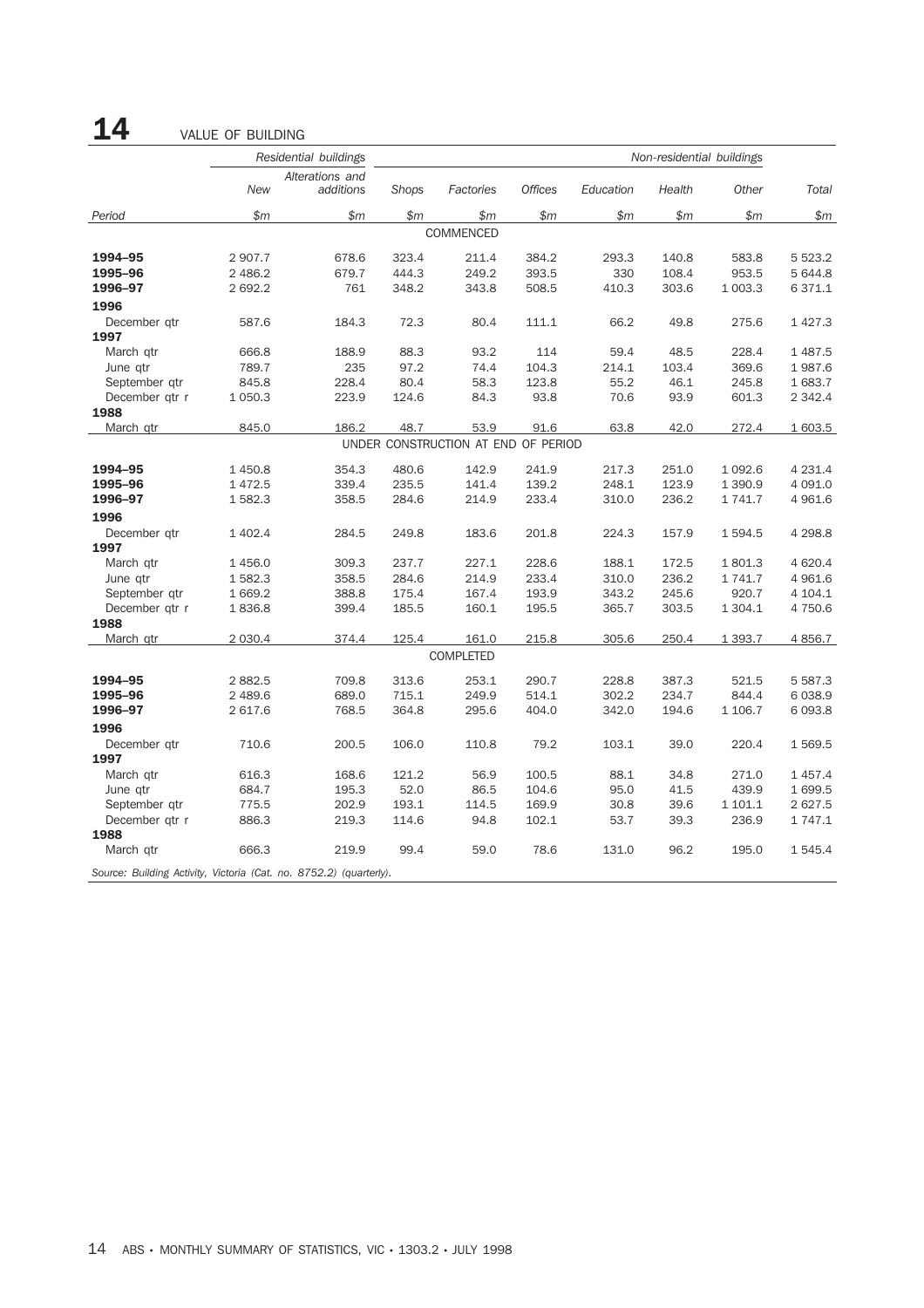## 15 PRIVATE NEW CAPITAL EXPENDITURE, BY SELECTED INDUSTRIES AND TYPE OF ASSET

|                                                                                           |         |               | Selected industries          | Type of asset |                                 |                                   |
|-------------------------------------------------------------------------------------------|---------|---------------|------------------------------|---------------|---------------------------------|-----------------------------------|
|                                                                                           | Mining  | Manufacturing | Other selected<br>industries | Total         | New buildings<br>and structures | Equipment, plant<br>and machinery |
| Period                                                                                    | \$m\$   | \$m           | \$m\$                        | \$m\$         | \$m\$                           | \$m                               |
|                                                                                           |         |               | <b>ACTUAL</b>                |               |                                 |                                   |
| 1995-96                                                                                   | 590     | 3 5 4 4       | 6 1 6 0                      | 10 294        | 3 1 2 6                         | 7 1 6 8                           |
| 1996-97                                                                                   | 758     | 3 4 4 7       | 7 2 9 0                      | 11 496        | 3 3 7 9                         | 8 1 1 7                           |
| 1996                                                                                      |         |               |                              |               |                                 |                                   |
| December qtr                                                                              | 301     | 987           | 1862                         | 3 1 5 0       | 1 0 3 9                         | 2 1 1 0                           |
| 1997                                                                                      |         |               |                              |               |                                 |                                   |
| March gtr                                                                                 | 162     | 772           | 1613                         | 2 5 4 7       | 789                             | 1758                              |
| June qtr                                                                                  | 170     | 880           | 2 1 7 6                      | 3 2 2 6       | 761                             | 2 4 6 5                           |
| September gtr                                                                             | 164     | 775           | 1563                         | 2 5 0 2       | 694                             | 1807                              |
| December qtr r                                                                            | 295     | 906           | 1898                         | 3 0 9 9       | 784                             | 2 3 1 4                           |
| 1998                                                                                      |         |               |                              |               |                                 |                                   |
| March qtr                                                                                 | 163     | 756           | 1554                         | 2 4 7 2       | 642                             | 1830                              |
|                                                                                           |         |               | <b>EXPECTED</b>              |               |                                 |                                   |
| 1997-98                                                                                   | 1 2 6 5 | 3 2 4 4       | 6 2 6 3                      | 10 772        | 2997                            | 7775                              |
| 1998-99                                                                                   | 872     | 2 4 0 0       | 5644                         | 8915          | 3 0 3 8                         | 5877                              |
| Source: State Estimates of Private New Capital Expenditure (Cat. no. 5646.0) (quarterly). |         |               |                              |               |                                 |                                   |

# 16 COMMERCIAL FINANCE COMMITMENTS

|           |                                                                                      |                                 |                                          |           |             | Fixed Ioan facilities |                                   |                      |              | Type of lender          |
|-----------|--------------------------------------------------------------------------------------|---------------------------------|------------------------------------------|-----------|-------------|-----------------------|-----------------------------------|----------------------|--------------|-------------------------|
|           | Construction                                                                         | Purchase<br>of real<br>property | Purchase<br>of plant<br>and<br>equipment | Wholesale | Other       | Total                 | Revolving<br>credit<br>facilities | Total<br>commitments | <b>Banks</b> | All<br>other<br>lenders |
| Month     | \$m                                                                                  | \$m                             | \$m\$                                    | \$m\$     | \$m         | \$m\$                 | \$m\$                             | \$m\$                | \$m\$        | \$m\$                   |
| 1997      |                                                                                      |                                 |                                          |           |             |                       |                                   |                      |              |                         |
| March     | 92.8                                                                                 | 369.0                           | 183.2                                    | 84.8      | 707.3       | 1 4 3 7 . 2           | 1 1 1 3 . 6                       | 2 550.8              | 2 2 0 3.7    | 347.1                   |
| April     | 76.8                                                                                 | 355.2                           | 166.4                                    | 79.3      | 443.5       | 1 1 2 1 . 3           | 2 0 9 2.8                         | 3 2 1 4 . 1          | 2862.2       | 387.9                   |
| May       | 78.7                                                                                 | 738.2                           | 154.5                                    | 90.2      | 863.5       | 1925.1                | 2 4 2 5.8                         | 4 3 5 0.9            | 3 7 3 8.8    | 612.1                   |
| June      | 75.4                                                                                 | 408.9                           | 172.8                                    | 120.2     | 824.8       | 1 602.2               | 2 2 3 2.2                         | 3 8 3 4 . 4          | 2929.6       | 904.8                   |
| July      | 134.1                                                                                | 439.1                           | 178.7                                    | 148.9     | 1 1 6 2.2   | 2 0 6 3 .0            | 2 470.0                           | 4 533.0              | 3 7 5 7 .0   | 776.0                   |
| August    | 98.8                                                                                 | 411.9                           | 168.5                                    | 93.7      | 692.8       | 1 4 6 5.7             | 2 193.6                           | 3 659.3              | 2827.0       | 832.3                   |
| September | 153.7                                                                                | 500.3                           | 179.2                                    | 124.4     | 583.9       | 1541.6                | 2 560.3                           | 4 101.9              | 3 5 4 5 . 9  | 556.0                   |
| October   | 93.0                                                                                 | 549.4                           | 279.7                                    | 222.0     | 471.8       | 1615.9                | 2 512.8                           | 4 1 28.7             | 3 180.7      | 948.0                   |
| November  | 77.4                                                                                 | 463.8                           | 138.3                                    | 81.2      | 525.1       | 1 2 8 5.9             | 1475.9                            | 2 7 6 1.9            | 2 2 7 9 . 0  | 482.9                   |
| December  | 167.1                                                                                | 539.6                           | 164.7                                    | 123.8     | 1 7 2 9.9   | 2 7 2 5.0             | 1862.3                            | 4 587.3              | 3 9 9 6.0    | 591.3                   |
| 1998      |                                                                                      |                                 |                                          |           |             |                       |                                   |                      |              |                         |
| January   | 76.8                                                                                 | 483.4                           | 121.9                                    | 83.1      | 372.6       | 1 1 3 7 . 8           | 1 3 5 9.6                         | 2 497.4              | 2 1 5 4.8    | 342.6                   |
| February  | 116.4                                                                                | 425.5                           | 119.7                                    | 118.4     | 722.3       | 1 502.3               | 2 150.7                           | 3 653.0              | 2 7 5 7 . 5  | 895.5                   |
| March     | 220.0                                                                                | r 446.7                         | r 161.1                                  | 91.2      | 505.5       | 1424.6                | r 1773.0                          | r 3 197.7            | 2 508.1      | 689.6                   |
| April     | 75.1                                                                                 | r 418.3                         | 121.4                                    | 90.5      | 744.2       | r 1449.5              | 2 0 3 3 .0                        | r 3 482.6            | 2 4 9 6.7    | r 985.9                 |
| May       | 124.6                                                                                | 490.1                           | 117.5                                    | 157.3     | 1 2 6 3 . 4 | 2 152.8               | 1592.5                            | 3 7 4 5 . 3          | 3 1 2 9.8    | 615.5                   |
|           | Source: Housing Finance for Owner Occupation, Australia (Cat. no. 5609.0) (monthly). |                                 |                                          |           |             |                       |                                   |                      |              |                         |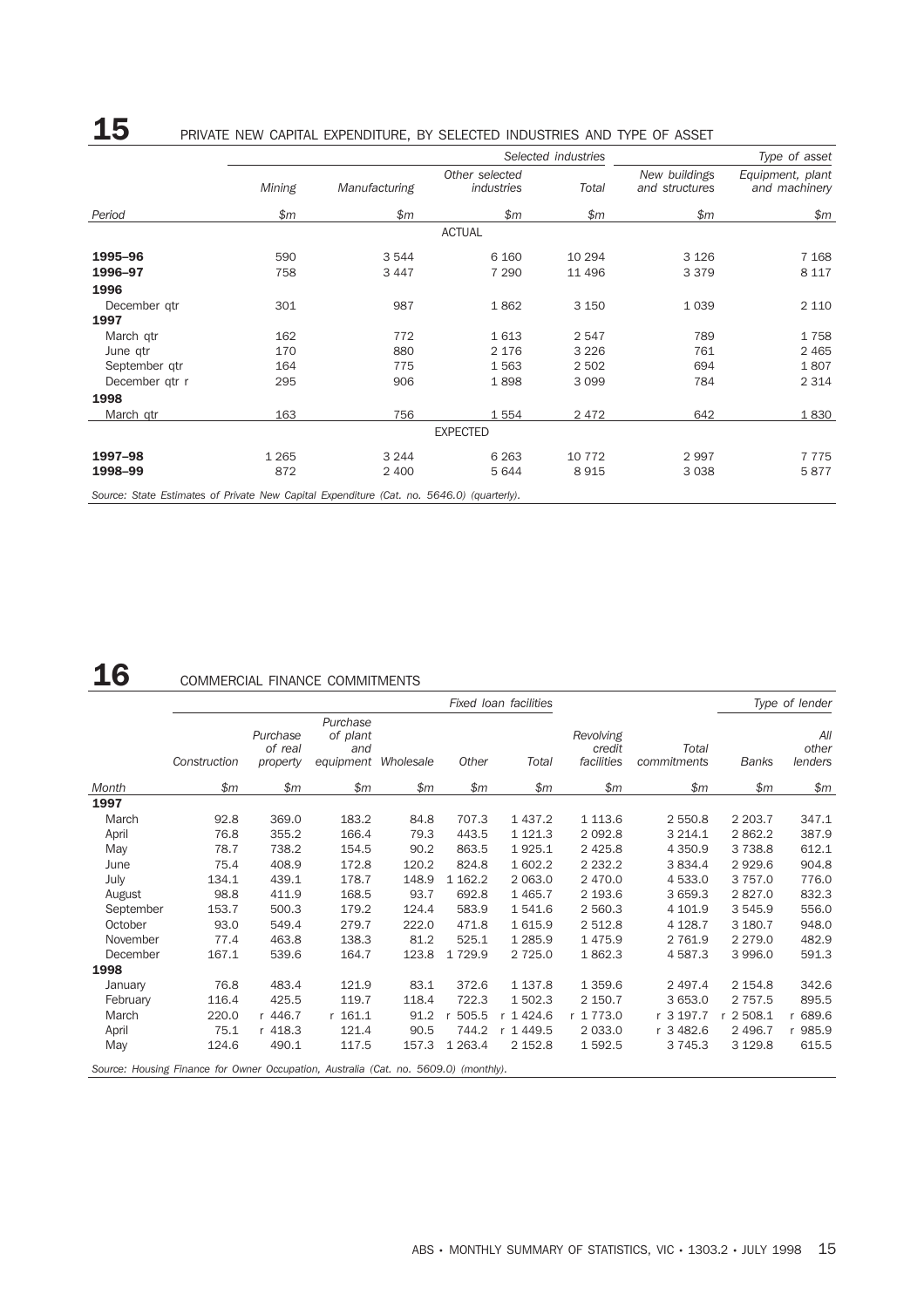|           |         | Original series |         | Seasonally adjusted | Trend estimates |           |  |
|-----------|---------|-----------------|---------|---------------------|-----------------|-----------|--|
| Month     | no.     | \$m\$           | no.     | \$m                 | no.             | \$m\$     |  |
| 1997      |         |                 |         |                     |                 |           |  |
| March     | 8634    | 839             | 9 1 7 2 | 914                 | 9 3 5 2         | 907       |  |
| April     | 10 637  | 1031            | 9 7 7 8 | 954                 | 9 5 1 0         | 936       |  |
| May       | 10 302  | 1018            | 9 7 9 6 | 972                 | 9635            | 960       |  |
| June      | 10 081  | 1 0 2 2         | 9 7 8 4 | 992                 | 9 7 3 3         | 982       |  |
| July      | 10 199  | 1 0 3 9         | 9564    | 955                 | 9803            | 1 0 0 3   |  |
| August    | 9890    | 1031            | 9 7 7 7 | 1 0 4 0             | 9858            | 1 0 2 2   |  |
| September | 10 063  | 1 0 6 0         | 10 138  | 1047                | 9926            | 1041      |  |
| October   | 10 529  | 1 1 0 9         | 9927    | 1051                | 10 0 25         | 1059      |  |
| November  | 9583    | 1019            | 10 074  | 1091                | r 10 124        | 1071      |  |
| December  | 10 192  | 1 0 9 0         | 10 086  | 1054                | r 10 169        | 1073      |  |
| 1998      |         |                 |         |                     |                 |           |  |
| January   | 8 1 8 7 | 878             | 10 393  | 1 0 8 9             | r 10 143        | 1 0 6 7   |  |
| February  | 9961    | 1028            | 10 24 2 | 1076                | r 10 069        | 1059<br>r |  |
| March     | 10 169  | 1078            | 9845    | 1026                | r 9970          | 1 0 5 2   |  |
| April r   | 9 7 8 3 | 1011            | 9690    | 1017                | 9864            | 1047      |  |
| May       | 9992    | 1 0 6 7         | 9 7 1 5 | 1074                | 9 7 5 5         | 1042      |  |

# 18 RETAIL TURNOVER, BY INDUSTRY (EXCLUDING MOTOR VEHICLES, PARTS, PETROL, ETC.)

|           | Food<br>retailing | Department<br>stores                                         | Clothing<br>and soft<br>good<br>retailing | Household<br>good retailing | Recreational<br>good retailing | Other<br>retailing | Hospitality<br>and services | Total      |
|-----------|-------------------|--------------------------------------------------------------|-------------------------------------------|-----------------------------|--------------------------------|--------------------|-----------------------------|------------|
| Month     | \$m\$             | \$m\$                                                        | \$m                                       | \$m\$                       | \$m                            | \$m\$              | \$m                         | \$m        |
| 1997      |                   |                                                              |                                           |                             |                                |                    |                             |            |
| April     | 1 0 5 3.7         | 212.6                                                        | 173.4                                     | 325.2                       | 147.0                          | 242.5              | 310.7                       | 2 4 6 5.2  |
| May       | 1 104.6           | 241.0                                                        | 169.8                                     | 327.6                       | 141.1                          | 254.6              | 304.8                       | 2 543.5    |
| June      | 1 0 28.5          | 200.4                                                        | 147.1                                     | 333.1                       | 134.8                          | 235.7              | 288.4                       | 2 3 6 7 .9 |
| July      | 1 0 6 9.4         | 226.3                                                        | 164.2                                     | 331.4                       | 139.6                          | 254.6              | 305.0                       | 2 490.5    |
| August    | 1 0 6 9.6         | 198.2                                                        | 148.1                                     | 336.7                       | 144.1                          | 268.8              | 307.6                       | 2 473.0    |
| September | 1 047.4           | 226.6                                                        | 154.5                                     | 325.1                       | 151.6                          | 272.7              | 304.8                       | 2 4 8 2.6  |
| October   | 1 1 2 4 . 7       | 232.6                                                        | 168.7                                     | 372.2                       | 162.6                          | 271.5              | 328.4                       | 2 660.7    |
| November  | 1 101.1           | 272.3                                                        | 178.6                                     | 373.3                       | 169.4                          | 264.6              | 320.6                       | 2679.9     |
| December  | 1 256.5           | 465.3                                                        | 245.5                                     | 482.2                       | 250.5                          | 383.6              | 371.9                       | 3 455.3    |
| 1998      |                   |                                                              |                                           |                             |                                |                    |                             |            |
| January   | 1 1 28.9          | 214.2                                                        | 155.6                                     | 320.1                       | 158.6                          | 254.7              | 339.4                       | 2 571.5    |
| February  | 1 0 2 2.6         | 174.2                                                        | 134.6                                     | 280.6                       | 142.7                          | 236.5              | 297.0                       | 2 2 8 8.3  |
| March     | 1 0 8 5.9         | 208.9                                                        | 163.8                                     | 300.6                       | 150.8                          | 272.9              | 339.1                       | 2 5 2 2.0  |
| April     | 1079.1            | 246.6                                                        | 189.2                                     | 288.6                       | 139.6                          | 281.7              | 340.2                       | 2 565.1    |
| May       | 1 0 9 3.9         | 238.9                                                        | 198.6                                     | 304.9                       | 137.6                          | 271.5              | 344.5                       | 2 589.8    |
| June      | 1 0 5 4.9         | 211.7                                                        | 183.6                                     | 298.0                       | 135.8                          | 264.8              | 324.3                       | 2 473.1    |
|           |                   | Source: Retail Trade, Australia (Cat. no. 8501.0) (monthly). |                                           |                             |                                |                    |                             |            |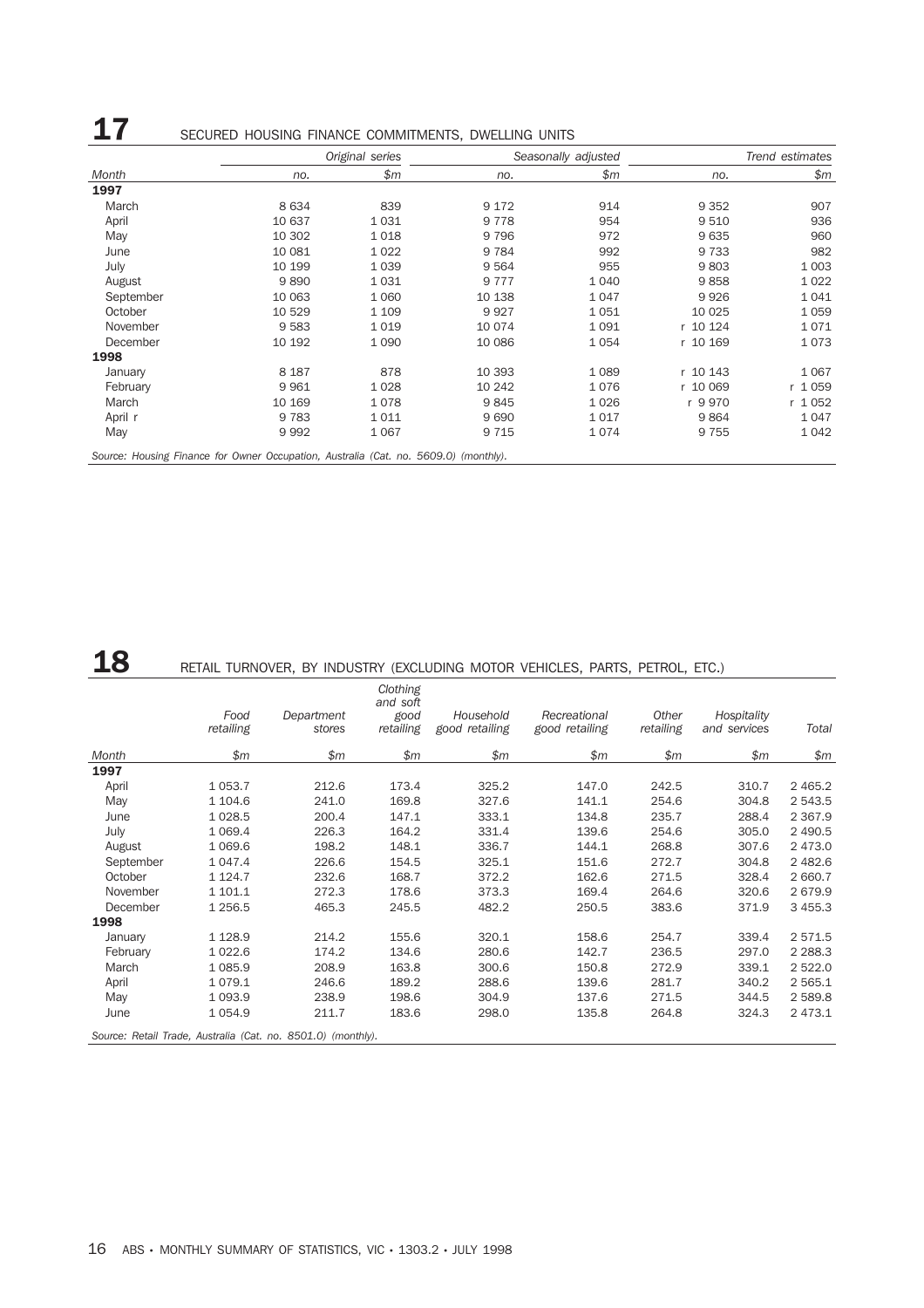#### **19** EXPORTS AND IMPORTS, BY SECTIONS OF THE AUSTRALIAN EXPORT AND IMPORT CLASSIFICATIONS CLASSIFICATIONS

|                                                            |                | 1996-97        |                         | 1997/98      |
|------------------------------------------------------------|----------------|----------------|-------------------------|--------------|
|                                                            | <i>Imports</i> | Exports        | <i>Imports</i>          | Exports      |
| Section                                                    | $\mathfrak{m}$ | $\mathfrak{m}$ | $\mathop{\$m}\nolimits$ | $\mathsf{m}$ |
| O Food and live animals chiefly for food                   | 1 0 0 2        | 3674           | 1 1 7 1                 | 3 602        |
| 1 Beverages and tobacco                                    | 103            | 124            | 127                     | 159          |
| 2 Crude materials, inedible (except fuels)                 | 536            | r1 737         | 566                     | 1864         |
| 3 Mineral fuels, lubricants, and related materials         | 934            | 887            | 774                     | 936          |
| 4 Animal and vegetable oils, fats and waxes                | 95             | 83             | 92                      | 111          |
| 5 Chemicals and related products, n.e.c.                   | 2478           | 877            | 2959                    | 914          |
| 6 Manufacturing goods classified chiefly by material       | 3 706          | 2 3 2 3        | 4 3 1 3                 | 2 3 6 9      |
| 7 Machinery and transport equipment                        | 10 956         | 3 3 9 2        | 12 437                  | 2941         |
| 8 Miscellaneous manufactured articles                      | 4 3 5 1        | 992            | 5 0 0 7                 | 1 0 0 6      |
| 9 Commodities and transactions of merchandise trade, n.e.c | 932            | 2 2 1 8        | 1 3 9 6                 | 2020         |
| Total                                                      | 25 093         | r16 307        | 28 842                  | 15 9 22      |
| Source: Foreign Trade Australia: Fasttraccs Database.      |                |                |                         |              |

## 20 OVERSEAS TRADE, MAJOR TRADING PARTNERS(a)

|                          |                | 1995-96 |                | 1996-97 | 1997-98        |         |  |
|--------------------------|----------------|---------|----------------|---------|----------------|---------|--|
|                          | <i>Imports</i> | Exports | <i>Imports</i> | Exports | <i>Imports</i> | Exports |  |
| Country                  | \$m\$          | \$m     | \$m            | \$m     | \$m            | \$m     |  |
| Belgium-Luxembourg       | 253            | 74      | 242            | 66      | 243            | 91      |  |
| <b>Brazil</b>            | 174            | 77      | 125            | 81      | 134            | 74      |  |
| Canada                   | 453            | 101     | 394            | 123     | 390            | 121     |  |
| China                    | 1675           | 641     | 1755           | 658     | 2 1 5 4        | 624     |  |
| Fiji                     | 60             | 215     | 119            | 236     | 133            | 244     |  |
| Finland                  | 239            | 9       | 169            | 8       | 193            | 12      |  |
| France                   | 536            | 143     | 711            | 162     | 631            | 169     |  |
| Germany                  | 1994           | 264     | 1923           | 280     | 2 1 1 6        | 268     |  |
| Hong Kong                | 241            | 821     | 267            | 812     | 339            | 1073    |  |
| India                    | 234            | 139     | 231            | 239     | 256            | 188     |  |
| Indonesia                | 378            | 367     | 507            | 428     | 637            | 325     |  |
| Italy                    | 807            | 249     | 832            | 320     | 963            | 395     |  |
| Japan                    | 3 4 2 9        | 1952    | 3 0 9 7        | r1 523  | 3847           | 1 683   |  |
| Korea, Republic of       | 634            | 1921    | 671            | 2 0 9 8 | 878            | 1 0 3 9 |  |
| Malaysia                 | 458            | 737     | 508            | 669     | 668            | 517     |  |
| Mexico                   | 55             | 43      | 64             | 52      | 80             | 76      |  |
| <b>Netherlands</b>       | 233            | 60      | 237            | 39      | 254            | 81      |  |
| New Zealand              | 1 2 0 7        | 1598    | 1 2 4 7        | 2 1 4 0 | 1 3 1 1        | 1552    |  |
| Pakistan                 | 72             | 77      | 75             | 55      | 97             | 87      |  |
| Papua New Guinea         | 128            | 237     | 232            | 269     | 163            | 235     |  |
| Philippines              | 117            | 339     | 108            | 372     | 135            | 388     |  |
| Saudi Arabia             | 225            | 194     | 203            | 168     | 106            | 210     |  |
| Singapore                | 571            | 1 1 6 2 | 468            | 893     | 490            | 989     |  |
| South Africa             | 83             | 207     | 100            | 292     | 147            | 272     |  |
| Sweden                   | 591            | 69      | 502            | 65      | 585            | 41      |  |
| Switzerland              | 288            | 45      | 241            | 66      | 277            | 24      |  |
| Taiwan                   | 773            | 663     | 792            | 696     | 852            | 656     |  |
| Thailand                 | 322            | 513     | 335            | 412     | 399            | 341     |  |
| United Kingdom           | 1502           | 373     | 1 6 3 5        | 416     | 1694           | 454     |  |
| United States of America | 5839           | 788     | 5944           | 958     | 7 0 2 5        | 1 600   |  |
| Other and unknown        | 1 0 9 2        | 1 3 3 2 | 1 3 5 9        | r1 711  | 1645           | 2 0 9 3 |  |
| <b>Total</b>             | 24 663         | 15 4 10 | 25 093         | r16 307 | 28 842         | 15 9 22 |  |

(a) The list of countries in this table reflects the volume of trade with Victoria. Information about Victoria's trade with other countries is available on request.

*Source: Overseas Trade: Fasttraccs Database.*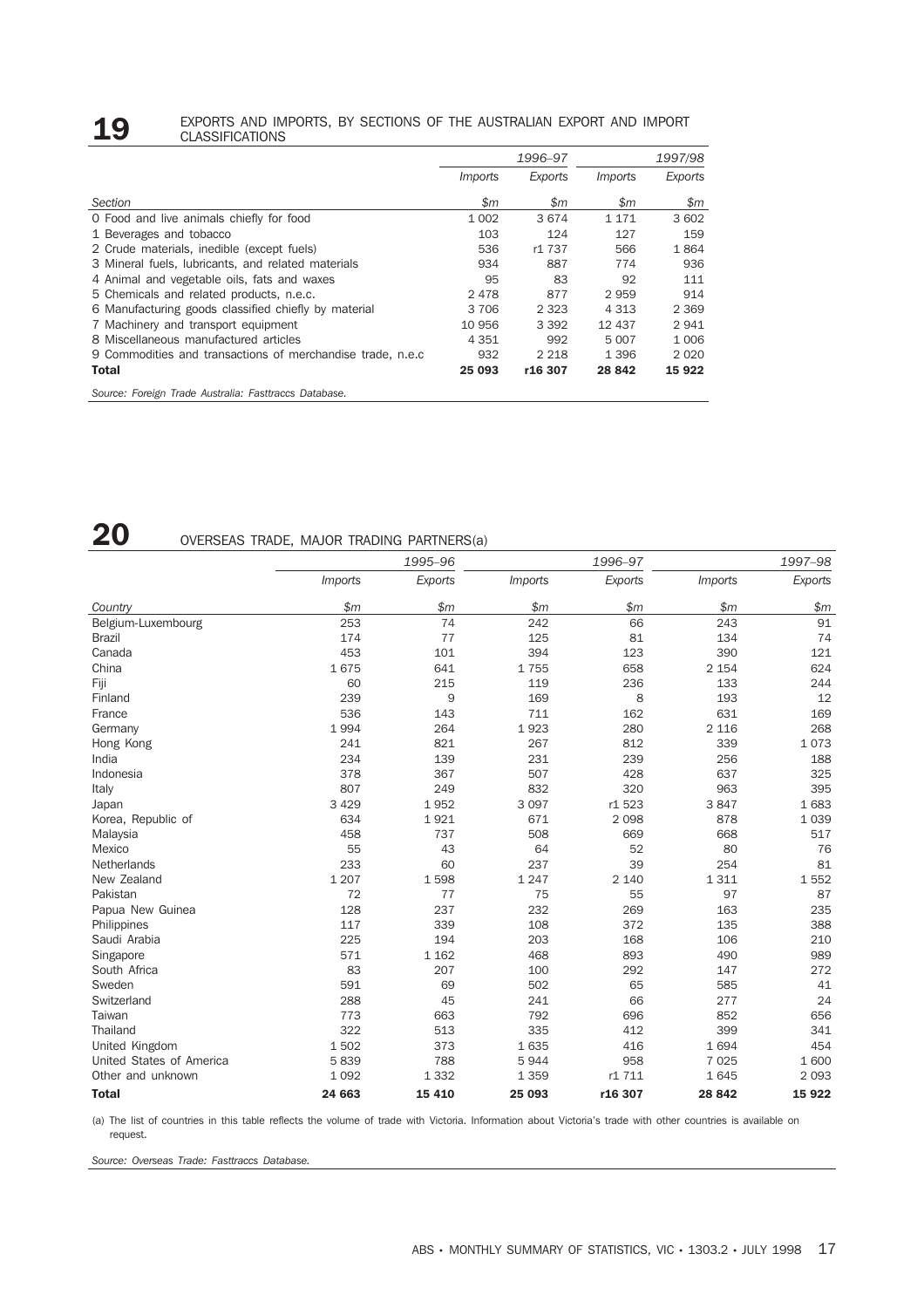|           | Victoria       |         |                   | Australia    |                                   |                   |
|-----------|----------------|---------|-------------------|--------------|-----------------------------------|-------------------|
|           | <i>Imports</i> | Exports | Excess of exports | Imports      | Exports (including<br>re-exports) | Excess of exports |
| Period    | $\mathfrak{m}$ | \$m     | \$m               | $\mathsf{m}$ | \$m                               | \$m               |
| 1995-96   | 24 663         | 15 4 10 | $-9253$           | 77 792       | 76 005                            | $-1787$           |
| 1996-97   | 25 093         | r16 307 | $-8786$           | 78 998       | 78 938                            | $-60$             |
| 1997-98   | 28 842         | 15 922  | $-12920$          | 90 685       | 87 734                            | $-2951$           |
| 1997      |                |         |                   |              |                                   |                   |
| April     | 2 1 6 5        | 1346    | $-819$            | 6749         | 6638                              | $-111$            |
| May       | 2 0 2 5        | 1992    | $-33$             | 6448         | 7631                              | 1 1 8 3           |
| June      | 2 0 6 4        | r1 322  | $-742$            | 6876         | 6838                              | $-38$             |
| July      | 2 3 6 1        | r1 286  | $-1075$           | 7419         | 7 1 3 0                           | $-289$            |
| August    | 2 2 6 4        | r1 184  | $-1080$           | 7048         | r7 187                            | 139               |
| September | 2 3 3 8        | r1 344  | $-994$            | 7 3 5 5      | r7 205                            | $-150$            |
| October   | 2 604          | r1 420  | $-1184$           | 7944         | r7 628                            | $-316$            |
| November  | 2 2 6 3        | r1 540  | $-723$            | 7 1 8 4      | r7 635                            | 451               |
| December  | 2 4 2 5        | 1509    | $-916$            | 7915         | r7821                             | $-94$             |
| 1998      |                |         |                   |              |                                   |                   |
| January   | 2 2 6 9        | 1 0 9 3 | $-1176$           | r7 109       | r6 304                            | $-805$            |
| February  | 2 2 9 4        | r1 377  | $-917$            | 6958         | 6 6 6 9                           | $-289$            |
| March     | 2618           | 1 3 5 6 | $-1262$           | r8 188       | r7 308                            | $-880$            |
| April     | 2 3 6 3        | r1 212  | $-1151$           | r7 438       | r7 185                            | $-253$            |
| May       | r2 388         | r1 402  | $-986$            | r7 660       | r7 958                            | 298               |
| June      | 2656           | 1 1 9 7 | $-1459$           | 8 4 6 8      | 7 7 0 7                           | $-761$            |

# 22 TOURIST ACCOMMODATION

|                                                               | Hotels, motels, guest houses and services apartments(a) |        |            |                         |                        |                     |                               |
|---------------------------------------------------------------|---------------------------------------------------------|--------|------------|-------------------------|------------------------|---------------------|-------------------------------|
|                                                               | Establishments Guest rooms                              |        | Bed spaces | Room nights<br>occupied | Room<br>occupancy rate | Persons<br>employed | Takings from<br>accommodation |
| <b>Ouarter</b> ended                                          | no.                                                     | no.    | no.        | '000                    | %                      | no.                 | \$'000                        |
| 1997                                                          |                                                         |        |            |                         |                        |                     |                               |
| March                                                         | 647                                                     | 26 667 | 73 512     | 1494.3                  | 62.3                   | 14 842              | 165 101                       |
| June                                                          | 650                                                     | 27 170 | 75 353     | 1 3 6 5.9               | 55.7                   | 22 630              | 145 443                       |
| September                                                     | 663                                                     | 27 476 | 76 123     | 1 4 1 0 . 1             | 55.8                   | 22 746              | 160 195                       |
| December                                                      | 661                                                     | 27 616 | 76 010     | 1484.0                  | 58.4                   | 21 4 7 8            | 164 141                       |
| 1998                                                          |                                                         |        |            |                         |                        |                     |                               |
| March                                                         | 668                                                     | 28 603 | 77836      | 1 5 3 4 . 1             | 60.1                   | 21 3 22             | 175 596                       |
| (a) Comprising establishments with 15 or more rooms or units. |                                                         |        |            |                         |                        |                     |                               |

*Source: Tourist Accommodation, Australia (Cat. no. 8635.0).*